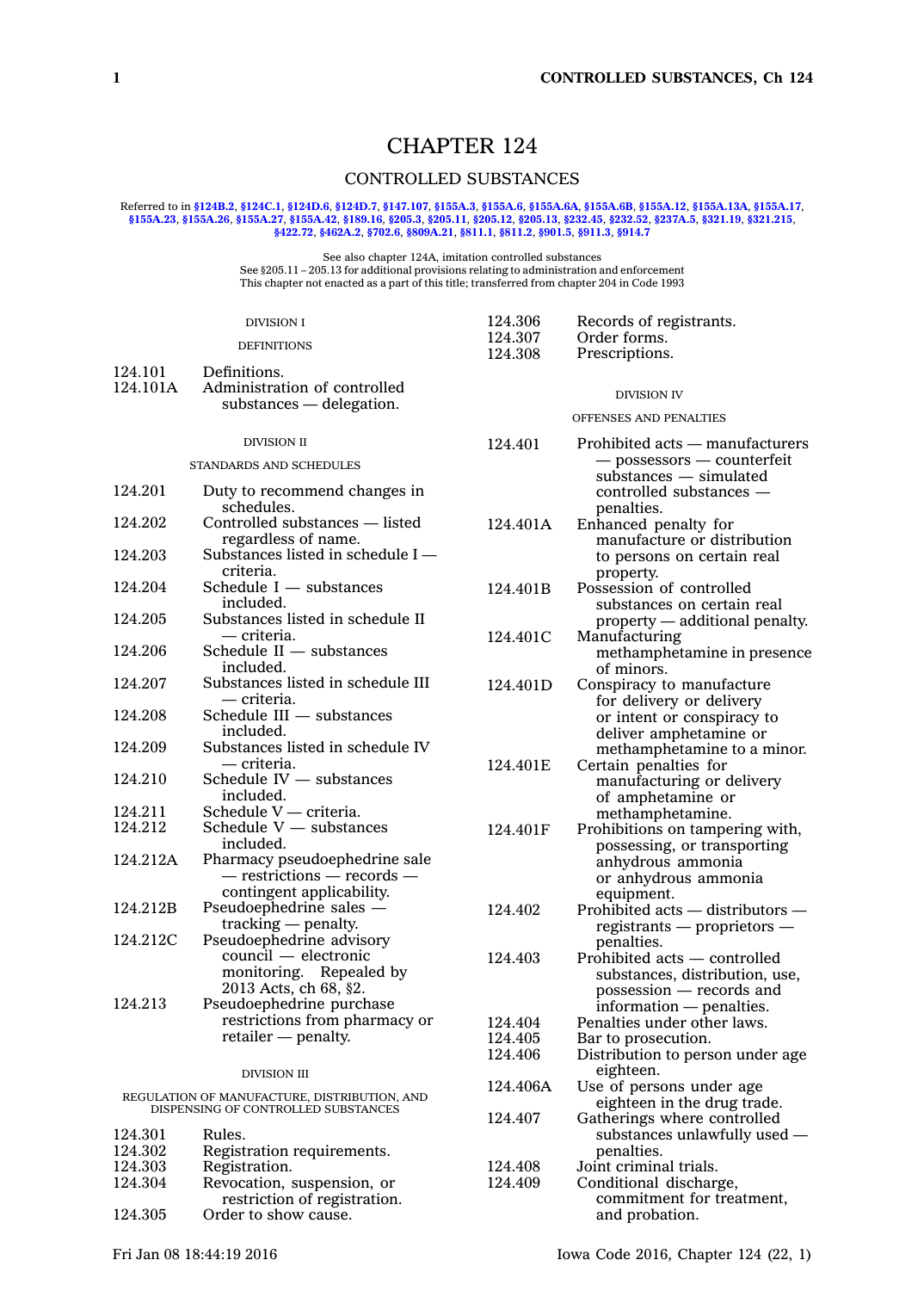| 124.410                                   | Accommodation offense.             | 124.507                                                  | Burden of proof — liabilities.  |
|-------------------------------------------|------------------------------------|----------------------------------------------------------|---------------------------------|
| 124.411                                   | Second or subsequent offenses.     | 124.508                                                  | Judicial review.                |
| 124.412                                   | Notice of conviction.              | 124.509                                                  | Education and research.         |
| 124.413                                   | Mandatory minimum sentence.        | 124.510                                                  | Reports of arrests and analyses |
| 124.414                                   | Drug paraphernalia.                |                                                          | to department.                  |
| 124.415                                   | Parental and school notification   |                                                          |                                 |
|                                           | — persons under eighteen           |                                                          | <b>DIVISION VI</b>              |
|                                           | years of age.                      |                                                          |                                 |
| 124.416                                   | Exception to restrictions on bail. | DRUG PRESCRIBING AND DISPENSING — INFORMATION<br>PROGRAM |                                 |
|                                           | <b>DIVISION V</b>                  | 124.551                                                  | Information program for drug    |
|                                           |                                    |                                                          | prescribing and dispensing.     |
| ENFORCEMENT AND ADMINISTRATIVE PROVISIONS |                                    | 124.552                                                  | Information reporting.          |
| 124.501                                   | Responsibility for enforcement.    | 124.553                                                  | Information access.             |
| 124.502                                   | Administrative inspections and     | 124.554                                                  | Rules and reporting.            |
|                                           | warrants.                          | 124.555                                                  | Advisory council established.   |
| 124.503                                   | Injunctions.                       | 124.556                                                  | Education and treatment.        |
| 124.504                                   | Cooperative arrangements and       | 124.557                                                  | Drug information program fund.  |
|                                           | confidentiality.                   | 124.558                                                  | Prohibited acts — penalties.    |
| 124.505                                   | Reserved.                          |                                                          |                                 |
| 124.506                                   | Controlled substances —            |                                                          | <b>DIVISION VII</b>             |
|                                           | disposal.                          |                                                          | <b>MISCELLANEOUS</b>            |
| 124.506A                                  | Large seizure of a controlled      |                                                          |                                 |
|                                           | substance — evidence and           | 124.601                                                  | Uniformity of interpretation.   |
|                                           | disposal.                          | 124.602                                                  | Short title.                    |
|                                           |                                    |                                                          |                                 |

## DIVISION I

## **DEFINITIONS**

# **124.101 Definitions.**

As used in this [chapter](https://www.legis.iowa.gov/docs/code//124.pdf):

1. *"Administer"* means the direct application of <sup>a</sup> controlled substance, whether by injection, inhalation, ingestion, or any other means, to the body of <sup>a</sup> patient or research subject by:

*a.* A practitioner, or in the practitioner's presence, by the practitioner's authorized agent; or

*b.* The patient or research subject at the direction and in the presence of the practitioner.

2. *"Agent"* means an authorized person who acts on behalf of or at the direction of <sup>a</sup> manufacturer, distributor, or dispenser. It does not include <sup>a</sup> common or contract carrier, public warehouser, or employee of the carrier or warehouser.

3. *"Board"* means the board of pharmacy.

4. *"Bureau"* means the bureau of narcotics and dangerous drugs, United States department of justice, or its successor agency.

5. *"Controlled substance"* means <sup>a</sup> drug, substance, or immediate precursor in schedules I through V of division II of this [chapter](https://www.legis.iowa.gov/docs/code//124.pdf).

6. *"Counterfeit substance"* means <sup>a</sup> controlled substance which, or the container or labeling of which, without authorization, bears the trademark, trade name, or other identifying mark, imprint, number or device, or any likeness thereof, of <sup>a</sup> manufacturer, distributor, or dispenser other than the person who in fact manufactured, distributed, or dispensed the substance.

7. *"Deliver"* or *"delivery"* means the actual, constructive, or attempted transfer from one person to another of <sup>a</sup> controlled substance, whether or not there is an agency relationship.

8. *"Department"* means the department of public safety of the state of Iowa.

9. *"Dispense"* means to deliver <sup>a</sup> controlled substance to an ultimate user or research subject by or pursuant to the lawful order of <sup>a</sup> practitioner, including the prescribing, administering, packaging, labeling, or compounding necessary to prepare the substance for that delivery.

10. *"Dispenser"* means <sup>a</sup> practitioner who dispenses.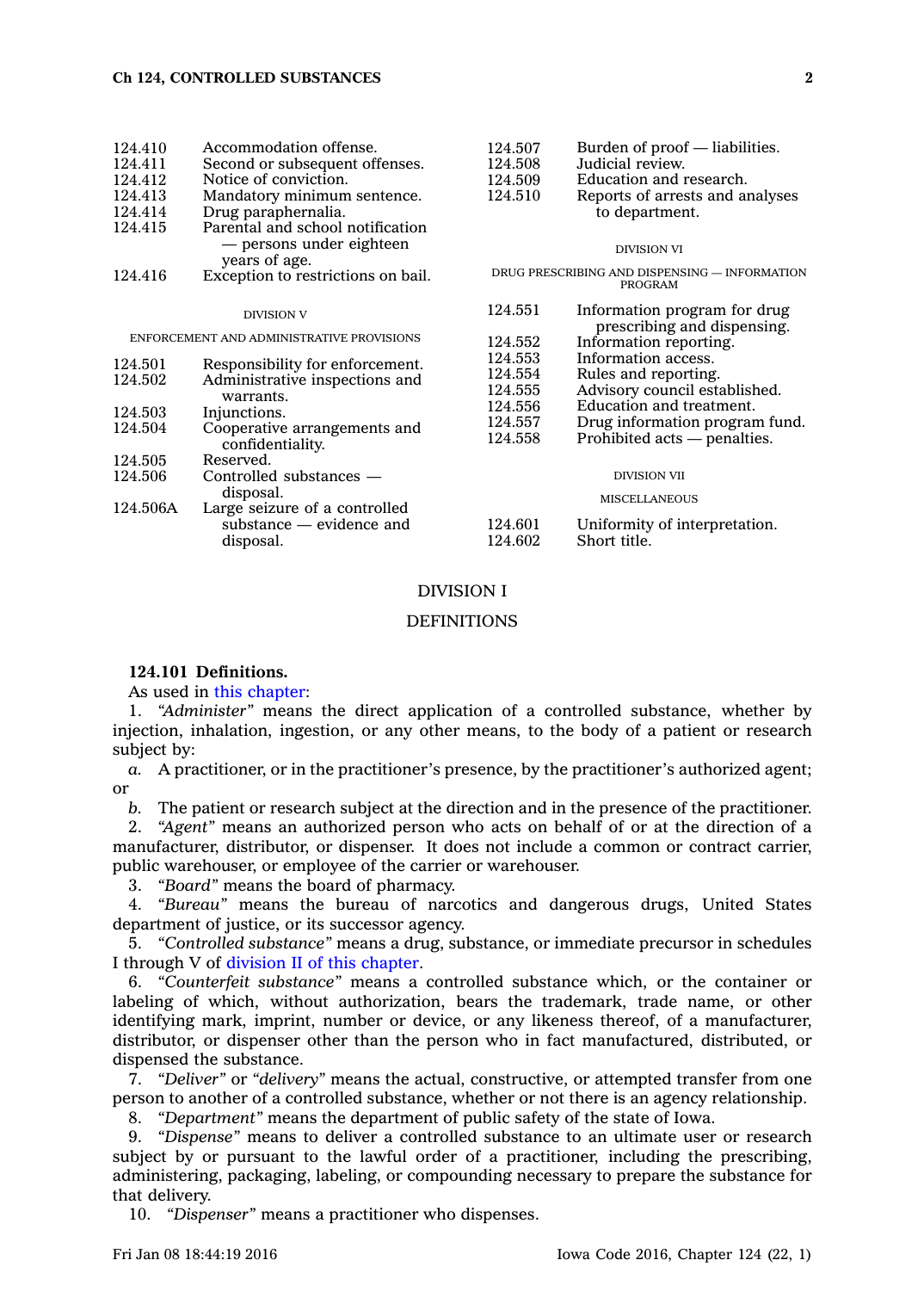11. *"Distribute"* means to deliver other than by administering or dispensing <sup>a</sup> controlled substance.

12. *"Distributor"* means <sup>a</sup> person who distributes.

13. *"Drug"* means:

*a.* Substances recognized as drugs in the official United States Pharmacopoeia, official Homeopathic Pharmacopoeia of the United States, or official National Formulary, or any supplement to any of them;

*b.* Substances intended for use in the diagnosis, cure, mitigation, treatment, or prevention of disease in humans or animals;

*c.* Substances, other than food, intended to affect the structure or any function of the human body or animals; and

*d.* Substances intended for use as <sup>a</sup> component of any article specified in paragraph *"a"*, *"b"*, or *"c"* of this [subsection](https://www.legis.iowa.gov/docs/code//124.101.pdf). It does not include devices or their components, parts, or accessories.

14. *"Electronic prescription"* means <sup>a</sup> prescription which is transmitted by <sup>a</sup> computer device in <sup>a</sup> secure manner, including computer-to-computer transmission and computer-to-facsimile transmission.

15. *"Facsimile prescription"* means <sup>a</sup> prescription which is transmitted by <sup>a</sup> device which sends an exact image to the receiver.

16. *"Immediate precursor"* means <sup>a</sup> substance which the board has found to be and by rule designates as being the principal compound commonly used or produced primarily for use, and which is an immediate chemical intermediary used or likely to be used in the manufacture of <sup>a</sup> controlled substance, the control of which is necessary to prevent, curtail, or limit manufacture.

17. *"Isomer"* means the optical isomer, except as used in section 124.204, [subsection](https://www.legis.iowa.gov/docs/code//124.204.pdf) 4, and section 124.206, [subsection](https://www.legis.iowa.gov/docs/code//124.206.pdf) 2, paragraph *"d"*. As used in section 124.204, [subsection](https://www.legis.iowa.gov/docs/code//124.204.pdf) [4](https://www.legis.iowa.gov/docs/code//124.204.pdf), *"isomer"* means the optical, positional, or geometric isomer. As used in section [124.206,](https://www.legis.iowa.gov/docs/code//124.206.pdf) [subsection](https://www.legis.iowa.gov/docs/code//124.206.pdf) 2, paragraph *"d"*, *"isomer"* means the optical or geometric isomer.

18. *"Manufacture"* means the production, preparation, propagation, compounding, conversion, or processing of <sup>a</sup> controlled substance, either directly or by extraction from substances of natural origin, or independently by means of chemical synthesis, or by <sup>a</sup> combination of extraction and chemical synthesis, and includes any packaging or repackaging of the substance or labeling or relabeling of its container, except that this term does not include the preparation, compounding, packaging, or labeling of <sup>a</sup> controlled substance:

*a.* By <sup>a</sup> practitioner as an incident to administering or dispensing of <sup>a</sup> controlled substance in the course of the practitioner's professional practice, or

*b.* By <sup>a</sup> practitioner, or by an authorized agent under the practitioner's supervision, for the purpose of, or as an incident to, research, teaching, or chemical analysis and not for sale.

19. *"Marijuana"* means all parts of the plants of the genus Cannabis, whether growing or not; the seeds thereof; the resin extracted from any part of the plant; and every compound, manufacture, salt, derivative, mixture or preparation of the plant, its seeds or resin, including tetrahydrocannabinols. It does not include the mature stalks of the plant, fiber produced from the stalks, oil or cake made from the seeds of the plant, any other compound, manufacture, salt, derivative, mixture, or preparation of the mature stalks (except the resin extracted therefrom), fiber, oil or cake or the sterilized seed of the plant which is incapable of germination.

20. *"Narcotic drug"* means any of the following, whether produced directly or indirectly by extraction from substances of vegetable origin, or independently by means of chemical synthesis, or by <sup>a</sup> combination of extraction and chemical synthesis:

*a.* Opium, opiates, derivatives of opium and opiates, including their isomers, esters, ethers, salts, and salts of isomers, esters, and ethers whenever the existence of such isomers, esters, ethers, and salts is possible within the specific chemical designation. Such term does not include the isoquinoline alkaloids of opium.

*b.* Poppy straw and concentrate of poppy straw.

*c.* Opium poppy.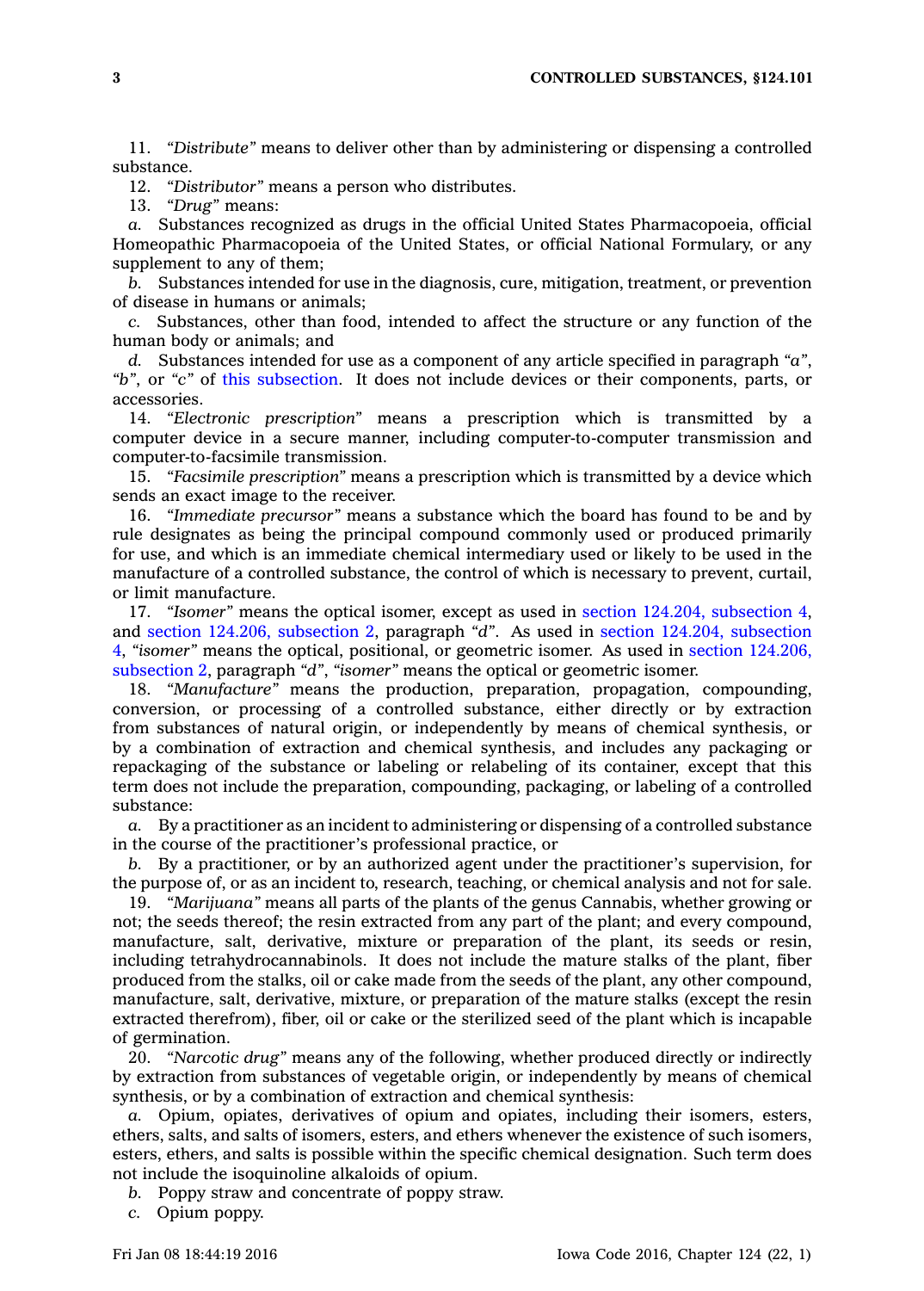*d.* Any compound, mixture, or preparation which contains any quantity of any of the substances referred to in paragraphs *"a"* through *"c"*.

21. *"Office"* means the governor's office of drug control policy, as referred to in [section](https://www.legis.iowa.gov/docs/code//80E.1.pdf) [80E.1](https://www.legis.iowa.gov/docs/code//80E.1.pdf).

22. *"Opiate"* means any substance having an addiction-forming or addiction-sustaining liability similar to morphine or being capable of conversion into <sup>a</sup> drug having addiction-forming or addiction-sustaining liability. It does not include, unless specifically designated as controlled under section [124.201](https://www.legis.iowa.gov/docs/code//124.201.pdf), the dextrorotatory isomer of 3-methoxy-n-methylmorphinan and its salts (dextromethorphan). It does include its racemic and levorotatory forms.

23. *"Opium poppy"* means the plant of the species Papaver somniferum L., except its seeds.

24. *"Person"* means individual, corporation, government or governmental subdivision or agency, business trust, estate, trust, partnership or association, or any other legal entity.

25. *"Poppy straw"* means all parts, except the seeds, of the opium poppy, after mowing.

26. *"Practitioner"* means either:

*a.* A physician, dentist, podiatric physician, veterinarian, scientific investigator or other person licensed, registered or otherwise permitted to distribute, dispense, conduct research with respect to or to administer <sup>a</sup> controlled substance in the course of professional practice or research in this state.

*b.* A pharmacy, hospital or other institution licensed, registered, or otherwise permitted to distribute, dispense, conduct research with respect to or to administer <sup>a</sup> controlled substance in the course of professional practice or research in this state.

27. *"Production"* includes the manufacture, planting, cultivation, growing, or harvesting of <sup>a</sup> controlled substance.

28. *"Simulated controlled substance"* means <sup>a</sup> substance which is not <sup>a</sup> controlled substance but which is expressly represented to be <sup>a</sup> controlled substance, or <sup>a</sup> substance which is not <sup>a</sup> controlled substance but which is impliedly represented to be <sup>a</sup> controlled substance and which because of its nature, packaging, or appearance would lead <sup>a</sup> reasonable person to believe it to be <sup>a</sup> controlled substance.

29. *"State"*, when applied to <sup>a</sup> part of the United States, includes any state, district, commonwealth, territory, insular possession, and any area subject to the legal authority of the United States of America.

30. *"Ultimate user"* means <sup>a</sup> person who lawfully possesses <sup>a</sup> controlled substance for the person's own use or for the use of <sup>a</sup> member of the person's household or for administering to an animal owned by the person or by <sup>a</sup> member of the person's household.

[C51, §2728; R60, §4374; C73, §4038; C97, §2593; S13, §2593, 2596-a; C24, 27, 31, 35, §3151; C39, §**3169.01, 3169.07;** C46, 50, 54, 58, 62, 66, §204.1, 204.7; C71, §204.1, 204.7, 204A.1; C73, 75, 77, 79, 81, §204.101; 82 Acts, ch [1147,](https://www.legis.iowa.gov/docs/acts/1982/CH1147.pdf) §1]

84 Acts, ch [1013,](https://www.legis.iowa.gov/docs/acts/1984/CH1013.pdf) §1 – 3; 91 [Acts,](https://www.legis.iowa.gov/docs/acts/1991/CH0008.pdf) ch 8, §1

```
C93, §124.101
```
94 Acts, ch [1009,](https://www.legis.iowa.gov/docs/acts/1994/CH1009.pdf) §1; 95 [Acts,](https://www.legis.iowa.gov/docs/acts/1995/CH0108.pdf) ch 108, §1; 99 [Acts,](https://www.legis.iowa.gov/docs/acts/1999/CH0089.pdf) ch 89, §1, 2; 2001 [Acts,](https://www.legis.iowa.gov/docs/acts/2001/CH0024.pdf) ch 24, §28; [2004](https://www.legis.iowa.gov/docs/acts/2004/CH1036.pdf) Acts, ch [1036,](https://www.legis.iowa.gov/docs/acts/2004/CH1036.pdf) §1; 2007 [Acts,](https://www.legis.iowa.gov/docs/acts/2007/CH0008.pdf) ch 8, §1; 2007 [Acts,](https://www.legis.iowa.gov/docs/acts/2007/CH0010.pdf) ch 10, §8; 2009 [Acts,](https://www.legis.iowa.gov/docs/acts/2009/CH0025.pdf) ch 25, §1; 2009 [Acts,](https://www.legis.iowa.gov/docs/acts/2009/CH0133.pdf) ch 133, [§194](https://www.legis.iowa.gov/docs/acts/2009/CH0133.pdf)

Referred to in **[§80.1A](https://www.legis.iowa.gov/docs/code/80.1A.pdf)**, **[§124.410](https://www.legis.iowa.gov/docs/code/124.410.pdf)**, **[§124A.2](https://www.legis.iowa.gov/docs/code/124A.2.pdf)**, **[§124B.1](https://www.legis.iowa.gov/docs/code/124B.1.pdf)**, **[§125.2](https://www.legis.iowa.gov/docs/code/125.2.pdf)**, **[§279.9](https://www.legis.iowa.gov/docs/code/279.9.pdf)**, **[§321.208](https://www.legis.iowa.gov/docs/code/321.208.pdf)**, **[§453B.1](https://www.legis.iowa.gov/docs/code/453B.1.pdf)**, **[§657.2](https://www.legis.iowa.gov/docs/code/657.2.pdf)**, **[§717F.4](https://www.legis.iowa.gov/docs/code/717F.4.pdf)**, **[§808B.3](https://www.legis.iowa.gov/docs/code/808B.3.pdf)**, **[§808B.5](https://www.legis.iowa.gov/docs/code/808B.5.pdf)**

#### **124.101A Administration of controlled substances — delegation.**

Nothing contained in this [chapter](https://www.legis.iowa.gov/docs/code//124.pdf) shall be construed to prevent <sup>a</sup> physician, dentist, podiatric physician, or veterinarian from delegating the administration of controlled substances under this [chapter](https://www.legis.iowa.gov/docs/code//124.pdf) to <sup>a</sup> nurse, intern, or other qualified individual or, as to veterinarians, to an orderly or assistant, under the veterinarian's direction and supervision; all pursuant to rules adopted by the board.

2009 [Acts,](https://www.legis.iowa.gov/docs/acts/2009/CH0133.pdf) ch 133, §195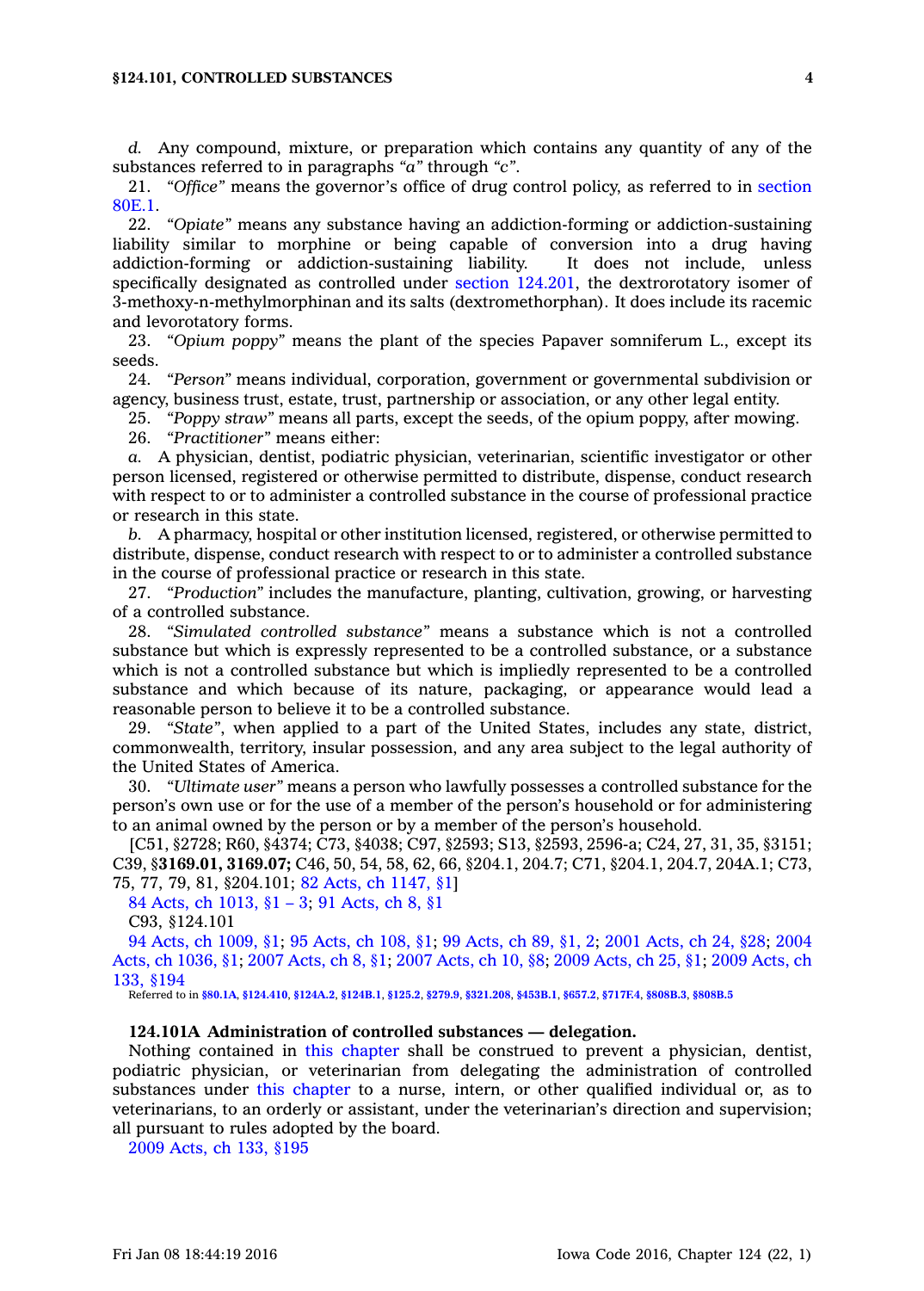## DIVISION II

## STANDARDS AND SCHEDULES

Referred to in **[§124.101](https://www.legis.iowa.gov/docs/code/124.101.pdf)**, **[§155A.3](https://www.legis.iowa.gov/docs/code/155A.3.pdf)**

## **124.201 Duty to recommend changes in schedules.**

1. The board shall administer the regulatory provisions of this [chapter](https://www.legis.iowa.gov/docs/code//124.pdf). Annually, within thirty days after the convening of each regular session of the general assembly, the board shall recommend to the general assembly any deletions from, or revisions in the schedules of substances, enumerated in section [124.204](https://www.legis.iowa.gov/docs/code//124.204.pdf), [124.206](https://www.legis.iowa.gov/docs/code//124.206.pdf), [124.208](https://www.legis.iowa.gov/docs/code//124.208.pdf), [124.210](https://www.legis.iowa.gov/docs/code//124.210.pdf), or [124.212](https://www.legis.iowa.gov/docs/code//124.212.pdf), which it deems necessary or advisable. In making <sup>a</sup> recommendation to the general assembly regarding <sup>a</sup> substance, the board shall consider the following:

- *a.* The actual or relative potential for abuse;
- *b.* The scientific evidence of its pharmacological effect, if known;
- *c.* State of current scientific knowledge regarding the substance;
- *d.* The history and current pattern of abuse;
- *e.* The scope, duration, and significance of abuse;
- *f.* The risk to the public health;

*g.* The potential of the substance to produce psychic or physiological dependence liability; and

*h.* Whether the substance is an immediate precursor of <sup>a</sup> substance already controlled under this [division](https://www.legis.iowa.gov/docs/code//124.pdf).

2. After considering the above factors, the board shall make <sup>a</sup> recommendation to the general assembly, specifying the change which should be made in existing schedules, if it finds that the potential for abuse or lack thereof of the substance is not properly reflected by the existing schedules.

3. If the board designates <sup>a</sup> substance as an immediate precursor, substances which are precursors of the controlled precursor shall not be subject to control solely because they are precursors of the controlled precursor. Such designations shall be made pursuant to the procedures of [chapter](https://www.legis.iowa.gov/docs/code//17A.pdf) 17A.

4. If any new substance is designated as <sup>a</sup> controlled substance under federal law and notice of the designation is given to the board, the board shall similarly designate as controlled the new substance under this [chapter](https://www.legis.iowa.gov/docs/code//124.pdf) after the expiration of thirty days from publication in the federal register of <sup>a</sup> final order designating <sup>a</sup> new substance as <sup>a</sup> controlled substance, unless within that thirty-day period the board objects to the new designation. In that case the board shall publish the reasons for objection and afford all interested parties an opportunity to be heard. At the conclusion of the hearing the board shall announce its decision. Upon publication of objection to <sup>a</sup> new substance being designated as <sup>a</sup> controlled substance under this [chapter](https://www.legis.iowa.gov/docs/code//124.pdf) by the board, control under this [chapter](https://www.legis.iowa.gov/docs/code//124.pdf) is stayed until the board publishes its decision. If <sup>a</sup> substance is designated as controlled by the board under this [subsection](https://www.legis.iowa.gov/docs/code//124.201.pdf) the control shall be temporary and if, within sixty days after the next regular session of the general assembly convenes, the general assembly has not made the corresponding changes in this [chapter](https://www.legis.iowa.gov/docs/code//124.pdf), the temporary designation of control of the substance by the board shall be nullified.

[C73, 75, 77, 79, 81, §204.201] C93, §124.201 2012 Acts, ch [1122,](https://www.legis.iowa.gov/docs/acts/2012/CH1122.pdf) §7, 11; 2013 [Acts,](https://www.legis.iowa.gov/docs/acts/2013/CH0090.pdf) ch 90, §24; 2014 Acts, ch [1026,](https://www.legis.iowa.gov/docs/acts/2014/CH1026.pdf) §28 Referred to in **[§124.101](https://www.legis.iowa.gov/docs/code/124.101.pdf)**

#### **124.202 Controlled substances — listed regardless of name.**

The controlled substances listed in the schedules in sections [124.204](https://www.legis.iowa.gov/docs/code//124.204.pdf), [124.206](https://www.legis.iowa.gov/docs/code//124.206.pdf), [124.208](https://www.legis.iowa.gov/docs/code//124.208.pdf), [124.210](https://www.legis.iowa.gov/docs/code//124.210.pdf) and [124.212](https://www.legis.iowa.gov/docs/code//124.212.pdf) are included by whatever official name, common or usual name, chemical name, or trade name is designated.

[C73, 75, 77, 79, 81, §204.202] C93, §124.202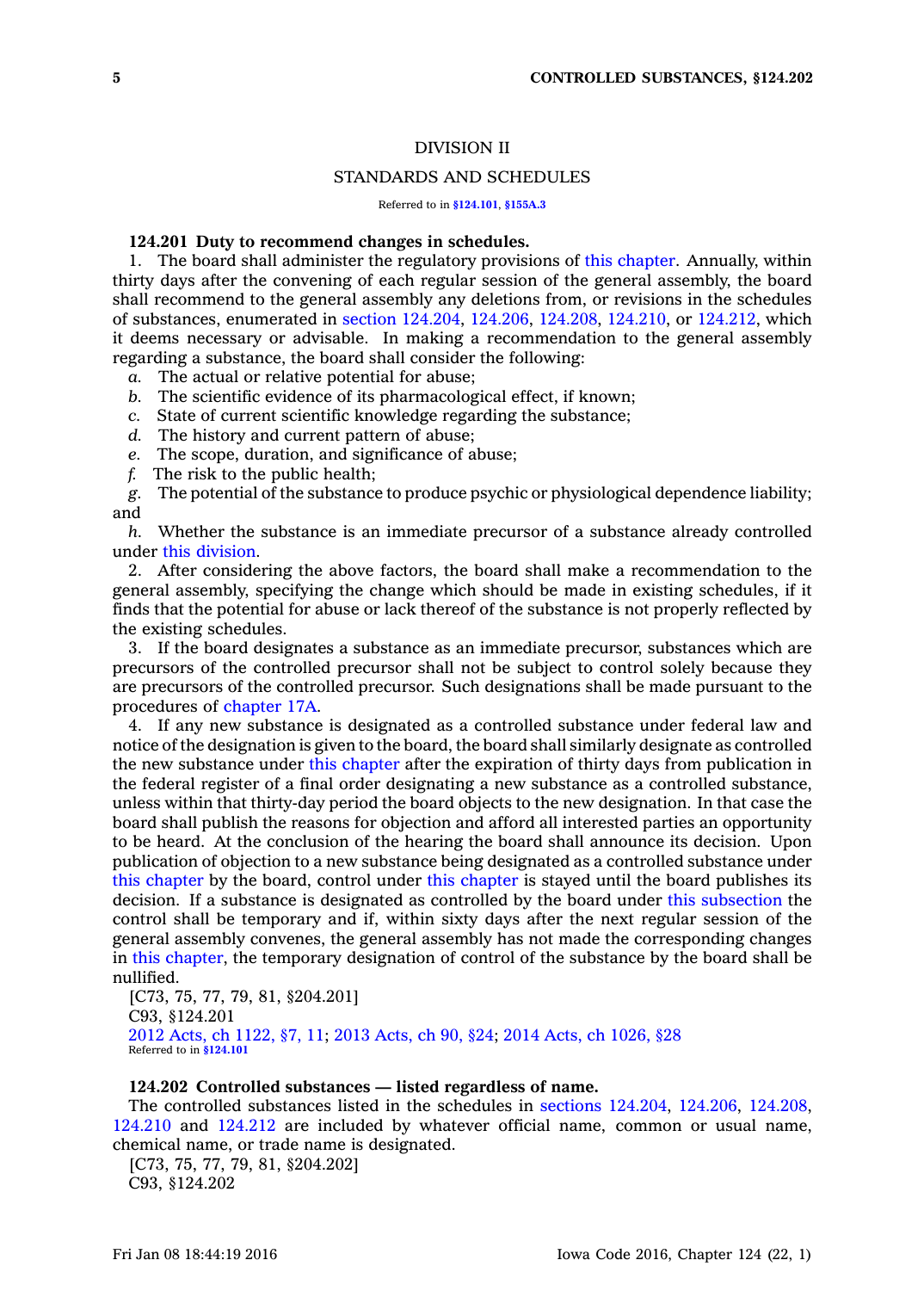# **124.203 Substances listed in schedule I — criteria.**

1. The board shall recommend to the general assembly that the general assembly place <sup>a</sup> substance in schedule I if the substance is not already included therein and the board finds that the substance:

*a.* Has high potential for abuse; and

*b.* Has no accepted medical use in treatment in the United States; or lacks accepted safety for use in treatment under medical supervision.

2. If the board finds that any substance included in schedule I does not meet these criteria, the board shall recommend that the general assembly place the substance in <sup>a</sup> different schedule or remove the substance from the list of controlled substances, as appropriate.

[C73, 75, 77, 79, 81, §204.203] C93, §124.203 2009 [Acts,](https://www.legis.iowa.gov/docs/acts/2009/CH0041.pdf) ch 41, §34, 263

## **124.204 Schedule I — substances included.**

1. Schedule I shall consist of the drugs and other substances, by whatever official name, common or usual name, chemical name, or brand name designated, listed in this [section](https://www.legis.iowa.gov/docs/code//124.204.pdf).

2. *Opiates.* Unless specifically excepted or unless listed in another schedule, any of the following opiates, including their isomers, esters, ethers, salts, and salts of isomers, esters, and ethers, whenever the existence of such isomers, esters, ethers, and salts is possible within the specific chemical designation:

*a.* Acetylmethadol.

*b.* Allylprodine.

*c.* Alphacetylmethadol (except levo-alphacetylmethadol also known as levo-alphaacetylmethadol, levomethadyl acetate, or LAAM).

- *d.* Alphameprodine.
- *e.* Alphamethadol.

*f.* Alpha-Methylfentanyl (N-(1-(alpha-methyl-beta-phenyl) ethyl-4-piperidyl)

propionanilide; 1-(1-methyl-2-phenylethyl)-4-(N-propanilido)piperidine).

- *g.* Benzethidine.
- *h.* Betacetylmethadol.
- *i.* Betameprodine.
- *j.* Betamethadol.
- *k.* Betaprodine.
- *l.* Clonitazene.
- *m.* Dextromoramide.
- *n.* Difenoxin.
- *o.* Diampromide.
- *p.* Diethylthiambutene.
- *q.* Dimenoxadol.
- *r.* Dimepheptanol.
- *s.* Dimethylthiambutene.
- *t.* Dioxaphetyl butyrate.
- *u.* Dipipanone.
- *v.* Ethylmethylthiambutene.
- *w.* Etonitazene.
- *x.* Etoxeridine.
- *y.* Furethidine.
- *z.* Hydroxypethidine.
- *aa.* Ketobemidone.
- *ab.* Levomoramide.
- *ac.* Levophenacylmorphan.
- *ad.* Morpheridine.
- *ae.* Noracymethadol.
- *af.* Norlevorphanol.
- *ag.* Normethadone.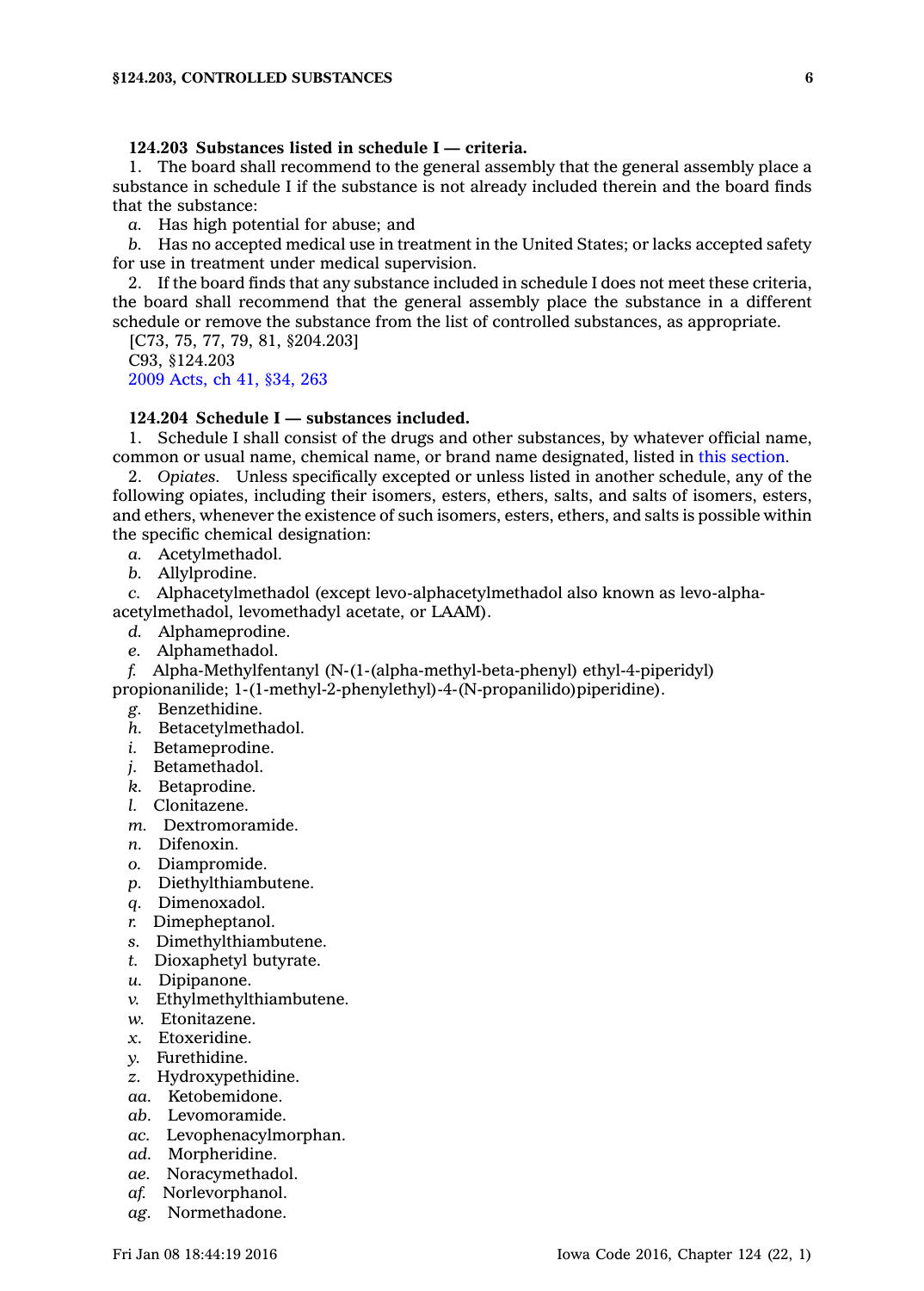*ah.* Norpipanone.

- *ai.* Phenadoxone.
- *aj.* Phenampromide.
- *ak.* Phenomorphan.
- *al.* Phenoperidine.
- *am.* Piritramide.
- *an.* Proheptazine.
- *ao.* Properidine.
- *ap.* Propiram.
- *aq.* Racemoramide.
- *ar.* Tilidine.
- *as.* Trimeperidine.

*at.* Beta-hydroxy-3-methylfentanyl (other name: N-[1-(2-hydroxy-2-phenethyl)- 3-methyl-4-piperidinyl]-N-phenylpropanamide).

*au.* Acetyl-alpha-methylfentanyl (N-[1-(1-methyl-2-phenethyl)-4-piperidinyl]-Nphenylacetamide).

*av.* Alpha-methylthiofentanyl (N-[1-methyl-2-(2-thienyl)ethyl-4-piperidinyl]-Nphenylpropanamide).

*aw.* Beta-hydroxyfentanyl (N-[1-(2-hydroxy-2-phenethyl)-4-piperidinyl]-Nphenylpropanamide).

*ax.* 3-Methylfentanyl (N-[3-methyl-1-(2-phenylethyl)-4-piperidyl]-N-

phenylpropanamide). For purposes of this opiate, *"isomers"* includes optical and geometric isomers.

*ay.* 3-Methylthiofentanyl (N-[(3-methyl-1-(2-thienyl)ethyl-4-piperidinyl]-Nphenylpropanamide).

*az.* MPPP (1-methyl-4-phenyl-4-propionoxy-piperidine).

*ba.* Para-fluorofentanyl (N-(4-fluorophenyl)-N-[1-(2-phenethyl)-4-

piperidinyl] propanamide).

*bb.* PEPAP (1-(-2-phenethyl)-4-phenyl-4-acetoxypiperidine).

*bc.* Thiofentanyl (N-phenyl-N-[1-(2-thienyl)ethyl-4-piperidinyl]-propanamide).

3. *Opium derivatives.* Unless specifically excepted or unless listed in another schedule, any of the following opium derivatives, their salts, isomers and salts of isomers, whenever the existence of these salts, isomers and salts of isomers is possible within the specific chemical designation:

- *a.* Acetorphine.
- *b.* Acetyldihydrocodeine.
- *c.* Benzylmorphine.
- *d.* Codeine methylbromide.
- *e.* Codeine-N-Oxide.
- *f.* Cyprenorphine.
- *g.* Desomorphine.
- *h.* Dihydromorphine.
- *i.* Etorphine (except hydrochloride salt).
- *j.* Heroin.
- *k.* Hydromorphinol.
- *l.* Methyldesorphine.
- *m.* Methyldihydromorphine.
- *n.* Morphine methylbromide.
- *o.* Morphine methylsulfonate.
- *p.* Morphine-N-Oxide.
- *q.* Myrophine.
- *r.* Nicocodeine.
- *s.* Nicomorphine.
- *t.* Normorphine.
- *u.* Pholcodine.
- *v.* Thebacon.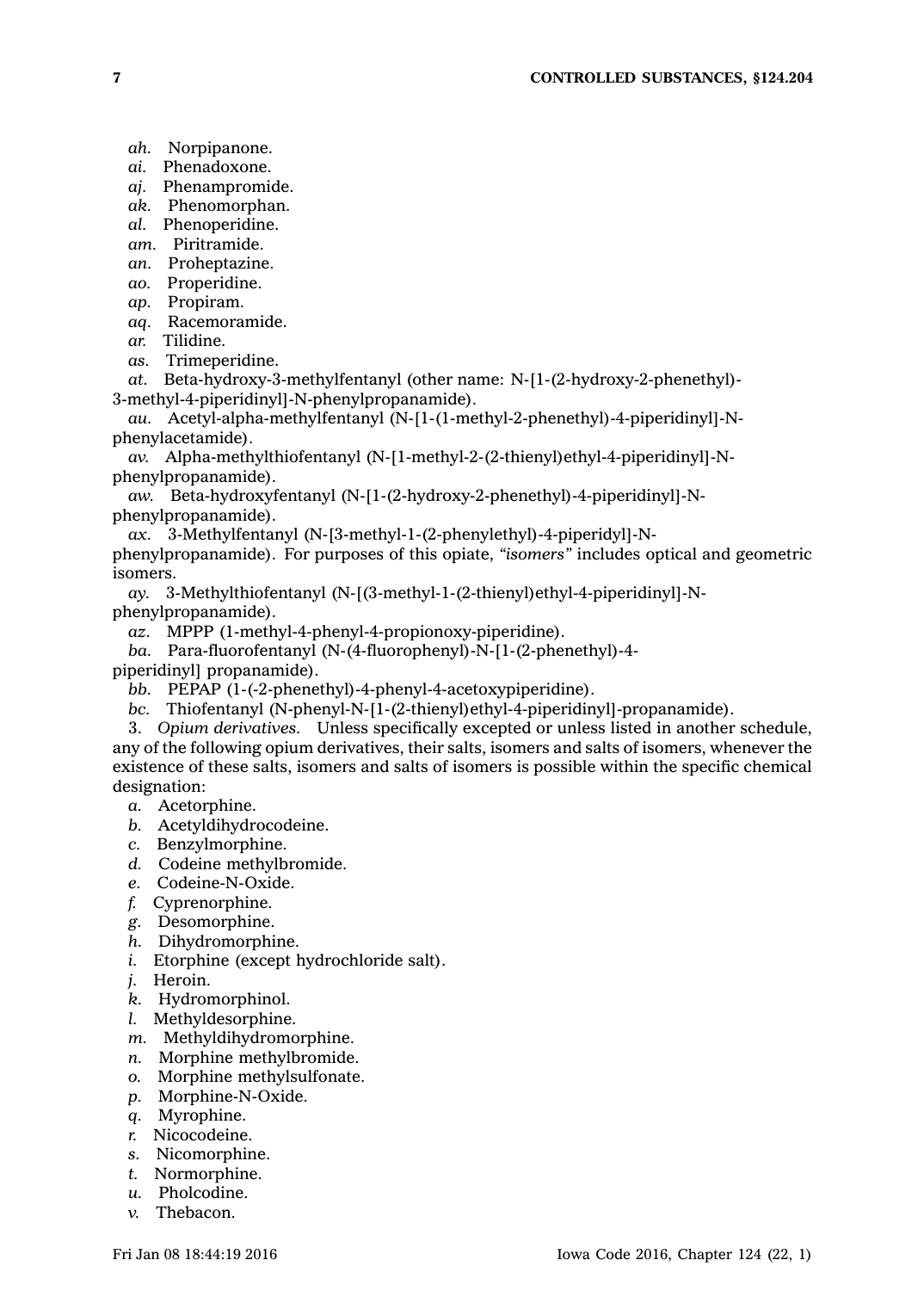*w.* Drotebanol.

4. *Hallucinogenic substances.* Unless specifically excepted or unless listed in another schedule, any material, compound, mixture, or preparation, which contains any quantity of the following hallucinogenic substances, or which contains any of its salts, isomers, and salts of isomers whenever the existence of such salts, isomers, and salts of isomers is possible within the specific chemical designation (for purposes of this paragraph only, the term *"isomer"* includes the optical, position and geometric isomers):

*a.* 4-bromo-2,5-dimethoxy-amphetamine. Some trade or other names: 4-bromo-2,5-dimethoxy-a-methylphenethylamine; 4-bromo-2,5-DMA.

*b.* 2,5-dimethoxyamphetamine. Some trade or other names: 2,5-dimethoxy-amethylphenethylamine; 2,5-DMA.

*c.* 4-methoxyamphetamine. Some trade or other names: 4-methoxy-a-

methylphenethylamine; paramethoxyamphetamine, PMA. *d.* 5-methoxy-3,4-methylenedioxy-amphetamine.

*e.* 4-methyl-2,5-dimethoxyl-amphetamine. Some trade or other names: 4-methyl-2,5-

dimethoxy-a-methylphenethylamine; "DOM"; and "STP".

*f.* 3,4-methylenedioxy amphetamine, also known as MDA.

*g.* 3,4,5-trimethoxy amphetamine.

*h.* Bufotenine. Some trade or other names: 3-(B-Dimethylaminoethyl)-5-hydroxyindole; 3-(2-dimethylaminoethyl)-5-indolol; N, N-dimethylserotonin; 5-hydroxy-N, Ndimethyltryptamine; mappine.

*i.* Diethyltryptamine. Some trade and other names: N, N-Diethyltryptamine; DET.

*j.* Dimethyltryptamine. Some trade or other names: DMT.

*k.* Ibogaine. Some trade or other names: 7-Ethyl-6,6B,7,8,9,10,12,13-octahydro-2-

methoxy-6,9-methano-5H-pyrido (1',2':1,2) azepino (5,4-b) indole; Tabernanthe iboga.

*l.* Lysergic acid diethylamide.

*m.* Marijuana, except as otherwise provided by rules of the board for medicinal purposes.

*n.* Mescaline.

*o.* Parahexyl. Some trade or other names: 3-Hexyl-l-hydroxy-7,8,9,10-tetrahydro-6,6,9 trimethyl-6H-dibenzo(b,d) pyran; synhexyl.

*p.* Peyote, except as otherwise provided in [subsection](https://www.legis.iowa.gov/docs/code//124.204.pdf) 8. Meaning all parts of the plant presently classified botanically as Lophophora williamsii Lemaire, whether growing or not, the seeds thereof, any extract from any part of such plant, and every compound, manufacture, salt, derivative, mixture, or preparation of such plant, its seeds or extracts.

*q.* N-ethyl-3-piperidyl benzilate.

*r.* N-methyl-3-piperidyl benzilate.

*s.* Psilocybin.

*t.* Psilocyn.

*u.* Tetrahydrocannabinols, except as otherwise provided by rules of the board for medicinal purposes, meaning tetrahydrocannabinols naturally contained in <sup>a</sup> plant of the genus Cannabis (Cannabis plant) as well as synthetic equivalents of the substances contained in the Cannabis plant, or in the resinous extractives of such plant, and synthetic substances, derivatives, and their isomers with similar chemical structure and pharmacological activity to those substances contained in the plant, such as the following:

(1) 1 cis or trans tetrahydrocannabinol, and their optical isomers.

(2) 6 cis or trans tetrahydrocannabinol, and their optical isomers.

(3) 3,4 cis or trans tetrahydrocannabinol, and their optical isomers. (Since nomenclature of these substances is not internationally standardized, compounds of these structures, regardless of numerical designation of atomic positions covered.)

*v.* Ethylamine analog of phencyclidine. Some trade or other names:

N-ethyl-1-phenylcyclohexylamine, (1-phenylcyclohexyl) ethylamine, N-(1-phenylcyclohexyl) ethylamine, cyclohexamine, PCE.

*w.* Pyrrolidine analog of phencyclidine. Some trade or other names:

1-(1-phenylcyclohexyl)-pyrrolidine, PCPy, PHP.

*x.* Thiophene analog of phencyclidine. Some trade or other names: 1-(1-(2-thienyl) cyclohexyl)-piperidine, 2-thienylanalog of phencyclidine, TPCP, TCP.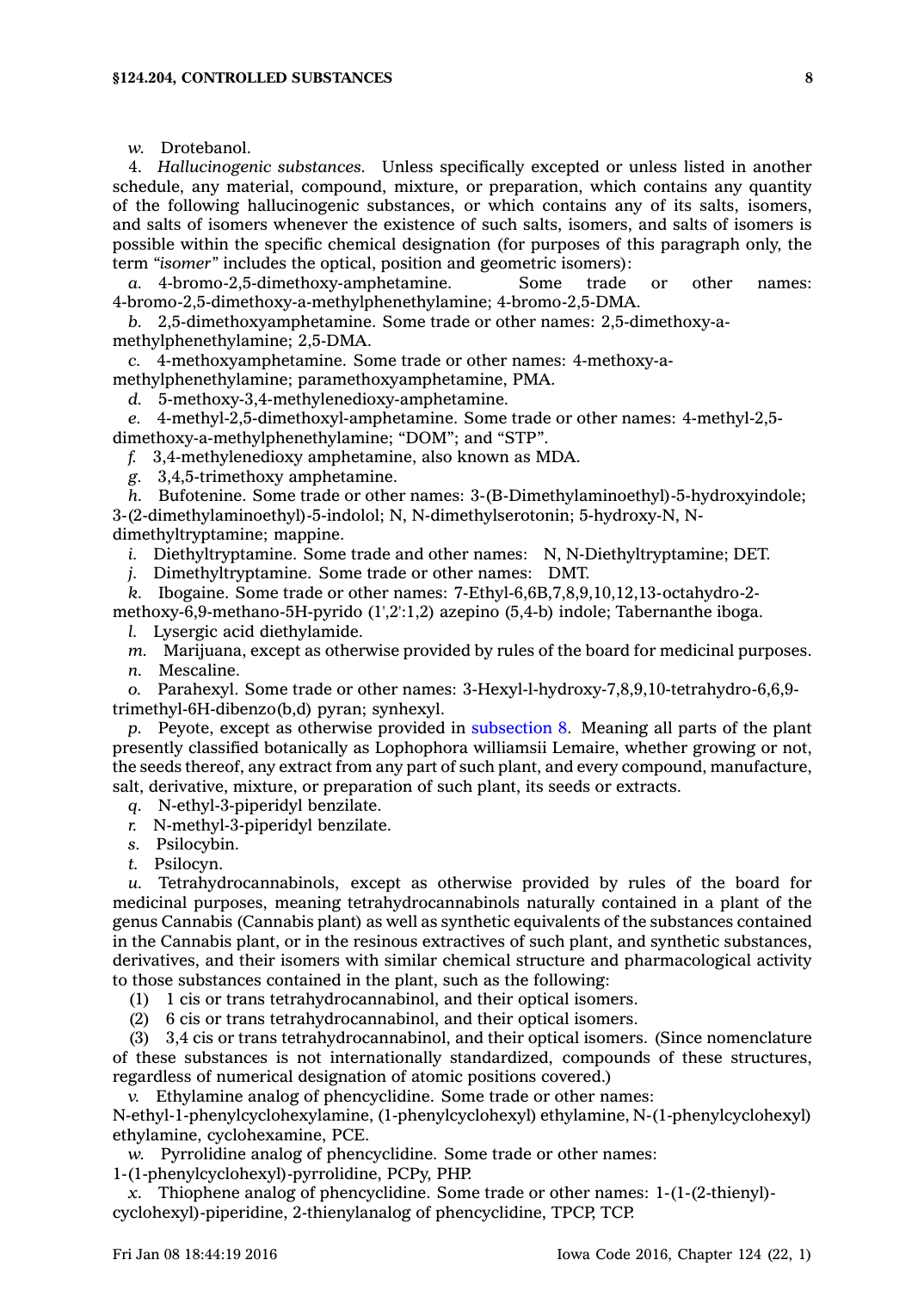*y.* 1-[1-(2-thienyl)cyclohexyl]pyrrolidine. Some other names: TCPy.

*z.* 3,4-methylenedioxymethamphetamine (MDMA).

*aa.* 3,4-methylenedioxy-N-ethylamphetamine (also known as N-ethyl-

alpha-methyl-3,4(methylenedioxy)phenethylamine, N-ethyl MDA, MDE, MDEA).

*ab.* N-hydroxy-3,4-methylenedioxyamphetamine (also known as N-hydroxyalpha-methyl-3,4(methylenedioxy)phenethylamine, and N-hydroxy MDA).

*ac.* 2,5-dimethoxy-4-ethylamphetamine. Some trade or other names: DOET.

*ad.* Alpha-ethyltryptamine. Some trade or other names: etryptamine; Monase;

a-ethyl-1H-indole-3-ethanamine;3-(2-aminobutyl)indole; alpha-ET; and AET.

*ae.* 4-Bromo-2,5-dimethoxyphenethylamine. Some trade or other names: 2-(4-bromo-2,5-dimethoxyphenyl)-1-aminoethane; alpha-desmethyl DOB; 2C-B, Nexus.

*af.* 2,5-dimethoxy-4-(n)-propylthiophenethylamine. Other name: 2C-T-7.

*ag.* Alpha-methyltryptamine. Other name: AMT.

*ah.* 5-methoxy-N,N-diisopropyltryptamine. Other name: 5-MeO-DIPT.

*ai.* (1) Salvia divinorum.

(2) Salvinorin A.

(3) HU-210. [(6aR,10aR)-9-(hydroxymethyl)-6,6-dimethyl-3-(2-methyloctan-2-

yl) 6a,7,10,10a-tetrahydrobenzo[c] chromen-1-ol)].

(4) HU-211(dexanabinol, (6aS,10aS)-9-(hydroxymethyl)-6,6-dimethyl-3-(2 methyloctan-2-yl)-6a,7,10,10a-tetrahydrobenzo[c] chromen-1-ol).

(5) Unless specifically exempted or unless listed in another schedule, any material, compound, mixture, or preparation which contains any quantity of cannabimimetic agents, or which contains their salts, isomers, and salts of isomers whenever the existence of such salts, isomers, and salts of isomers is possible within the specific chemical designation.

(a) The term *"cannabimimetic agents"* means any substance that is <sup>a</sup> cannabinoid receptor type 1 (CB1 receptor) agonist as demonstrated by binding studies and functional assays within any of the following structural classes:

(i) 2-(3-hydroxycyclohexyl)phenol with substitution at the 5-position of the phenolic ring by alkyl or alkenyl, whether or not substituted on the cyclohexyl ring to any extent.

(ii) 3-(1-naphthoyl)indole or 3-(1-naphthylmethane)indole by substitution at the nitrogen atom of the indole ring, whether or not further substituted on the indole ring to any extent, whether or not substituted on the naphthoyl or naphthyl ring to any extent.

(iii) 3-(1-naphthoyl)pyrrole by substitution at the nitrogen atom of the pyrrole ring, whether or not further substituted in the pyrrole ring to any extent, whether or not substituted on the naphthoyl ring to any extent.

(iv) 1-(1-naphthylmethylene)indene by substitution of the 3-position of the indene ring, whether or not further substituted in the indene ring to any extent, whether or not substituted on the naphthyl ring to any extent.

(v) 3-phenylacetylindole or 3-benzoylindole by substitution at the nitrogen atom of the indole ring, whether or not further substituted in the indole ring to any extent, whether or not substituted on the phenyl ring to any extent.

(b) Such terms include:

(i) CP 47,497 and homologues  $5-(1,1$ -dimethylheptyl $)-2-[(1R,3S)-3-$ 

hydroxycyclohexl]phenol.

(ii) JWH-018 and AM678 1-Pentyl-3-(1-naphthoyl)indole.

- (iii) JWH-073 1-Butyl-3-(1-naphthoyl)indole.
- (iv) JWH-200[1-[2-(4-morpholinyl)ethyl]-1H-indol-3-yl]-1-naphthalenyl-methanone.
- (v) JWH-19 1-hexyl-3-(1-naphthoyl)indole.
- (vi) JWH-81 1-pentyl-3-[1-(4-methoxynaphthoyl)]indole.
- (vii) JWH-122 1-pentyl-3-(4-methyl-1-naphthoyl)indole.
- (viii) JWH-250 1-pentyl-3-(2-methoxyphenylacetyl)indole.
- (ix) RCS-4 and SR-19 1-pentyl-3-[(4methoxy)-benzoyl]indole.
- (x) RCS-8 and SR 18 1-cyclohexylethyl-3-(2-methoxyphenylacetyl)indole.
- (xi) AM2201 1-(5-fluoropentyl)-3-(1-naphthoyl)indole.
- (xii) JWH-203 1-pentyl-3-(2-chlorophenylacetyl)indole.
- (xiii) JWH-398 1-pentyl-3-(4-chloro-1-naphthoyl)indole.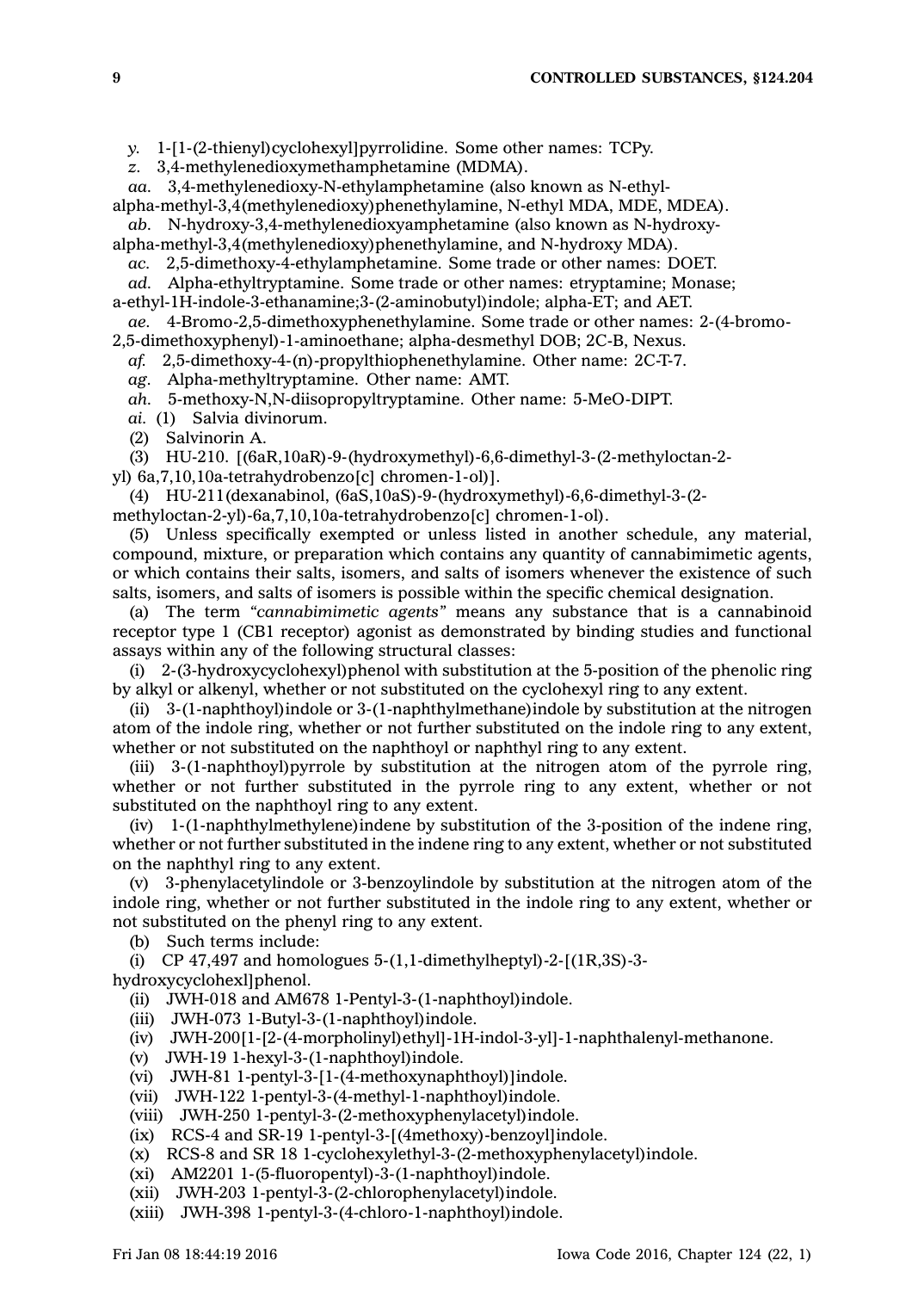(xiv) AM694 1-(5-fluoropentyl)-3-(2-iodobenzoyl)indole.

(xv) Cannabicyclohexanol or CP–47,497 C8-homolog 5-(1,1-dimethyloctyl)-2- [(1R,3S)-3-hydroxycyclohexyl]-phenol.

*aj.* 3,4-Methylenedioxy-N-methylcathinone (methylone).

*ak.* 5-methoxy-N,N-dimethyltryptamine. Some trade or other names: 5-methoxy-3-[2-(dimethylamino)ethyl]indole; 5-MeO-DMT.

5. *Depressants.* Unless specifically excepted or unless listed in another schedule, any material, compound, mixture, or preparation which contains any quantity of the following substances having <sup>a</sup> depressant effect on the central nervous system, their salts, isomers, and salts of isomers, whenever the existence of these salts, isomers, and salts of isomers is possible within the specific chemical designation:

*a.* Mecloqualone.

*b.* Methaqualone.

*c.* Gamma-hydroxybutyric acid. Some trade or other names: GHB;

gamma-hydroxybutyrate; 4-hydroxybutyrate; 4-hydroxybutanoic acid; sodium oxybate; sodium oxybutyrate.

6. *Stimulants.* Unless specifically excepted or unless listed in another schedule, any material, compound, mixture, or preparation which contains any quantity of the following substance having <sup>a</sup> stimulant effect on the central nervous system, including its salts, isomers, and salts of isomers:

*a.* Fenethylline.

*b.* N-ethylamphetamine.

*c.* (+-)cis-4-methylaminorex ((+-)cis-4,5-dihydro-4-methyl-5-phenyl-2-oxazolamine).

*d.* N,N-dimethylamphetamine (also known as N,N-alpha-trimethyl-benzeneethanamine; N,N-alpha-trimethylphenethylamine).

*e.* Cathinone. Some trade or other names: 2-amino-1-phenyl-1-propanone, alphaaminopropiophenone, 2-aminopropiophenone, and norephedrone.

*f.* Aminorex. Some other names: aminoxaphen; 2-amino-5-phenyl-2-oxazoline;

4,5-dihydro-5-phenyl-2-oxazolamine.

*g.* Methcathinone, its salts, optical isomers, and salts of optical isomers.

Some other names: 2-(methylamino)-propiophenone; alpha-(methylamino)propiophenone; 2-(methylamino)-1-phenylpropan-1-one; alpha-N-methylaminopropiophenone;

monomethylpropion; ephedrone; N-methylcathinone; methylcathinone; AL-464; AL-422; AL-463; and UR1432.

*h.* N-benzylpiperazine. Some other names: BZP, 1-benzylpiperazine.

*i.* Any substance, compound, mixture or preparation which contains any quantity of any synthetic cathinone that is not approved as <sup>a</sup> pharmaceutical, including but not limited to the following:

(1) Mephedrone, also known as 4-methylmethcathinone,(RS)-2-

methylamino-l-(4-methylphenyl) propan-1-one.

(2) 3,4-methylenedioxypyrovalerone (MDPV)[(1-(1,3- Benzodioxol-5-yl)-2-(1 pyrrolidinyl)-1-pentanone].

(3) Methylone, also known as 3,4-methylenedioxymethcathinone.

- (4) Naphthylpyrovalerone (naphyrone).
- (5) 4-fluoromethcathinone(flephedrone) or <sup>a</sup> positional isomer of 4-fluoromethcathinone.
- (6) 4-methoxymethcathinone (methedrone;Bk-PMMA).
- (7) Ethcathinone.
- (8) 3,4-methylenedioxyethcathinone(ethylone).
- (9) Beta-keto-N-methyl-3,4-benzodioxyolybutanamine (butylone).
- (10) N,N-dimethylcathinone(metamfepramone).
- (11) Alpha-pyrrolidinopropiophenone (alpha-PPP).
- (12) 4-methoxy-alpha-pyrrolidinopropiophenone (MOPPP).
- (13) 3,4-methylenedioxy-alpha-pyrrolidinopropiophenone (MDPPP).
- (14) Alpha-pyrrolidinovalerophenone (alpha-PVP).
- (15) 6,7-dihydro-5H-indeno-(5,6-d)-1,3-dioxol-6-amine) (MDAI).
- (16) 3-fluoromethcathinone.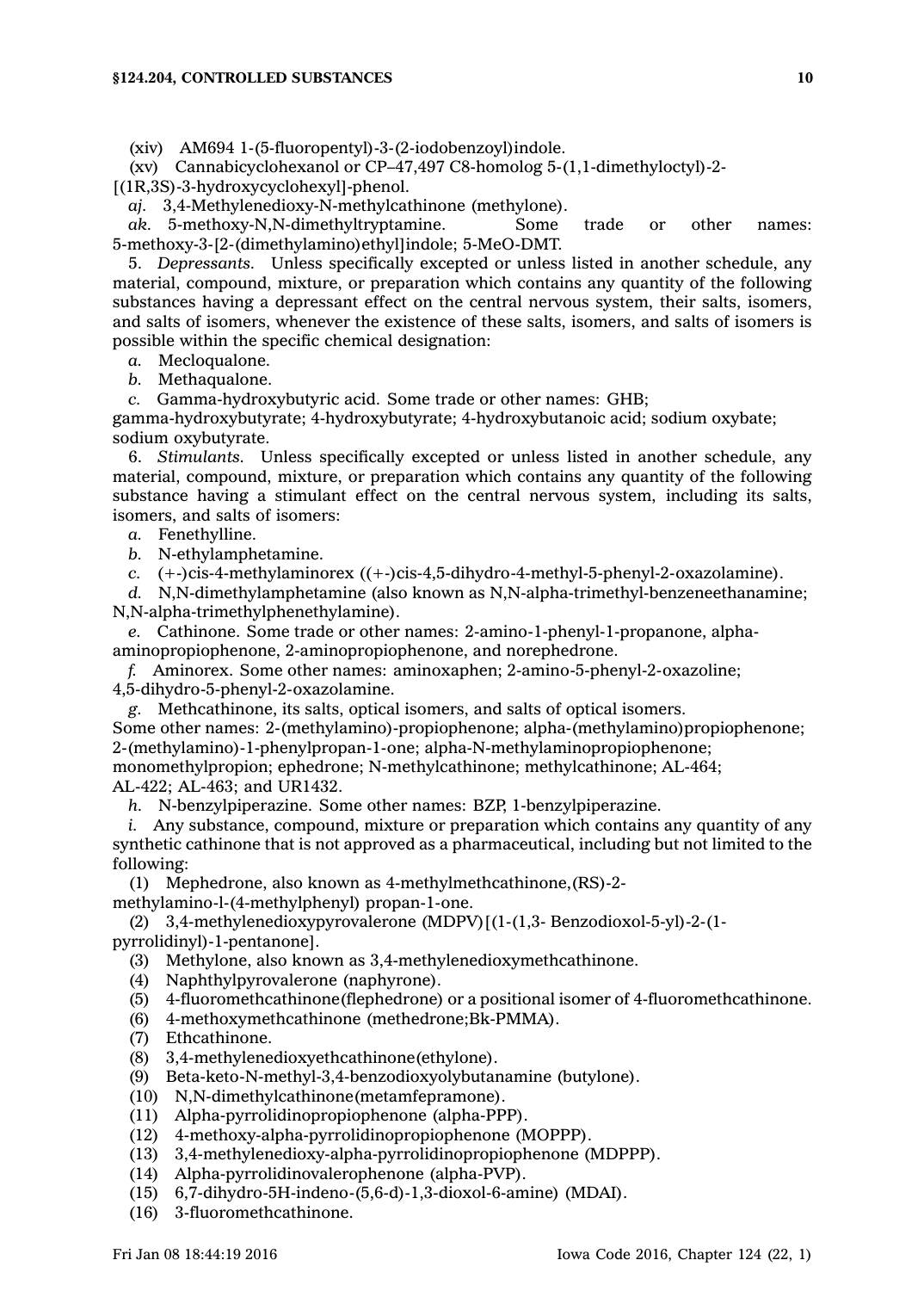- (17) 4'-Methyl-alpha-pyrrolidinobutiophenone (MPBP).
- (18) 2-(2,5-Dimethoxy-4-ethylphenyl)ethanamine (2C-E).
- (19) 2-(2,5-Dimethoxy-4-methylphenyl)ethanamine (2C-D).
- (20) 2-(4-Chloro-2,5-dimethoxyphenyl)ethanamine (2C-C).
- (21) 2-(4-Iodo-2,5-dimethoxyphenyl)ethanamine (2C-I).
- (22) 2-[4-(Ethylthio)-2,5-dimethoxyphenyl]ethanamine (2C-T-2).
- (23) 2-[4-(Isopropylthio)-2,5-dimethoxyphenyl]ethanamine (2C-T-4).
- (24) 2-(2,5-Dimethoxyphenyl)ethanamine (2C-H).
- (25) 2-(2,5-Dimethoxy-4-nitrophenyl)ethanamine (2C-N).
- (26) 2-(2,5-Dimethoxy-4-(n)-propylphenyl)ethanamine (2C-P).

7. *Exclusions.* This [section](https://www.legis.iowa.gov/docs/code//124.204.pdf) does not apply to marijuana, tetrahydrocannabinols or chemical derivatives of tetrahydrocannabinol when utilized for medicinal purposes pursuant to rules of the board.

8. *Peyote.* Nothing in this [chapter](https://www.legis.iowa.gov/docs/code//124.pdf) shall apply to peyote when used in bona fide religious ceremonies of the Native American Church; however, persons supplying the product to the church shall register, maintain appropriate records of receipts and disbursements of peyote, and otherwise comply with all applicable requirements of this [chapter](https://www.legis.iowa.gov/docs/code//124.pdf) and rules adopted pursuant thereto.

9. *Other substances.* Any material, compound, mixture, or preparation which contains any quantity of the following substances or their optical, positional, and geometric isomers, salts, and salts of isomers:

*a.* (1-pentyl-1H-indol-3-yl)(2,2,3,3-tetramethylcyclopropyl)methanone. Other names: UR-144, 1-pentyl-3-(2,2,3,3-tetramethylcyclopropoyl)indole.

*b.* [1-(5-fluoro-pentyl)-1H-indol-3-yl](2,2,3,3-tetramethylcyclopropyl)methanone. Other names: 5-fluoro-UR-144, 5-F-UR-144, XLR11, 1-(5-fluoro-pentyl)-3-(2,2,3,3 tetramethylcyclopropoyl)indole.

*c.* N-(1-adamantyl)-1-pentyl-1H-indazole-3-carboxamide. Other names: APINACA, AKB48.

*d.* 2-(4-iodo-2,5-dimethoxyphenyl)-N-(2-methoxybenzyl)ethanamine. Other names: 25I-NBOMe,2C-I-NBOMe, 25I, Cimbi-5.

*e.* 2-(4-chloro-2,5-dimethoxyphenyl)-N-(2-methoxybenzyl)ethanamine. Other names: 25C-NBOMe,2C-C-NBOMe, 25C, Cimbi-82.

*f.* 2-(4-bromo-2,5-dimethoxyphenyl)-N-(2-methoxybenzyl)ethanamine. Other names: 25B-NBOMe,2C-B-NBOMe, 25B, Cimbi-36.

[C73, 75, 77, 79, 81, §204.204; 82 Acts, ch [1044,](https://www.legis.iowa.gov/docs/acts/1982/CH1044.pdf) §1, 2]

84 Acts, ch [1013,](https://www.legis.iowa.gov/docs/acts/84/CH1013.pdf) §4 – 8; 85 [Acts,](https://www.legis.iowa.gov/docs/acts/85/CH0086.pdf) ch 86, §1, 2; 86 Acts, ch [1037,](https://www.legis.iowa.gov/docs/acts/86/CH1037.pdf) §1, 2; 87 [Acts,](https://www.legis.iowa.gov/docs/acts/87/CH0122.pdf) ch 122, §1; [88](https://www.legis.iowa.gov/docs/acts/88/CH1024.pdf) Acts, ch [1024,](https://www.legis.iowa.gov/docs/acts/88/CH1024.pdf) §1; 89 [Acts,](https://www.legis.iowa.gov/docs/acts/89/CH0109.pdf) ch 109, §1, 2; 91 [Acts,](https://www.legis.iowa.gov/docs/acts/91/CH0008.pdf) ch 8, §2

C93, §124.204

94 Acts, ch [1009,](https://www.legis.iowa.gov/docs/acts/94/CH1009.pdf) §2 – 8; 2000 Acts, ch [1140,](https://www.legis.iowa.gov/docs/acts/2000/CH1140.pdf) §2 – 4; 2001 [Acts,](https://www.legis.iowa.gov/docs/acts/2001/CH0058.pdf) ch 58, §1; 2003 [Acts,](https://www.legis.iowa.gov/docs/acts/2003/CH0053.pdf) ch 53, [§1](https://www.legis.iowa.gov/docs/acts/2003/CH0053.pdf) – 3; 2007 [Acts,](https://www.legis.iowa.gov/docs/acts/2007/CH0008.pdf) ch 8, §2 – 7; 2007 [Acts,](https://www.legis.iowa.gov/docs/acts/2007/CH0010.pdf) ch 10, §9 – 11; 2011 [Acts,](https://www.legis.iowa.gov/docs/acts/2011/CH0131.pdf) ch 131, §134 – 136; [2011](https://www.legis.iowa.gov/docs/acts/2011/CH0134.pdf) [Acts,](https://www.legis.iowa.gov/docs/acts/2011/CH0134.pdf) ch 134, §18, 27, 28; 2012 Acts, ch 1021, [§122,](https://www.legis.iowa.gov/docs/acts/2012/CH1021.pdf) 123, 141, 145, 146; 2012 Acts, ch [1122,](https://www.legis.iowa.gov/docs/acts/2012/CH1122.pdf) §1, 8, 9, [11](https://www.legis.iowa.gov/docs/acts/2012/CH1122.pdf); 2014 Acts, ch [1056,](https://www.legis.iowa.gov/docs/acts/2014/CH1056.pdf) §1, 2

Referred to in **[§124.101](https://www.legis.iowa.gov/docs/code/124.101.pdf)**, **[§124.201](https://www.legis.iowa.gov/docs/code/124.201.pdf)**, **[§124.202](https://www.legis.iowa.gov/docs/code/124.202.pdf)**, **[§124.303](https://www.legis.iowa.gov/docs/code/124.303.pdf)**, **[§124.401](https://www.legis.iowa.gov/docs/code/124.401.pdf)**, **[§321J.1](https://www.legis.iowa.gov/docs/code/321J.1.pdf)**, **[§411.6](https://www.legis.iowa.gov/docs/code/411.6.pdf)**

#### **124.205 Substances listed in schedule II — criteria.**

1. The board shall recommend to the general assembly that the general assembly place <sup>a</sup> substance in schedule II if the substance is not already included therein and the board finds that:

*a.* The substance has high potential for abuse;

*b.* The substance has currently accepted medical use in treatment in the United States, or currently accepted medical use with severe restrictions; and

*c.* Abuse of the substance may lead to severe psychic or physical dependence.

2. If the board finds that any substance included in schedule II does not meet these criteria,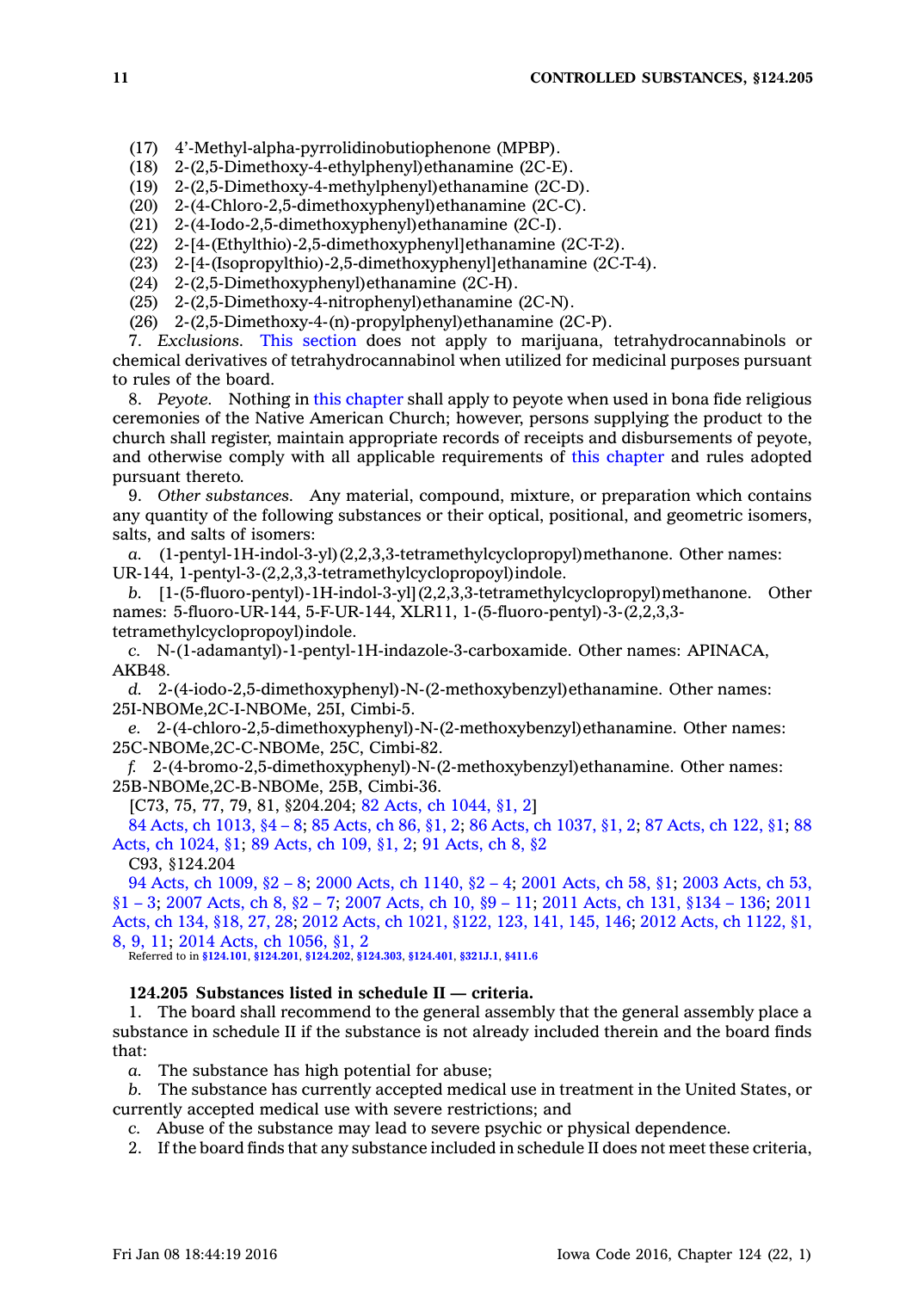the board shall recommend that the general assembly place the substance in <sup>a</sup> different schedule or remove the substance from the list of controlled substances, as appropriate.

[C73, 75, 77, 79, 81, §204.205] C93, §124.205 2009 [Acts,](https://www.legis.iowa.gov/docs/acts/2009/CH0041.pdf) ch 41, §35

# **124.206 Schedule II — substances included.**

1. Schedule II consists of the drugs and other substances, by whatever official name, common or usual name, chemical name, or brand name designated, listed in this [section](https://www.legis.iowa.gov/docs/code//124.206.pdf).

2. *Substances, vegetable origin or chemical synthesis.* Unless specifically excepted or unless listed in another schedule, any of the following substances whether produced directly or indirectly by extraction from substances of vegetable origin, or independently by means of chemical synthesis, or by <sup>a</sup> combination of extraction and chemical synthesis:

*a.* Opium and opiate, and any salt, compound, derivative, or preparation of opium or opiate, excluding apomorphine, thebaine-derived butorphanol, dextrorphan, nalbuphine, nalmefene, naloxone, and naltrexone, and their respective salts, but including the following:

- (1) Raw opium.
- (2) Opium extracts.
- (3) Opium fluid.
- (4) Powdered opium.
- (5) Granulated opium.
- (6) Tincture of opium.
- (7) Codeine.
- (8) Ethylmorphine.
- (9) Etorphine hydrochloride.
- (10) Hydrocodone, also known as dihydrocodeinone.
- (11) Hydromorphone, also known as dihydromorphinone.
- (12) Metopon.
- (13) Morphine.
- (14) Oxycodone.
- (15) Oxymorphone.
- (16) Thebaine.
- (17) Dihydroetorphine.
- (18) Oripavine.

*b.* Any salt, compound, derivative or preparation thereof which is chemically equivalent or identical with any of the substances referred to in paragraph *"a"*, subparagraph (1), except that these substances shall not include the isoquinoline alkaloids of opium.

*c.* Opium poppy and poppy straw.

*d.* Coca leaves and any salt, compound, derivative, or preparation of coca leaves. Decocainized coca leaves or extractions of coca leaves, which extractions do not contain cocaine or ecgonine, are excluded from this paragraph. The following substances and their salts, optical and geometric isomers, derivatives, and salts of derivatives and optical and geometric isomers, and any salt, compound, derivative, or preparation thereof that is chemically equivalent or identical to any of such substances, are included in this paragraph:

- (1) Cocaine.
- (2) Ecgonine.

*e.* Concentrate of poppy straw (the crude extract of poppy straw in either liquid, solid or powder form which contains the phenanthrene alkaloids of the opium poppy).

3. *Opiates.* Unless specifically excepted or unless listed in another schedule any of the following opiates, including its isomers, esters, ethers, salts and salts of isomers, esters and ethers whenever the existence of such isomers, esters, ethers, and salts is possible within the specific chemical designation, dextrorphan and levopropoxyphene excepted:

- *a.* Alphaprodine.
- *b.* Alfentanyl.
- *c.* Anileridine.
- *d.* Bezitramide.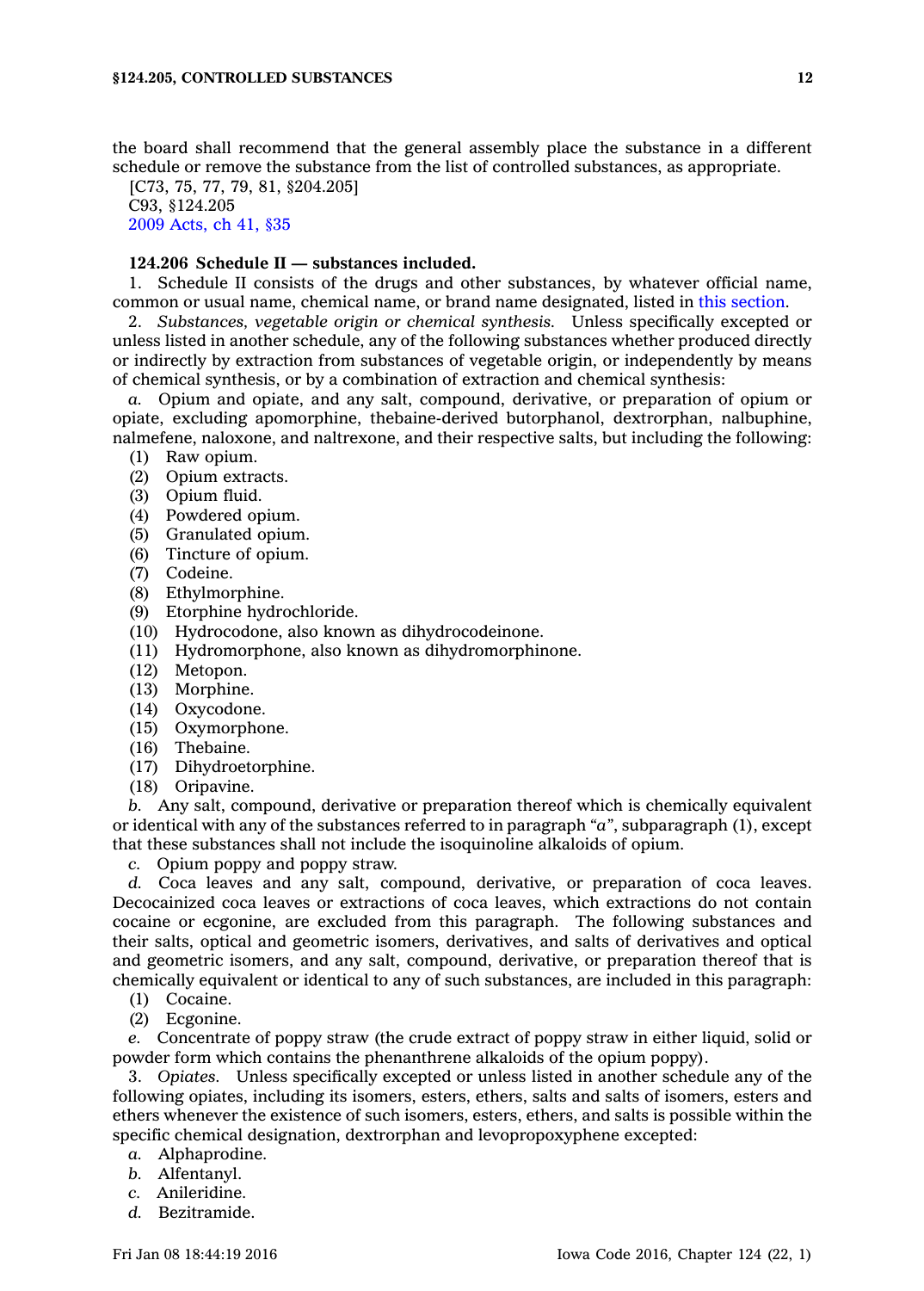- *e.* Bulk dextropropoxyphene (nondosage forms).
- *f.* Carfentanil.
- *g.* Dihydrocodeine.
- *h.* Diphenoxylate.
- *i.* Fentanyl.
- *j.* Isomethadone.
- *k.* Levomethorphan.
- *l.* Levorphanol.
- *m.* Metazocine.
- *n.* Methadone.
- *o.* Methadone intermediate, 4-cyano-2-dimethylamino-4,4-diphenyl butane.
- *p.* Moramide intermediate, 2-methyl-3-morpholino-1,1-diphenylpropane-carboxylic

acid.

- *q.* Pethidine (meperidine).
- *r.* Pethidine intermediate-A, 4-cyano-1-methyl-4-phenylpiperidine.
- *s.* Pethidine intermediate-B, ethyl-4-phenylpiperidine-carboxylate.
- *t.* Pethidine intermediate-C, 1-methyl-4-phenylpiperidine-4-carboxylic acid.
- *u.* Phenazocine.
- *v.* Piminodine.
- *w.* Racemethorphan.
- *x.* Racemorphan.
- *y.* Sufentanil.

*z.* Levo-alphacetylmethadol. Some other names: levo-alpha-acetylmethadol, levomethadyl acetate, LAAM.

- *aa.* Remifentanil.
- *ab.* Tapentadol.

4. *Stimulants.* Unless specifically excepted or unless listed in another schedule, any material, compound, mixture, or preparation which contains any quantity of the following substances having <sup>a</sup> stimulant effect on the central nervous system:

- *a.* Amphetamine, its salts, optical isomers, and salts of its optical isomers.
- *b.* Methamphetamine, its salts, isomers, and salts of its isomers.
- *c.* Phenmetrazine and its salts.
- *d.* Methylphenidate and its salts.
- *e.* Lisdexamfetamine, its salts, isomers, and salts of its isomers.

5. *Depressants.* Unless specifically excepted or unless listed in another schedule, any material, compound, mixture, or preparation which contains any quantity of the following substances having <sup>a</sup> depressant effect on the central nervous system, including its salts, isomers, and salts of isomers whenever the existence of such salts, isomers, and salts of isomers is possible within the specific chemical designation:

- *a.* Amobarbital.
- *b.* Glutethimide.
- *c.* Pentobarbital.
- *d.* Phencyclidine.
- *e.* Secobarbital.

6. *Immediate precursors.* Unless specifically excepted or unless listed in another schedule, any material, compound, mixture, or preparation which contains any quantity of the following substances:

*a.* Phenylacetone, an immediate precursor to amphetamine and methamphetamine. Some trade or other names: phenyl-2-propanone; P2P; benzyl methyl ketone; methyl benzyl ketone.

- *b.* Immediate precursors to phencyclidine (PCP):
- (1) 1-phenylcyclohexylamine.
- (2) 1-piperidinocyclohexanecarbonitrile (PCC).
- *c.* Immediate precursor to fentanyl: 4-anilino-N-phenethyl-4-piperidine (ANPP).
- 7. *Hallucinogenic substances.* Unless specifically excepted or unless listed in another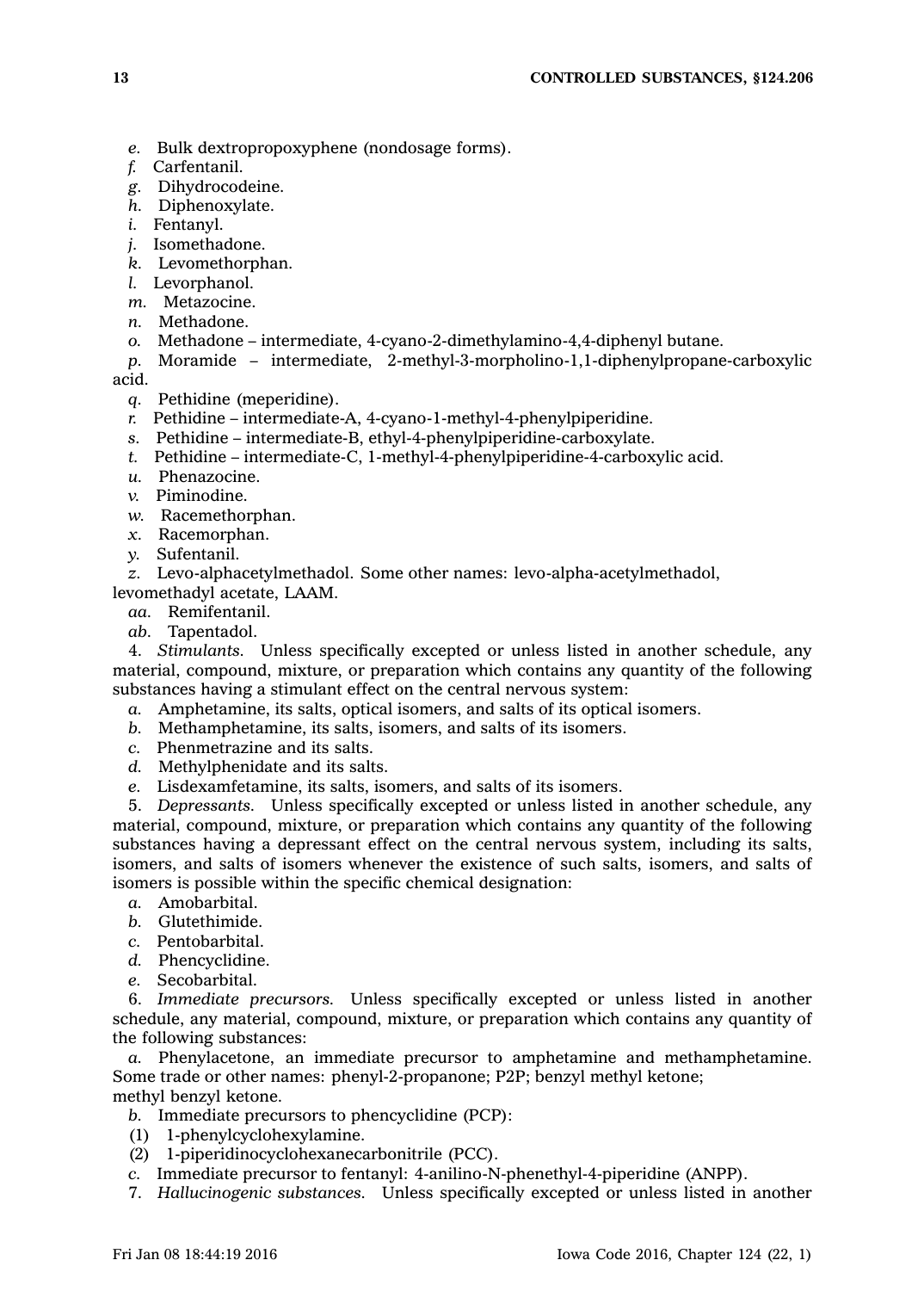schedule, any material, compound, mixture, or preparation which contains any quantity of the following substances:

*a.* Marijuana when used for medicinal purposes pursuant to rules of the board.

*b.* Nabilone [another name for

nabilone: (+-) - trans-3-(1,1-dimethylheptyl)-6,6a,7,8,10,10a-hexahydro-1-hydroxy-6,6 dimethyl-9H-dibenzo[b,d]pyran-9-one].

8. The board, by rule, may except any compound, mixture, or preparation containing any stimulant listed in [subsection](https://www.legis.iowa.gov/docs/code//124.206.pdf) 4 from the application of all or any part of this [chapter](https://www.legis.iowa.gov/docs/code//124.pdf) if the compound, mixture, or preparation contains one or more active medicinal ingredients not having <sup>a</sup> stimulant effect on the central nervous system, and if the admixtures are included in such combinations, quantity, proportion, or concentration as to vitiate the potential for abuse of the substances which have <sup>a</sup> stimulant or depressant effect on the central nervous system.

[C73, 75, 77, 79, 81, §204.206; 82 Acts, ch [1044,](https://www.legis.iowa.gov/docs/acts/1982/CH1044.pdf) §3, 4]

84 Acts, ch [1013,](https://www.legis.iowa.gov/docs/acts/84/CH1013.pdf) §9; 85 [Acts,](https://www.legis.iowa.gov/docs/acts/85/CH0086.pdf) ch 86, §3, 4; 86 Acts, ch [1037,](https://www.legis.iowa.gov/docs/acts/86/CH1037.pdf) §3 – 5; 87 [Acts,](https://www.legis.iowa.gov/docs/acts/87/CH0122.pdf) ch 122, §2; [90](https://www.legis.iowa.gov/docs/acts/90/CH1059.pdf) Acts, ch [1059,](https://www.legis.iowa.gov/docs/acts/90/CH1059.pdf) §1, 2; 91 [Acts,](https://www.legis.iowa.gov/docs/acts/91/CH0008.pdf) ch 8, §3

C93, §124.206

94 Acts, ch [1009,](https://www.legis.iowa.gov/docs/acts/94/CH1009.pdf) §9, 10; 2000 Acts, ch [1140,](https://www.legis.iowa.gov/docs/acts/2000/CH1140.pdf) §5 – 7; 2003 [Acts,](https://www.legis.iowa.gov/docs/acts/2003/CH0053.pdf) ch 53, §4, 5; 2007 [Acts,](https://www.legis.iowa.gov/docs/acts/2007/CH0008.pdf) ch 8, [§8,](https://www.legis.iowa.gov/docs/acts/2007/CH0008.pdf) 9; 2007 [Acts,](https://www.legis.iowa.gov/docs/acts/2007/CH0010.pdf) ch 10, §12, 13; 2008 Acts, ch [1010,](https://www.legis.iowa.gov/docs/acts/2008/CH1010.pdf) §1, 2; 2010 Acts, ch [1046,](https://www.legis.iowa.gov/docs/acts/2010/CH1046.pdf) §1; 2012 [Acts,](https://www.legis.iowa.gov/docs/acts/2012/CH1122.pdf) ch [1122,](https://www.legis.iowa.gov/docs/acts/2012/CH1122.pdf) §2

Referred to in **[§124.101](https://www.legis.iowa.gov/docs/code/124.101.pdf)**, **[§124.201](https://www.legis.iowa.gov/docs/code/124.201.pdf)**, **[§124.202](https://www.legis.iowa.gov/docs/code/124.202.pdf)**, **[§124.303](https://www.legis.iowa.gov/docs/code/124.303.pdf)**, **[§321J.1](https://www.legis.iowa.gov/docs/code/321J.1.pdf)**, **[§411.6](https://www.legis.iowa.gov/docs/code/411.6.pdf)**

## **124.207 Substances listed in schedule III — criteria.**

1. The board shall recommend to the general assembly that the general assembly place <sup>a</sup> substance in schedule III if the substance is not already included therein and the board finds that:

*a.* The substance has <sup>a</sup> potential for abuse which is less than that of the substances listed in schedules I and II;

*b.* The substance has currently accepted medical use in treatment in the United States; and

*c.* Abuse of the substance may lead to moderate or low physical dependence or high psychological dependence.

2. If the board finds that any substance included in schedule III does not meet these criteria, the board shall recommend that the general assembly place the substance in <sup>a</sup> different schedule or remove the substance from the list of controlled substances, as appropriate.

[C73, 75, 77, 79, 81, §204.207] C93, §124.207 2009 [Acts,](https://www.legis.iowa.gov/docs/acts/2009/CH0041.pdf) ch 41, §36

## **124.208 Schedule III — substances included.**

1. Schedule III shall consist of the drugs and other substances, by whatever official name, common or usual name, chemical name, or brand name designated, listed in this [section](https://www.legis.iowa.gov/docs/code//124.208.pdf).

2. *Stimulants.* Unless specifically excepted or unless listed in another schedule, any material, compound, mixture, or preparation which contains any quantity of the following substances having <sup>a</sup> stimulant effect on the central nervous system, including its salts, isomers (whether optical, position, or geometric), and salts of such isomers whenever the existence of such salts, isomers, and salts of isomers is possible within the specific chemical designation:

- *a.* Benzphetamine.
- *b.* Chlorphentermine.
- *c.* Clortermine.
- *d.* Phendimetrazine.

3. *Depressants.* Unless specifically excepted or unless listed in another schedule, any material, compound, mixture, or preparation which contains any quantity of the following substances having <sup>a</sup> depressant effect on the central nervous system:

*a.* Any compound, mixture or preparation containing amobarbital, secobarbital,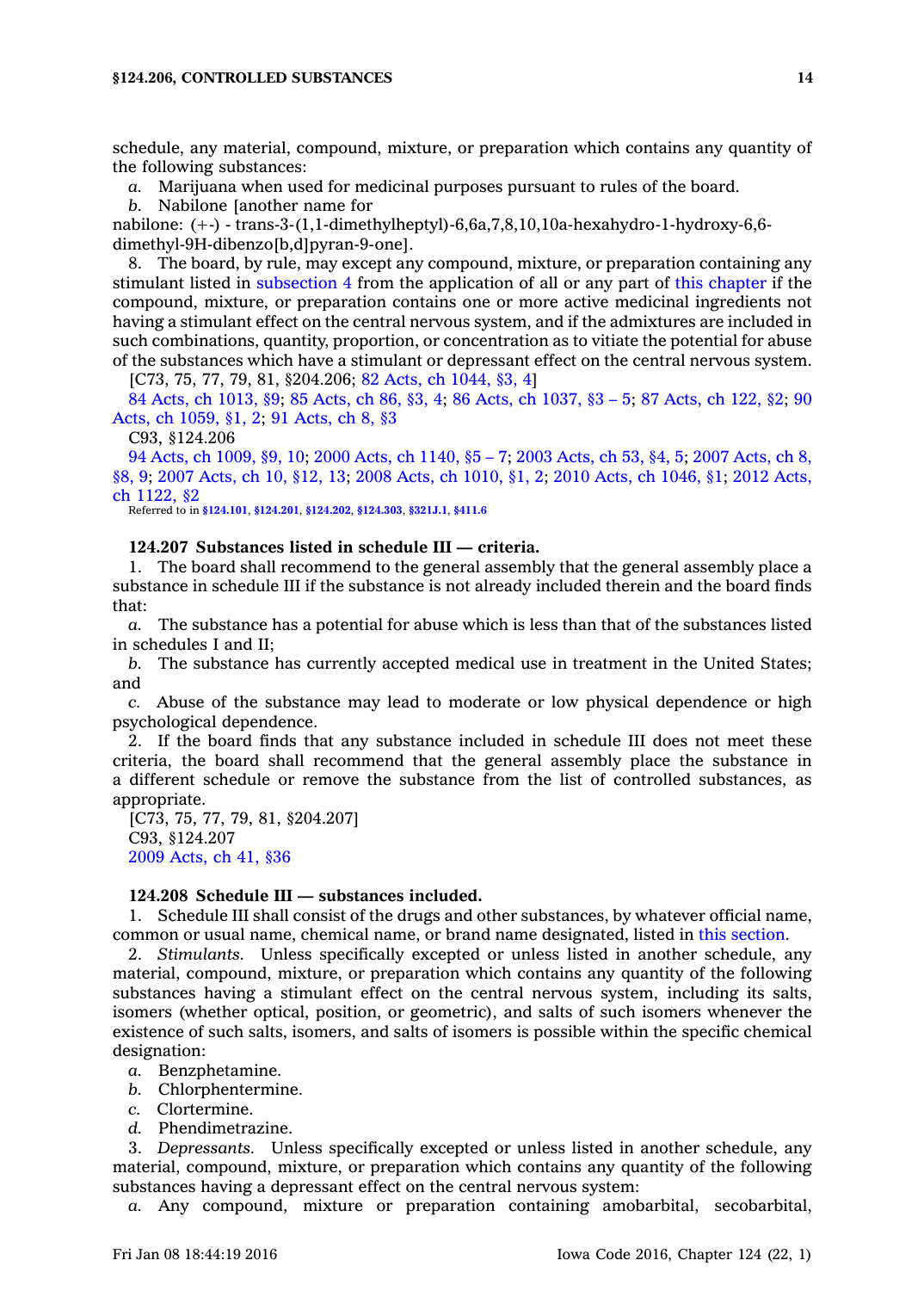pentobarbital or any salt thereof and one or more other active medicinal ingredients which are not listed in any schedules.

*b.* Any suppository dosage form containing amobarbital, secobarbital, pentobarbital or any salt of any of these drugs and approved by the federal food and drug administration for marketing only as <sup>a</sup> suppository.

*c.* Any substance which contains any quantity of <sup>a</sup> derivative of barbituric acid or any salt thereof.

*d.* Chlorhexadol.

*e.* Lysergic acid.

*f.* Lysergic acid amide.

*g.* Methyprylon.

*h.* Sulfondiethylmethane.

*i.* Sulfonethylmethane.

*j.* Sulfonmethane.

*k.* Tiletamine and zolazepam or any salt thereof, including the following:

(1) Some trade or other names for <sup>a</sup> tiletamine-zolazepam combination product: Telazol.

(2) Some trade or other names for tiletamine: 2-(ethylamino)-2-(2-thienyl)-

cyclohexanone.

(3) Some trade or other names for zolazepam: 4-(2-fluorophenyl)-6,8-dihydro-1,3,8 trimethylpyraxolo-[3,4-e] [1,4]-diazepin-7(1H)-one, flupyrazapon.

*l.* Ketamine, its salts, isomers, and salts of isomers. Some other names for ketamine: (+-)-2-(2-chlorophenyl)-2-(methylamino)-cyclohexanone.

*m.* Any drug product containing gamma-hydroxybutyric acid, including its salts, isomers, and salts of isomers, for which an application is approved under section 505 of the federal Food, Drug, and Cosmetic Act.

*n.* Embutramide.

*o.* Perampanel, its salts, isomers, and salts of isomers.

4. *Nalorphine.*

5. *Narcotic drugs.* Unless specifically excepted or unless listed in another schedule:

*a.* Any material, compound, mixture, or preparation containing any of the following narcotic drugs, or their salts calculated as the free anhydrous base or alkaloid, in limited quantities as set forth below:

(1) Not more than one point eight grams of codeine per one hundred milliliters or not more than ninety milligrams per dosage unit, with an equal or greater quantity of an isoquinoline alkaloid of opium.

(2) Not more than one point eight grams of codeine per one hundred milliliters or not more than ninety milligrams per dosage unit, with one or more active, nonnarcotic ingredients in recognized therapeutic amounts.

(3) Not more than three hundred milligrams of dihydrocodeinone (another name: hydrocodone) per one hundred milliliters or not more than fifteen milligrams per dosage unit, with <sup>a</sup> fourfold or greater quantity of an isoquinoline alkaloid of opium.

(4) Not more than three hundred milligrams of dihydrocodeinone (another name: hydrocodone) per one hundred milliliters or not more than fifteen milligrams per dosage unit, with one or more active, nonnarcotic ingredients in recognized therapeutic amounts.

(5) Not more than one point eight grams of dihydrocodeine per one hundred milliliters or not more than ninety milligrams per dosage unit, with one or more active, nonnarcotic ingredients in recognized therapeutic amounts.

(6) Not more than three hundred milligrams of ethylmorphine per one hundred milliliters or not more than fifteen milligrams per dosage unit, with one or more active, nonnarcotic ingredients in recognized therapeutic amounts.

(7) Not more than five hundred milligrams of opium per one hundred milliliters or per one hundred grams or not more than twenty-five milligrams per dosage unit, with one or more active, nonnarcotic ingredients in recognized therapeutic amounts.

(8) Not more than fifty milligrams of morphine per one hundred milliliters or per one hundred grams, with one or more active, nonnarcotic ingredients in recognized therapeutic amounts.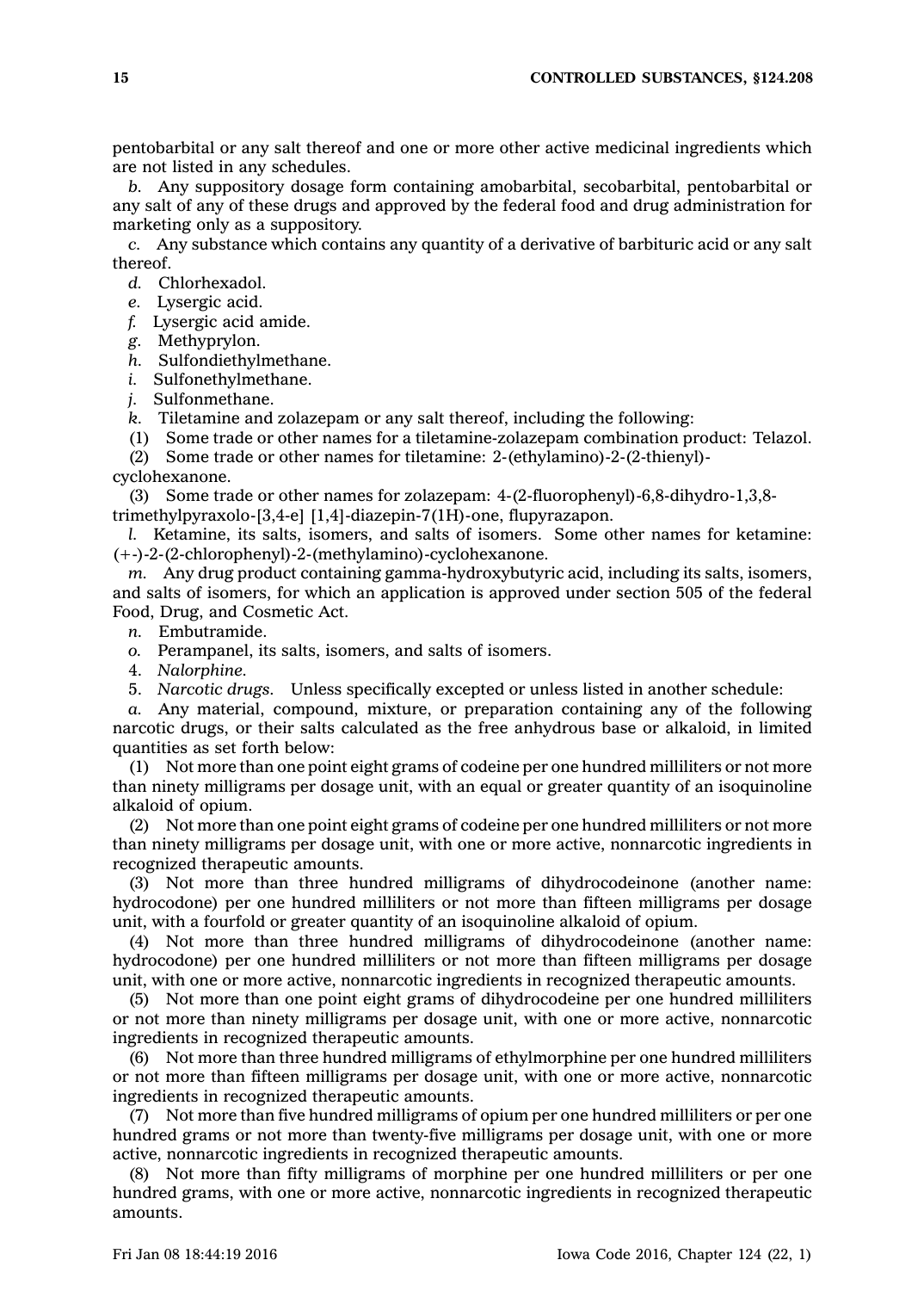*b.* Any material, compound, mixture, or preparation containing the narcotic drug buprenorphine, or its salts.

6. *Anabolic steroids.* Unless specifically excepted in [subsection](https://www.legis.iowa.gov/docs/code//124.208.pdf) 7 or unless listed in another schedule, any material, compound, mixture, or preparation containing any quantity of the following substances, including their salts, esters, and ethers:

- *a.* 3[beta],17-dihydroxy-5[alpha]-androstane.
- *b.* 3[alpha],17[beta]-dihydroxy-5[alpha]-androstane.
- *c.* 5[alpha]-androstan-3,17-dione.
- *d.* 1-androstenediol(3[beta],17[beta]-dihydroxy-5[alpha]-androst-1-ene).
- *e.* 1-androstenediol (3[alpha],17[beta]-dihydroxy-5[alpha]-androst-1-ene).
- *f.* 4-androstenediol (3[beta],17[beta]-dihydroxy-androst-4-ene).
- *g.* 5-androstenediol (3[beta],17[beta]-dihydroxy-androst-5-ene).
- *h.* 1-androstenedione ([5[alpha]]-androst-1-en-3,17-dione).
- *i.* 4-androstenedione (androst-4-en-3,17-dione).
- *j.* 5-androstenedione (androst-5-en-3,17-dione).
- *k.* Bolasterone (7[alpha],17[alpha]-dimethyl-17[beta]-hydroxyandrost-4-en-3-one).
- *l.* Boldenone (17[beta]-hydroxyandrost-1,4-diene-3-one).
- *m.* Calusterone (7[beta],17[alpha]-dimethyl-17[beta]-hydroxyandrost-4-en-3-one).
- *n.* Clostebol (4-chloro-17[beta]-hydroxyandrost-4-en-3-one).
- *o.* Dehydrochloromethyltestosterone (4-chloro-17[beta]-hydroxy-17[alpha]-
- methylandrost-1,4-dien-3-one).

*p.* [Delta]1-dihydrotestosterone (also known as 1-testosterone)(17[beta] hydroxy-5[alpha]-androst-1-en-3-one).

- *q.* 4-dihydrotestosterone (17[beta]-hydroxy-androstan-3-one).
- *r.* Drostanolone (17[beta]-hydroxy-2[alpha]-methyl-5[alpha]-androstan-3-one).
- *s.* Ethylestrenol (17[alpha]-ethyl-17[beta]-hydroxyestr-4-ene).
- *t.* Fluoxymesterone (9-fluoro-17[alpha]-methyl-11[beta],17[beta]-dihydroxyandrost-4-en-3-one).

*u.* Formebolone (2-formyl-17[alpha]-methyl-11[alpha],17[beta]-dihydroxyandrost-1,4-dien-3-one).

- *v.* Furazabol (17[alpha]-methyl-17[beta]-hydroxyandrostano[2,3-c]-furazan).
- *w.* 13[beta]-ethyl-17[beta]-hydroxygon-4-en-3-one.
- *x.* 4-hydroxytestosterone (4,17[beta]-dihydroxy-androst-4-en-3-one).
- *y.* 4-hydroxy-19-nortestosterone (4,17[beta]-dihydroxy-estr-4-en-3-one).
- *z.* Mestanolone (17[alpha]-methyl-17[beta]-hydroxy-5[alpha]-androstan-3-one).
- *aa.* Mesterolone (1[alpha]methyl-17[beta]-hydroxy-[5[alpha]]-androstan-3-one).
- *ab.* Methandienone (17[alpha]-methyl-17[beta]-hydroxyandrost-1,4-dien-3-one).
- *ac.* Methandriol (17[alpha]-methyl-3[beta],17[beta]-dihydroxyandrost-5-ene).
- *ad.* Methenolone (1-methyl-17[beta]-hydroxy-5[alpha]-androst-1-en-3-one).
- *ae.* 17[alpha]-methyl-3[beta],17[beta]-dihydroxy-5[alpha]-androstane.
- *af.* 17[alpha]-methyl-3[alpha],17[beta]-dihydroxy-5[alpha]-androstane.
- *ag.* 17[alpha]-methyl-3[beta],17[beta]-dihydroxyandrost-4-ene.

*ah.* 17[alpha]-methyl-4-hydroxynandrolone (17[alpha]-methyl-4-hydroxy-17[beta]-hydroxyestr-4-en-3-one).

- *ai.* Methyldienolone (17[alpha]-methyl-17[beta]-hydroxyestra-4,9(10)-dien-3-one).
- *aj.* Methyltrienolone (17[alpha]-methyl-17[beta]-hydroxyestra-4,9-11-trien-3-one).
- *ak.* Methyltestosterone (17[alpha]-methyl-17[beta]-hydroxyandrost-4-en-3-one).
- *al.* Mibolerone (7[alpha],17[alpha]-dimethyl-17[beta]-hydroxyestr-4-en-3-one).
- *am.* 17[alpha]-methyl-[Delta]1-dihydrotestosterone (17b[beta]-hydroxy-

17[alpha]-methyl-5[alpha]-androst-1-en-3-one) (also known as 17-[alpha]-methyl-1 testosterone).

- *an.* Nandrolone (17[beta]-hydroxyestr-4-en-3-one).
- *ao.* 19-nor-4-androstenediol (3[beta],17[beta]-dihydroxyestr-4-ene).
- *ap.* 19-nor-4-androstenediol (3[alpha],17[beta]-dihydroxyestr-4-ene).
- *aq.* 19-nor-5-androstenediol (3[beta],17[beta]-dihydroxyestr-5-ene).
- *ar.* 19-nor-5-androstenediol (3[alpha],17[beta]-dihydroxyestr-5-ene).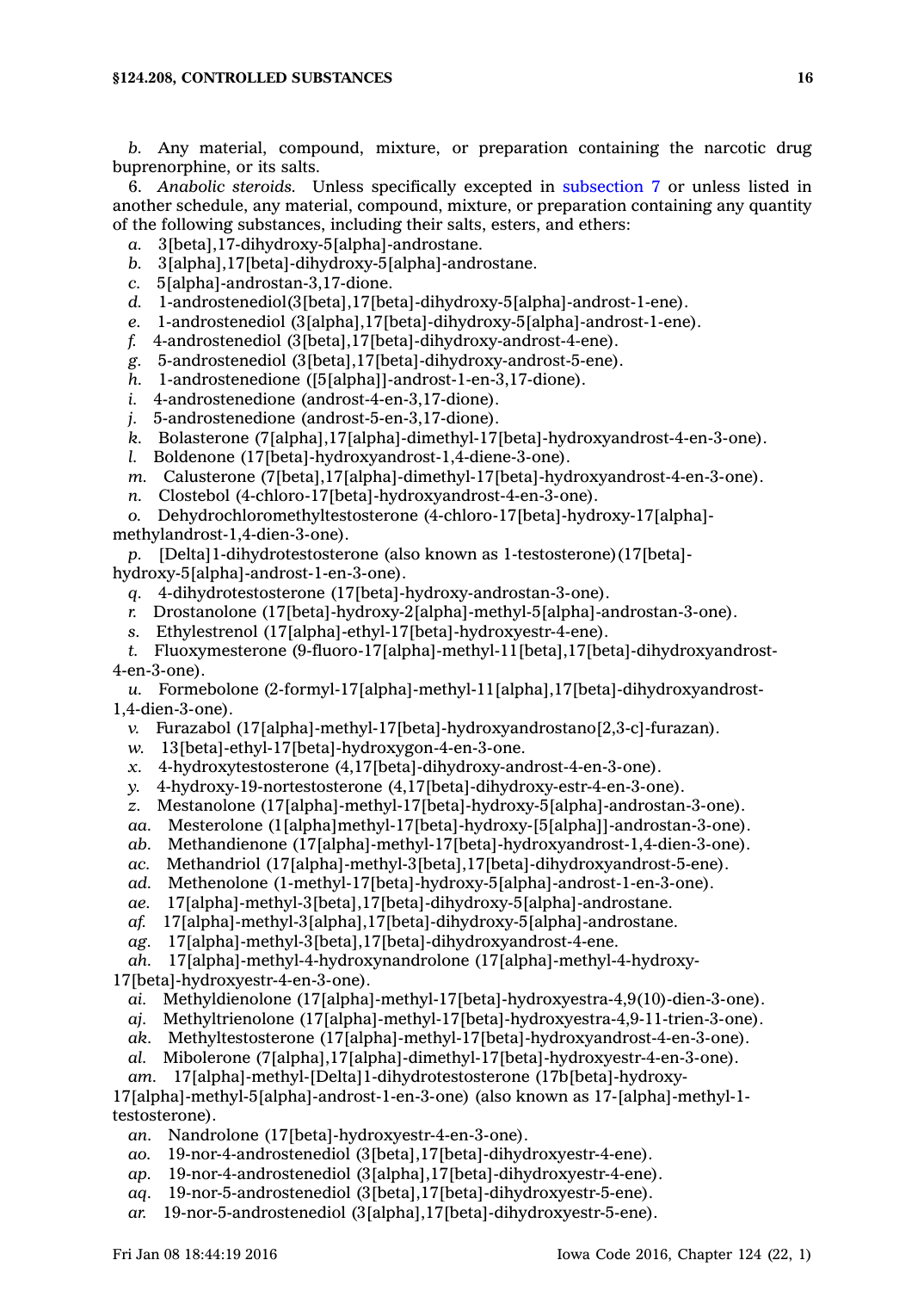*as.* 19-nor-4-androstenedione (estr-4-en-3,17-dione).

*at.* 19-nor-5-androstenedione (estr-5-en-3,17-dione).

*au.* Norbolethone (13[beta],17[alpha]-diethyl-17[beta]-hydroxygon-4-en-3-one).

*av.* Norclostebol (4-chloro-17[beta]-hydroxyestr-4-en-3-one).

*aw.* Norethandrolone (17[alpha]-ethyl-17[beta]-hydroxyestr-4-en-3-one).

*ax.* Normethandrolone (17[alpha]-methyl-17[beta]-hydroxyestr-4-en-3-one).

*ay.* Oxandrolone (17[alpha]-methyl-17[beta]-hydroxy-2-oxa-[5[alpha]] androstan-3-one).

*az.* Oxymesterone (17[alpha]-methyl-4,17[beta]-dihydroxyandrost-4-en-3-one).

*ba.* Oxymetholone (17[alpha]-methyl-2-hydroxymethylene-17[beta]-hydroxy- [5[alpha]]-androstan-3-one).

*bb.* Stanozolol (17[alpha]-methyl-17[beta]-hydroxy-[5[alpha]]-androst-2 eno[3,2-c]-pyrazole).

*bc.* Stenbolone (17[beta]-hydroxy-2-methyl-[5[alpha]]-androst-1-en-3-one).

*bd.* Testolactone (13-hydroxy-3-oxo-13,17-secoandrosta-1,4-dien-17-oic acid lactone).

*be.* Testosterone (17[beta]-hydroxyandrost-4-en-3-one).

*bf.* Tetrahydrogestrinone (13[beta],17[alpha]-diethyl-17[beta]-hydroxygon-

4,9,11-trien-3-one).

*bg.* Trenbolone (17[beta]-hydroxyestr-4,9,11-trien-3-one).

*bh.* Boldione (androsta-1,4-diene-3,17-dione).

*bi.* Desoxymethyltestosterone (17[alpha]-methyl-5[alpha]-androst-2-en-17[beta]-ol); also known as madol.

*bj.* 19-nor-4,9(10)-androstadienedione (estra-4,9(10)diene-3,17-dione).

*bk.* Methasterone (2[alpha],17[alpha]-dimethyl-5[alpha]-androstan-17[beta]-ol-3-one.

*bl.* Prostanozol (17[beta]-hydroxy-5[alpha]-androstano[3,2-c]pyrazole.

7. *Exclusions — anabolic steroids.* This [section](https://www.legis.iowa.gov/docs/code//124.208.pdf) shall not apply to an anabolic steroid that is expressly intended for administration through implants to cattle or other nonhuman species and that has been approved for such administration. A person who prescribes, dispenses, or distributes such steroid for human use shall be considered to have prescribed, dispensed, or distributed an anabolic steroid subject to this [section](https://www.legis.iowa.gov/docs/code//124.208.pdf). This [section](https://www.legis.iowa.gov/docs/code//124.208.pdf) shall not apply to estrogens, progestins, corticosteroids, or dehydroepiandrosterone.

8. The board by rule may except any compound, mixture, or preparation containing any stimulant or depressant substance listed in [subsections](https://www.legis.iowa.gov/docs/code//124.208.pdf) 2 and 3 of this [section](https://www.legis.iowa.gov/docs/code//124.208.pdf) from the application of all or any part of this [chapter](https://www.legis.iowa.gov/docs/code//124.pdf) if the compound, mixture, or preparation contains one or more active medicinal ingredients not having <sup>a</sup> stimulant or depressant effect on the central nervous system, and if the admixtures are included therein in such combinations, quantity, proportion, or concentration as to vitiate the potential for abuse of the substances which have <sup>a</sup> stimulant or depressant effect on the central nervous system.

9. *Hallucinogenic substances.*

*a.* Dronabinol in sesame oil and encapsulated in <sup>a</sup> soft gelatin capsule in <sup>a</sup> drug product approved for marketing by the United States food and drug administration.

*b.* Any drug product in tablet or capsule form containing natural dronabinol (derived from the cannabis plant) or synthetic dronabinol (produced from synthetic materials) for which an abbreviated new drug application (ANDA) has been approved by the United States food and drug administration under section 505(j) of the federal Food, Drug, and Cosmetic Act and which references as its listed drug the drug product identified in paragraph *"a"*.

*c.* Some other names for dronabinol: (6aR-trans)-6a,7,8,10a-tetrahydro-6,6,9-trimethyl-3-pentyl-6H-dibenzo [b,d] pyran-1-ol, or (-)-delta-9-(trans)-tetrahydrocannabinol.

[C73, 75, 77, 79, 81, §204.208; 82 Acts, ch [1044,](https://www.legis.iowa.gov/docs/acts/1982/CH1044.pdf) §5]

84 Acts, ch [1013,](https://www.legis.iowa.gov/docs/acts/84/CH1013.pdf) §10; 88 Acts, ch [1024,](https://www.legis.iowa.gov/docs/acts/88/CH1024.pdf) §2; 91 [Acts,](https://www.legis.iowa.gov/docs/acts/91/CH0008.pdf) ch 8, §4; 91 [Acts,](https://www.legis.iowa.gov/docs/acts/91/CH0037.pdf) ch 37, §1 C93, §124.208

94 Acts, ch [1009,](https://www.legis.iowa.gov/docs/acts/94/CH1009.pdf) §11 – 13; 95 [Acts,](https://www.legis.iowa.gov/docs/acts/95/CH0006.pdf) ch 6, §1; 2000 Acts, ch [1140,](https://www.legis.iowa.gov/docs/acts/2000/CH1140.pdf) §8 – 10; 2001 [Acts,](https://www.legis.iowa.gov/docs/acts/2001/CH0058.pdf) ch 58, [§2](https://www.legis.iowa.gov/docs/acts/2001/CH0058.pdf); 2003 [Acts,](https://www.legis.iowa.gov/docs/acts/2003/CH0053.pdf) ch 53, §6, 7; 2007 [Acts,](https://www.legis.iowa.gov/docs/acts/2007/CH0008.pdf) ch 8, §10 – 12; 2008 Acts, ch [1010,](https://www.legis.iowa.gov/docs/acts/2008/CH1010.pdf) §3, 4; 2012 [Acts,](https://www.legis.iowa.gov/docs/acts/2012/CH1122.pdf) ch [1122,](https://www.legis.iowa.gov/docs/acts/2012/CH1122.pdf) §3; 2014 Acts, ch [1056,](https://www.legis.iowa.gov/docs/acts/2014/CH1056.pdf) §3, 4

Referred to in **[§124.201](https://www.legis.iowa.gov/docs/code/124.201.pdf)**, **[§124.202](https://www.legis.iowa.gov/docs/code/124.202.pdf)**, **[§124.303](https://www.legis.iowa.gov/docs/code/124.303.pdf)**, **[§126.2](https://www.legis.iowa.gov/docs/code/126.2.pdf)**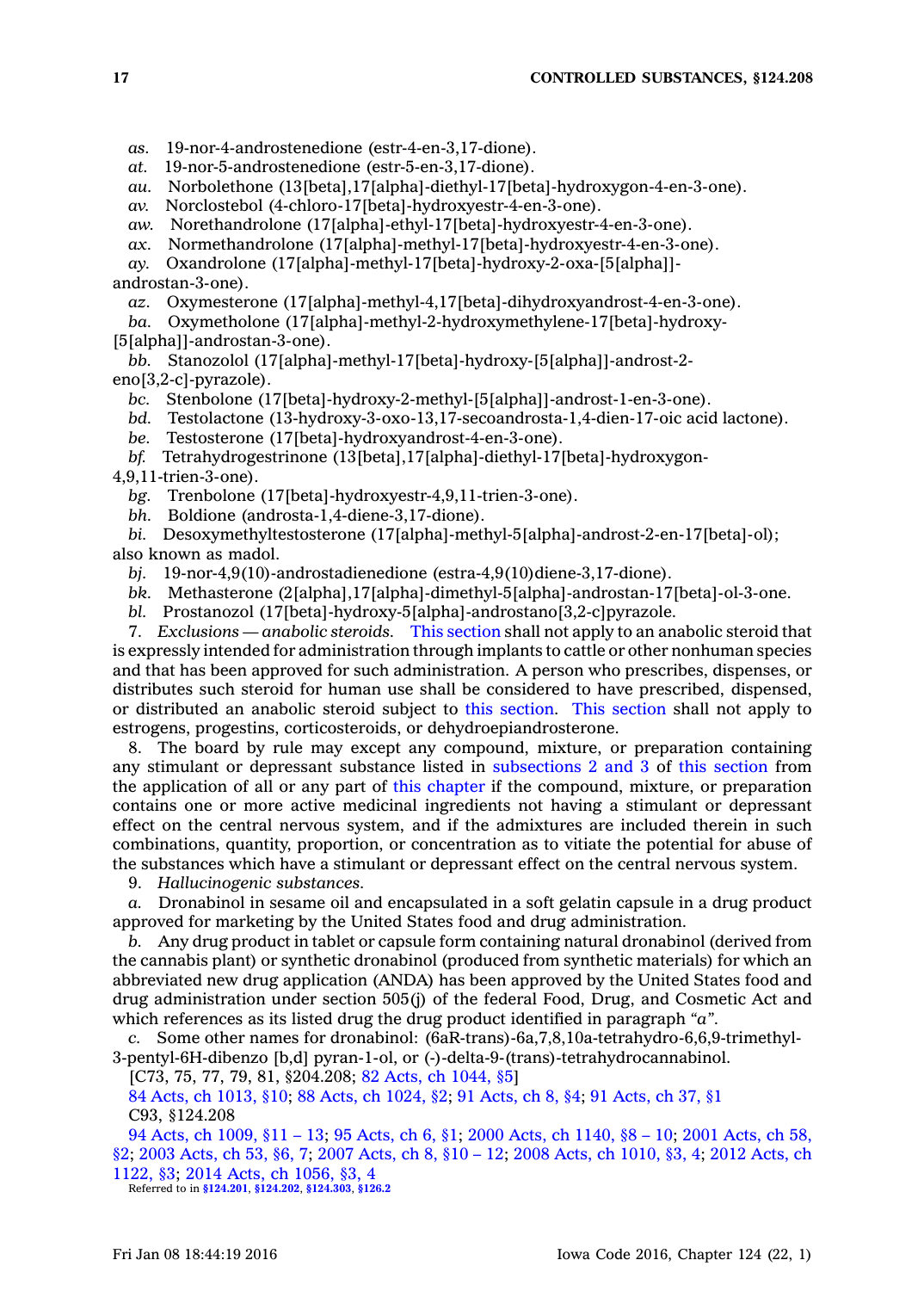## **124.209 Substances listed in schedule IV — criteria.**

1. The board shall recommend to the general assembly that the general assembly place <sup>a</sup> substance in schedule IV if the substance is not already included therein and the board finds that:

*a.* The substance has <sup>a</sup> low potential for abuse when compared with the substances listed in schedule III;

*b.* The substance has currently accepted medical use in treatment in the United States; and

*c.* Abuse of the substance may lead to limited physical dependence or psychological dependence when compared with the substances listed in schedule III.

2. If the board finds that any substance included in schedule IV does not meet these criteria, the board shall recommend that the general assembly place the substance in <sup>a</sup> different schedule or remove the substance from the list of controlled substances, as appropriate.

[C73, 75, 77, 79, 81, §204.209] C93, §124.209 2009 [Acts,](https://www.legis.iowa.gov/docs/acts/2009/CH0041.pdf) ch 41, §37

# **124.210 Schedule IV — substances included.**

1. Schedule IV shall consist of the drugs and other substances, by whatever official name, common or usual name, chemical name, or brand name designated, listed in this [section](https://www.legis.iowa.gov/docs/code//124.210.pdf).

2. *Narcotic drugs.* Unless specifically excepted or unless listed in another schedule, any material, compound, mixture, or preparation containing any of the following narcotic drugs, or their salts calculated as the free anhydrous base or alkaloid, in limited quantities as set forth below:

*a.* Not more than one milligram of difenoxin and not less than twenty-five micrograms of atropine sulfate per dosage unit.

*b.* Dextropropoxyphene (alpha-(+)-4-dimethylamino-1,2-diphenyl-3-methyl-2 propionoxybutane).

3. *Depressants.* Unless specifically excepted or unless listed in another schedule, any material, compound, mixture, or preparation which contains any quantity of the following substances, including its salts, isomers, and salts of isomers whenever the existence of such salts, isomers, and salts of isomers is possible within the specific chemical designation:

- *a.* Alprazolam.
- *b.* Barbital.
- *c.* Bromazepam.
- *d.* Camazepam.
- *e.* Carisoprodol.
- *f.* Chloral betaine.
- *g.* Chloral hydrate.
- *h.* Chlordiazepoxide.
- *i.* Clobazam.
- *j.* Clonazepam.
- *k.* Clorazepate.
- *l.* Clotiazepam.
- *m.* Cloxazolam.
- *n.* Delorazepam.
- *o.* Diazepam.
- *p.* Dichloralphenazone.
- *q.* Estazolam.
- *r.* Ethchlorvynol.
- *s.* Ethinamate.
- *t.* Ethyl Loflazepate.
- *u.* Fludiazepam.
- *v.* Flunitrazepam.
- *w.* Flurazepam.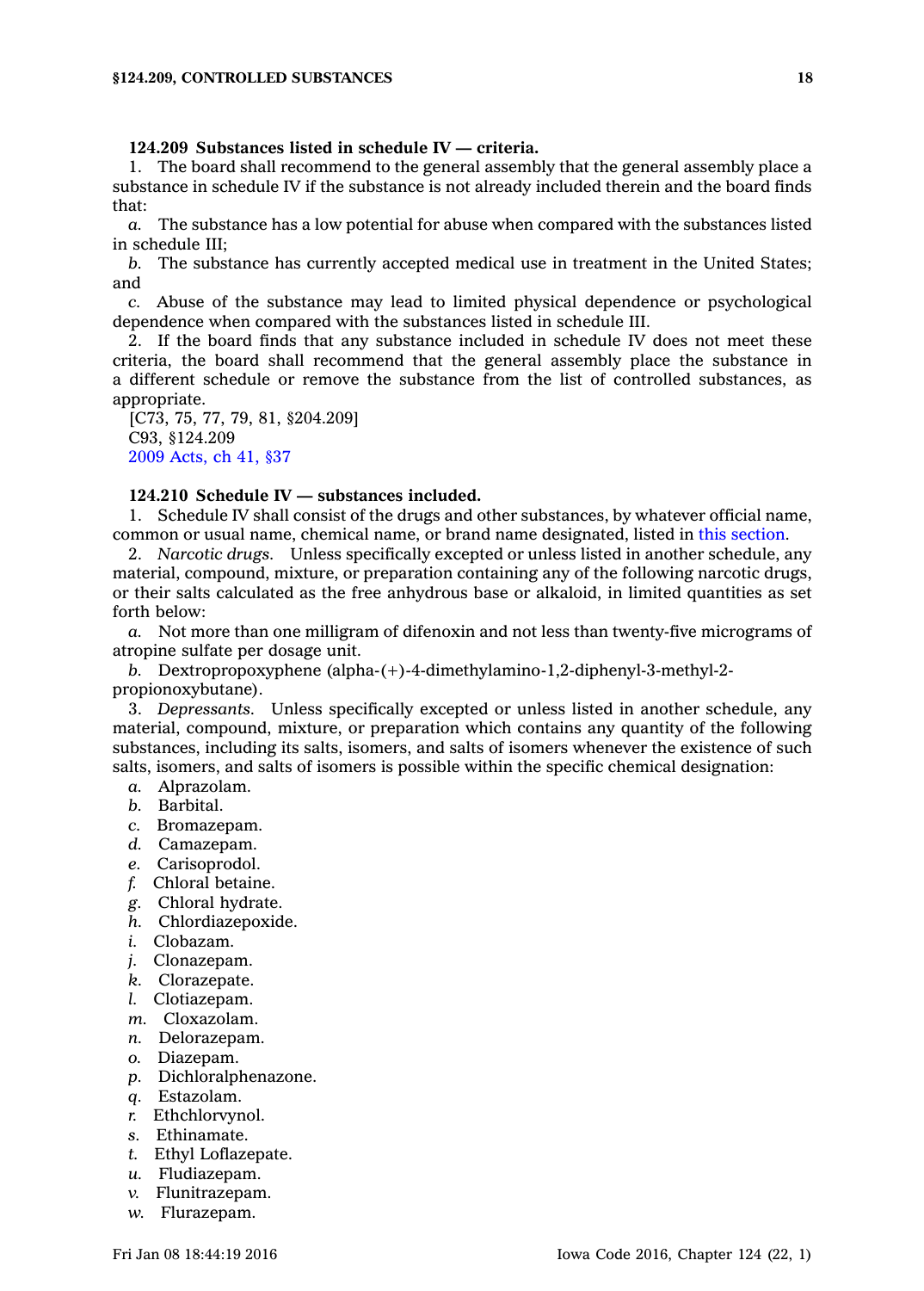- *x.* Halazepam.
- *y.* Haloxazolam.
- *z.* Ketazolam.
- *aa.* Loprazolam.
- *ab.* Lorazepam.
- *ac.* Lormetazepam.
- *ad.* Mebutamate.
- *ae.* Medazepam.
- *af.* Meprobamate.
- *ag.* Methohexital.
- *ah.* Methylphenobarbital (mephobarbital).
- *ai.* Midazolam.
- *aj.* Nimetazepam.
- *ak.* Nitrazepam.
- *al.* Nordiazepam.
- *am.* Oxazepam.
- *an.* Oxazolam.
- *ao.* Paraldehyde.
- *ap.* Petrichloral.
- *aq.* Phenobarbital.
- *ar.* Pinazepam.
- *as.* Prazepam.
- *at.* Quazepam.
- *au.* Temazepam.
- *av.* Tetrazepam.
- *aw.* Triazolam.
- *ax.* Zaleplon.
- *ay.* Zolpidem.
- *az.* Zopiclone.
- *ba.* Fospropofol.

4. *Fenfluramine.* Any material, compound, mixture, or preparation which contains any quantity of fenfluramine, including its salts, isomers (whether optical, position, or geometric), and salts of such isomers, whenever the existence of such salts, isomers, and salts of isomers is possible.

5. *Lorcaserin.* Any material, compound, mixture, or preparation which contains any quantity of lorcaserin, including its salts, isomers, and salts of such isomers, whenever the existence of such salts, isomers, and salts of isomers is possible.

6. *Stimulants.* Unless specifically excepted or unless listed in another schedule, any material, compound, mixture, or preparation which contains any quantity of the following substances having <sup>a</sup> stimulant effect on the central nervous system, including its salts, isomers and salts of isomers:

- *a.* Cathine [(+)-norpseudoephedrine].
- *b.* Diethylpropion.
- *c.* Fencamfamin.
- *d.* Fenproporex.
- *e.* Mazindol.
- *f.* Mefenorex.
- *g.* Pemoline (including organometallic complexes and chelates thereof).
- *h.* Phentermine.
- *i.* Pipradrol.
- *j.* SPA ((-)-1-dimethylamino-1,2-diphenylethane).
- *k.* Modafinil.
- *l.* Sibutramine.

7. *Other substances.* Unless specifically excepted or unless listed in another schedule, any material, compound, mixture or preparation which contains any quantity of the following substances, including its salts: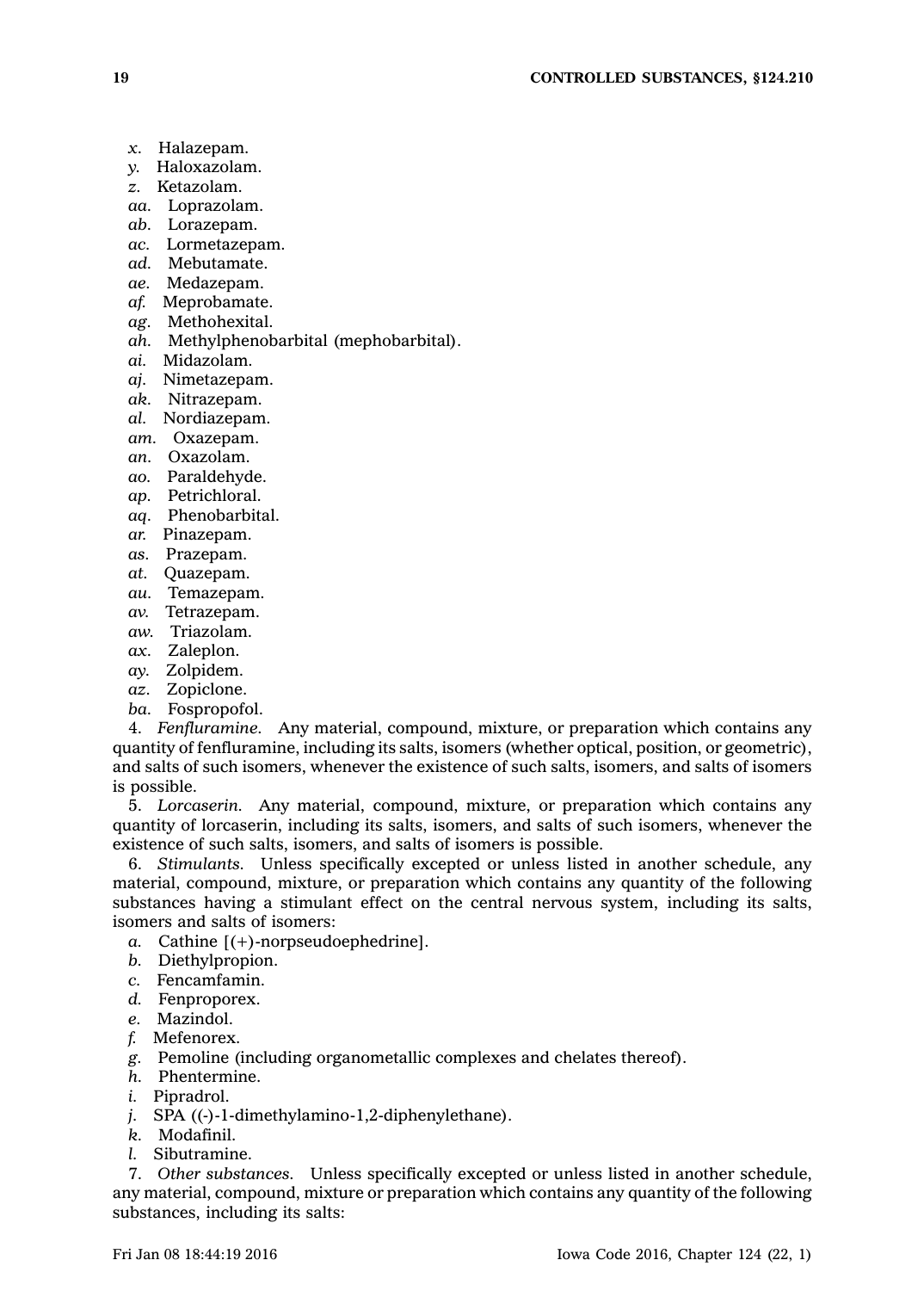*a.* Pentazocine.

*b.* Butorphanol (including its optical isomers).

[C73, 75, §204.210; C77, 79, 81, §204.208(6c), 204.210; 82 Acts, ch [1044,](https://www.legis.iowa.gov/docs/acts/1982/CH1044.pdf) §6 – 10] 84 Acts, ch [1013,](https://www.legis.iowa.gov/docs/acts/84/CH1013.pdf) §11; 85 [Acts,](https://www.legis.iowa.gov/docs/acts/85/CH0086.pdf) ch 86, §5; 87 [Acts,](https://www.legis.iowa.gov/docs/acts/87/CH0122.pdf) ch 122, §3; 89 [Acts,](https://www.legis.iowa.gov/docs/acts/89/CH0109.pdf) ch 109, §3 C93, §124.210

94 Acts, ch [1009,](https://www.legis.iowa.gov/docs/acts/94/CH1009.pdf) §14, 15; 2000 Acts, ch [1140,](https://www.legis.iowa.gov/docs/acts/2000/CH1140.pdf) §11 – 14; 2002 Acts, ch [1108,](https://www.legis.iowa.gov/docs/acts/2002/CH1108.pdf) §1; 2007 [Acts,](https://www.legis.iowa.gov/docs/acts/2007/CH0008.pdf) ch 8, [§13,](https://www.legis.iowa.gov/docs/acts/2007/CH0008.pdf) 14; 2010 Acts, ch [1046,](https://www.legis.iowa.gov/docs/acts/2010/CH1046.pdf) §2; 2012 Acts, ch [1122,](https://www.legis.iowa.gov/docs/acts/2012/CH1122.pdf) §4; 2014 Acts, ch [1056,](https://www.legis.iowa.gov/docs/acts/2014/CH1056.pdf) §5 Referred to in **[§124.201](https://www.legis.iowa.gov/docs/code/124.201.pdf)**, **[§124.202](https://www.legis.iowa.gov/docs/code/124.202.pdf)**, **[§124.303](https://www.legis.iowa.gov/docs/code/124.303.pdf)**

### **124.211 Schedule V — criteria.**

1. The board shall recommend to the general assembly that the general assembly place <sup>a</sup> substance in schedule V if any substance is not already included therein and the board finds that:

*a.* The substance has <sup>a</sup> low potential for abuse when compared with the substances listed in schedule IV;

*b.* The substance has currently accepted medical use in treatment in the United States; and

*c.* The substance has limited physical dependence or psychological dependence liability when compared with the controlled substances listed in schedule IV.

2. If the board finds that any substance included in schedule V does not meet these criteria, the board shall recommend that the general assembly place the substance in <sup>a</sup> different schedule or remove the substance from the list of controlled substances, as appropriate.

[C73, 75, 77, 79, 81, §204.211] C93, §124.211 2009 [Acts,](https://www.legis.iowa.gov/docs/acts/2009/CH0041.pdf) ch 41, §38

#### **124.212 Schedule V — substances included.**

1. Schedule V shall consist of the drugs and other substances, by whatever official name, common or usual name, chemical name, or brand name designated, listed in this [section](https://www.legis.iowa.gov/docs/code//124.212.pdf).

2. *Narcotic drugs containing nonnarcotic active medicinal ingredients.* Any compound, mixture, or preparation containing any of the following narcotic drugs, or their salts calculated as the free anhydrous base or alkaloid, in limited quantities as set forth below, which shall include one or more nonnarcotic active medicinal ingredients in sufficient proportion to confer upon the compound, mixture, or preparation valuable medicinal qualities other than those possessed by narcotic drugs alone:

*a.* Not more than two hundred milligrams of codeine per one hundred milliliters or per one hundred grams.

*b.* Not more than one hundred milligrams of dihydrocodeine per one hundred milliliters or per one hundred grams.

*c.* Not more than one hundred milligrams of ethylmorphine per one hundred milliliters or per one hundred grams.

*d.* Not more than two point five milligrams of diphenoxylate and not less than twenty-five micrograms of atropine sulfate per dosage unit.

*e.* Not more than one hundred milligrams of opium per one hundred milliliters or per one hundred grams.

*f.* Not more than point five milligram of difenoxin and not less than twenty-five micrograms of atropine sulfate per dosage unit.

3. *Stimulants.* Unless specifically exempted or excluded or unless listed in another schedule, any material, compound, mixture, or preparation which contains any quantity of pyrovalerone, including its salts, isomers, and salts of isomers.

4. *Precursors to amphetamine and methamphetamine.* Unless specifically excepted in paragraph *"d"* or *"e"* or listed in another schedule, any material, compound, mixture, or preparation which contains any quantity of the following precursors to amphetamine or methamphetamine, including their salts, optical isomers, and salts of their optical isomers:

*a.* Ephedrine.

*b.* Phenylpropanolamine.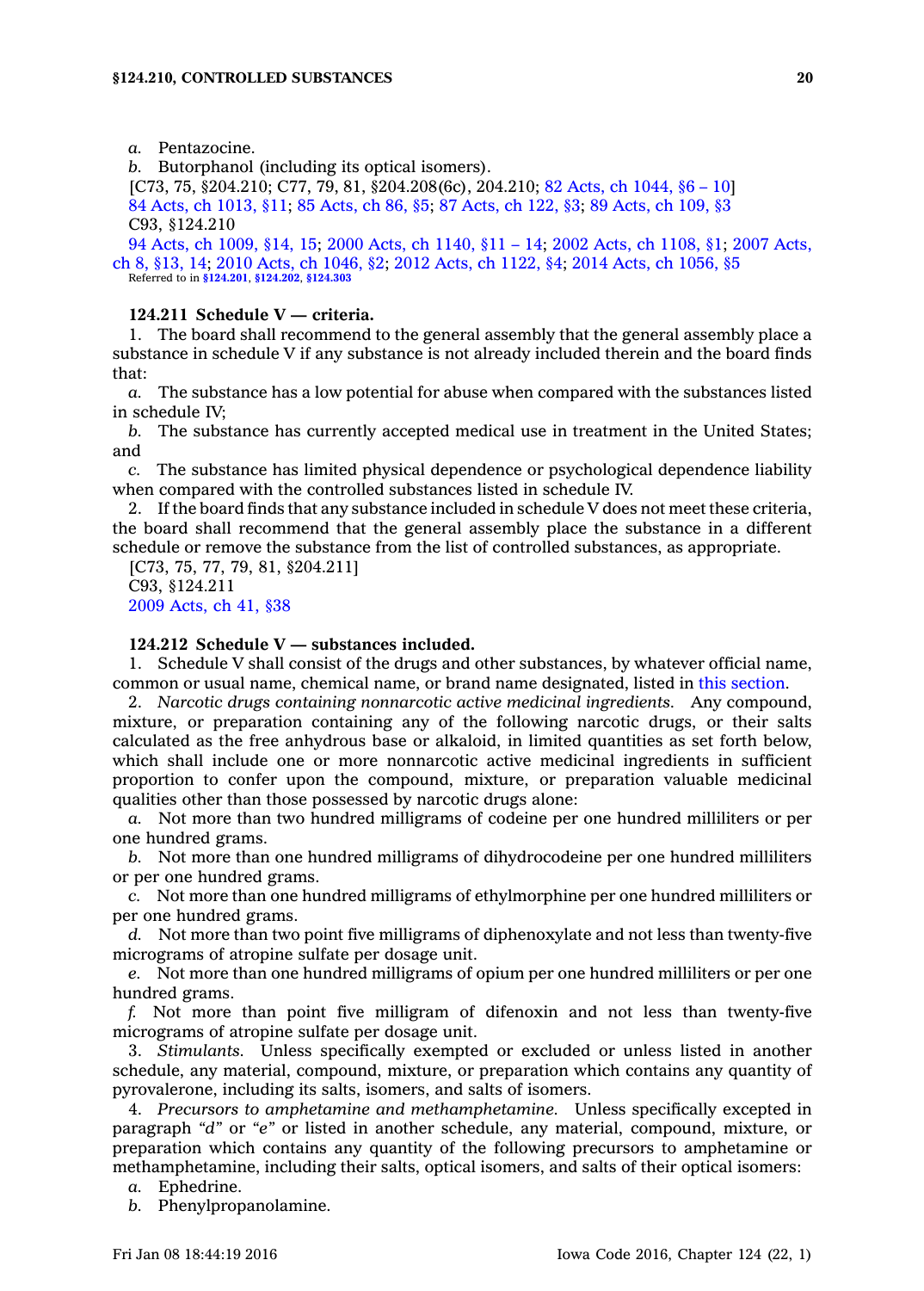*c.* Pseudoephedrine. A person shall present <sup>a</sup> government-issued photo identification card when purchasing <sup>a</sup> pseudoephedrine product from <sup>a</sup> pharmacy. A person shall not purchase <sup>a</sup> quantity of pseudoephedrine in violation of section [124.213](https://www.legis.iowa.gov/docs/code//124.213.pdf) from <sup>a</sup> pharmacy, unless the person has <sup>a</sup> prescription for <sup>a</sup> pseudoephedrine product in excess of that quantity. A pseudoephedrine product not excepted from this schedule shall be sold by <sup>a</sup> pharmacy as provided in section [124.212A](https://www.legis.iowa.gov/docs/code//124.212A.pdf).

*d.* Any product that contains three hundred sixty milligrams or less of pseudoephedrine, its salts, optical isomers, and salts of its optical isomers, which is in liquid, liquid capsule, or liquid-filled gel capsule form, is excepted from this schedule and may be warehoused, distributed, and sold over the counter pursuant to section [126.23A](https://www.legis.iowa.gov/docs/code//126.23A.pdf).

*e.* A pseudoephedrine product warehoused by <sup>a</sup> distributor located in this state which is warehoused for export to <sup>a</sup> retailer outside this state is excepted from this schedule. A distributor warehousing and exporting <sup>a</sup> pseudoephedrine product shall register with the board and comply with any rules adopted by the board and relating to the diversion of pseudoephedrine products from legitimate commerce.

5. *Depressants.* Unless specifically exempted or excluded or unless listed in another schedule, any material, compound, mixture, or preparation that contains any quantity of any of the following substances having <sup>a</sup> depressant effect on the central nervous system, including salts of such substances:

*a.* Ezogabine [N-[2-amino-4(4-fluorobenzylamino)-phenyl]carbamic acid ethyl ester].

*b.* Lacosamide [(R)-2-acetoamido-N-benzyl-3-methoxy-propionamide].

*c.* Pregabalin [(S)-3-(aminomethyl)-5-methylhexanoic acid].

[C73, 75, 77, 79, 81, §204.212]

84 Acts, ch [1013,](https://www.legis.iowa.gov/docs/acts/84/CH1013.pdf) §12; 85 [Acts,](https://www.legis.iowa.gov/docs/acts/85/CH0086.pdf) ch 86, §6; 89 [Acts,](https://www.legis.iowa.gov/docs/acts/89/CH0109.pdf) ch 109, §4 C93, §124.212

94 Acts, ch [1009,](https://www.legis.iowa.gov/docs/acts/94/CH1009.pdf) §16, 17; 97 [Acts,](https://www.legis.iowa.gov/docs/acts/97/CH0077.pdf) ch 77, §1; 2000 Acts, ch [1140,](https://www.legis.iowa.gov/docs/acts/2000/CH1140.pdf) §15, 16; 2003 [Acts,](https://www.legis.iowa.gov/docs/acts/2003/CH0053.pdf) ch 53, [§8](https://www.legis.iowa.gov/docs/acts/2003/CH0053.pdf); 2005 [Acts,](https://www.legis.iowa.gov/docs/acts/2005/CH0015.pdf) ch 15, §1, 14; 2005 [Acts,](https://www.legis.iowa.gov/docs/acts/2005/CH0179.pdf) ch 179, §56; 2007 [Acts,](https://www.legis.iowa.gov/docs/acts/2007/CH0008.pdf) ch 8, §15, 16; 2009 [Acts,](https://www.legis.iowa.gov/docs/acts/2009/CH0025.pdf) ch 25, [§2](https://www.legis.iowa.gov/docs/acts/2009/CH0025.pdf); 2010 Acts, ch [1046,](https://www.legis.iowa.gov/docs/acts/2010/CH1046.pdf) §3; 2012 Acts, ch [1122,](https://www.legis.iowa.gov/docs/acts/2012/CH1122.pdf) §5 Referred to in **[§124.201](https://www.legis.iowa.gov/docs/code/124.201.pdf)**, **[§124.202](https://www.legis.iowa.gov/docs/code/124.202.pdf)**, **[§124.303](https://www.legis.iowa.gov/docs/code/124.303.pdf)**, **[§126.23A](https://www.legis.iowa.gov/docs/code/126.23A.pdf)**

# **124.212A Pharmacy pseudoephedrine sale — restrictions — records — contingent applicability.**

A pharmacy, an employee of <sup>a</sup> pharmacy, or <sup>a</sup> licensed pharmacist shall do the following:

1. Provide for the sale of <sup>a</sup> pseudoephedrine product from <sup>a</sup> locked cabinet or behind the sales counter where the public is unable to reach the product and where the public is not permitted.

2. Require the purchaser to present <sup>a</sup> government-issued photo identification card identifying the purchaser prior to purchasing <sup>a</sup> pseudoephedrine product.

3. Provide an electronic logbook for purchasers of pseudoephedrine products to sign.

4. Require the purchaser to sign the electronic logbook. If the electronic logbook is not available, require <sup>a</sup> signature that is associated with <sup>a</sup> transaction number.

5. Enter the purchaser's name, address, date of purchase, time of purchase, name of the pseudoephedrine product purchased, and the quantity sold in the electronic logbook. If the electronic logbook is unavailable, an alternative record shall be kept that complies with the rules adopted by both the office and the board.

6. Determine that the signature in the electronic logbook corresponds with the name on the government-issued photo identification card.

7. Provide notice that <sup>a</sup> purchaser entering <sup>a</sup> false statement or misrepresentation in the electronic logbook may subject the purchaser to criminal penalties under 18 U.S.C. §1001.

8. Keep electronic logbook records and any other records obtained from pseudoephedrine purchases if the electronic logbook is unavailable for twenty-four months from the date of the last entry.

9. Disclose electronic logbook information and any other pseudoephedrine purchase records as provided by state and federal law.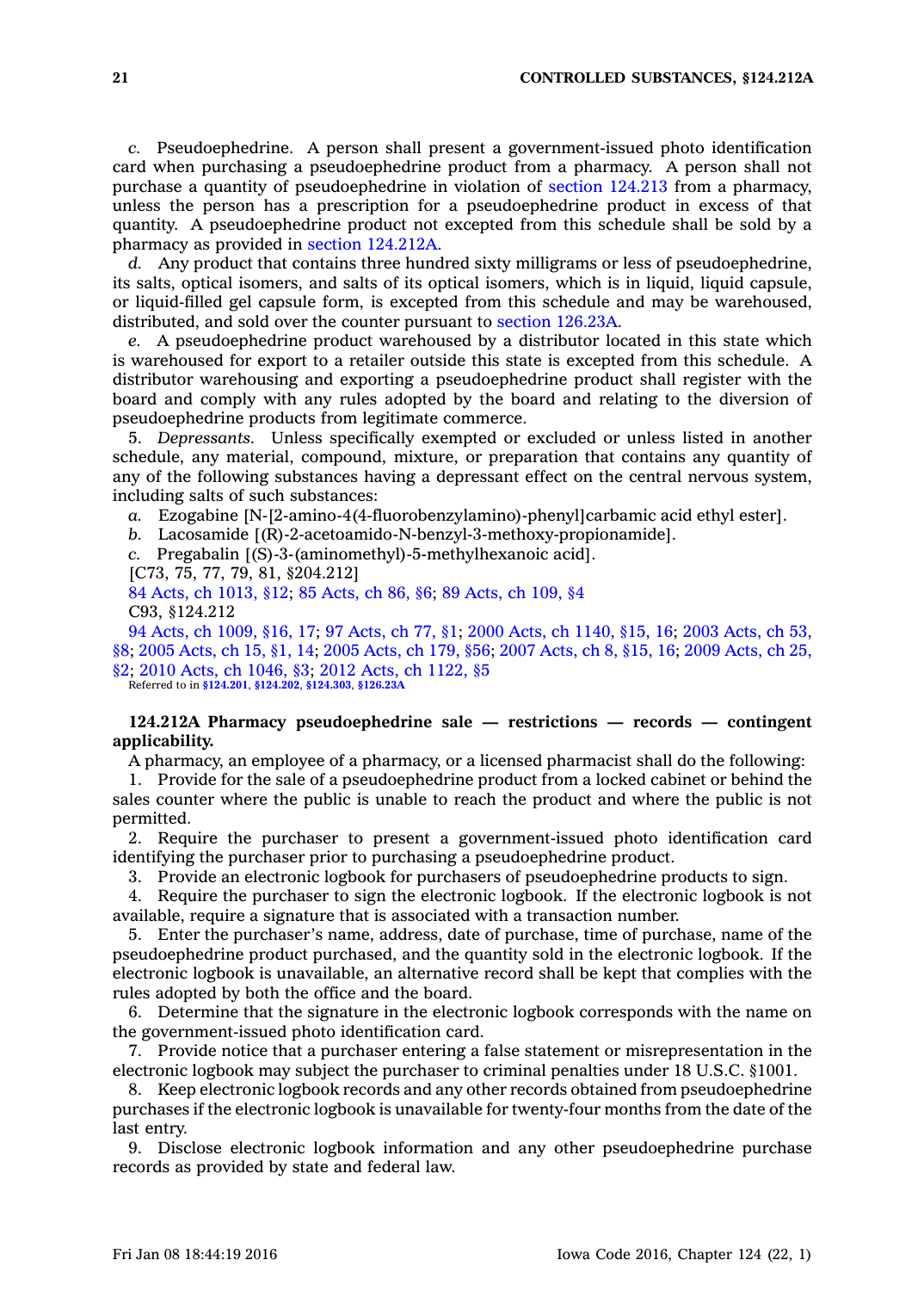10. Comply with training requirements pursuant to federal law. 2009 [Acts,](https://www.legis.iowa.gov/docs/acts/2009/CH0025.pdf) ch 25, §3, 9; 2010 Acts, ch [1061,](https://www.legis.iowa.gov/docs/acts/2010/CH1061.pdf) §23 Referred to in **[§124.212](https://www.legis.iowa.gov/docs/code/124.212.pdf)**

#### **124.212B Pseudoephedrine sales — tracking — penalty.**

1. The office shall establish <sup>a</sup> real-time electronic repository to monitor and control the sale of schedule V products containing any detectable amount of pseudoephedrine, its salts, or optical isomers, or salts of optical isomers; ephedrine; or phenylpropanolamine. A pharmacy dispensing such products shall report all such sales electronically to <sup>a</sup> central repository under the control of the office.

2. The information collected in the central repository is confidential unless otherwise ordered by <sup>a</sup> court, or released by the lawful custodian of the records pursuant to state or federal law.

3. A pharmacy, an employee of <sup>a</sup> pharmacy, or <sup>a</sup> licensed pharmacist shall not be provided access to the stored information in the electronic central repository. However, <sup>a</sup> pharmacy, an employee of <sup>a</sup> pharmacy, or <sup>a</sup> licensed pharmacist shall be provided access to the stored information for the limited purpose of determining what sales have been made by the pharmacy. A pharmacy, an employee of <sup>a</sup> pharmacy, or <sup>a</sup> licensed pharmacist shall not be given the obligation or duty to view the stored information.

4. A pharmacy, or an employee of <sup>a</sup> pharmacy, or <sup>a</sup> licensed pharmacist shall not be given the obligation or duty to seek information from the central repository if the real-time electronic logbook becomes unavailable for use.

5. If the electronic logbook is unavailable for use, <sup>a</sup> paper record for each sale shall be maintained including the purchaser's signature. Any paper record maintained by the pharmacy shall be provided to the office for inclusion in the electronic real-time central repository as soon as practicable.

6. A pharmacy, or an employee of <sup>a</sup> pharmacy, or <sup>a</sup> licensed pharmacist shall not be liable, if acting reasonably and in good faith, to any person for any claim which may arise when reporting sales of products enumerated in [subsection](https://www.legis.iowa.gov/docs/code//124.212B.pdf) 1 to the central repository.

7. A person who discloses information stored in the central repository in violation of [this](https://www.legis.iowa.gov/docs/code//124.212B.pdf) [section](https://www.legis.iowa.gov/docs/code//124.212B.pdf) commits <sup>a</sup> simple misdemeanor.

8. Both the office and the board shall adopt rules to administer this [section](https://www.legis.iowa.gov/docs/code//124.212B.pdf).

9. The office shall report to the board on an annual basis, beginning January 1, 2010, regarding the repository, including the effectiveness of the repository in discovering unlawful sales of pseudoephedrine products.

2009 [Acts,](https://www.legis.iowa.gov/docs/acts/2009/CH0025.pdf) ch 25, §4, 9; 2010 Acts, ch [1069,](https://www.legis.iowa.gov/docs/acts/2010/CH1069.pdf) §13

#### **124.212C Pseudoephedrine advisory council —electronic monitoring.** Repealed by .

## **124.213 Pseudoephedrine purchase restrictions from pharmacy or retailer — penalty.**

1. A person shall not purchase more than three thousand six hundred milligrams of pseudoephedrine, either separately or collectively, within <sup>a</sup> twenty-four-hour period from <sup>a</sup> pharmacy, or more than one package of <sup>a</sup> product containing pseudoephedrine within <sup>a</sup> twenty-four-hour period from <sup>a</sup> retailer in violation of section [126.23A](https://www.legis.iowa.gov/docs/code//126.23A.pdf).

2. A person shall not purchase more than seven thousand five hundred milligrams of pseudoephedrine, either separately or collectively, within <sup>a</sup> thirty-day period from <sup>a</sup> pharmacy or from <sup>a</sup> retailer in violation of section [126.23A](https://www.legis.iowa.gov/docs/code//126.23A.pdf).

3. A person who violates this [section](https://www.legis.iowa.gov/docs/code//124.213.pdf) commits <sup>a</sup> serious misdemeanor. 2005 [Acts,](https://www.legis.iowa.gov/docs/acts/2005/CH0015.pdf) ch 15, §2, 14; 2009 [Acts,](https://www.legis.iowa.gov/docs/acts/2009/CH0025.pdf) ch 25, §6 Referred to in **[§124.212](https://www.legis.iowa.gov/docs/code/124.212.pdf)**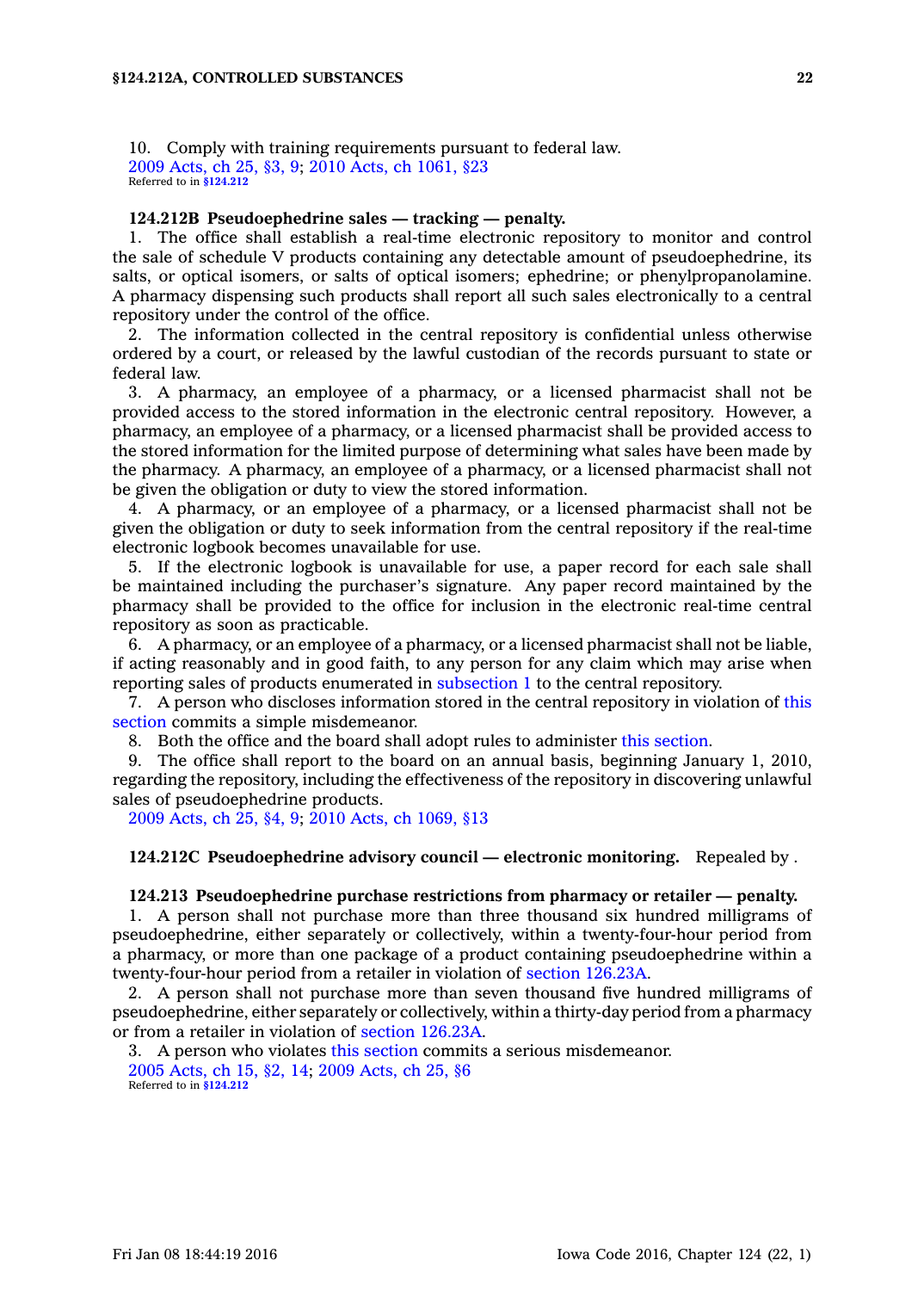## DIVISION III

# REGULATION OF MANUFACTURE, DISTRIBUTION, AND DISPENSING OF CONTROLLED SUBSTANCES

Referred to in **[§124.402](https://www.legis.iowa.gov/docs/code/124.402.pdf)**

## **124.301 Rules.**

The board may, subject to [chapter](https://www.legis.iowa.gov/docs/code//17A.pdf) 17A, promulgate rules and charge reasonable fees relating to the registration and control of the manufacture, distribution, and dispensing of controlled substances within this state.

[C73, 75, 77, 79, 81, §204.301] C93, §124.301 Referred to in **[§147.82](https://www.legis.iowa.gov/docs/code/147.82.pdf)**, **[§155A.43](https://www.legis.iowa.gov/docs/code/155A.43.pdf)**

## **124.302 Registration requirements.**

1. Every person who manufactures, distributes, or dispenses any controlled substance within this state or who proposes to engage in the manufacture, distribution, or dispensing of any controlled substance within this state, shall obtain and maintain <sup>a</sup> biennial registration issued by the board in accordance with its rules.

2. Persons registered by the board under this [chapter](https://www.legis.iowa.gov/docs/code//124.pdf) to manufacture, distribute, dispense, or conduct research with controlled substances may possess, manufacture, distribute, dispense, or conduct research with those substances to the extent authorized by their registration and in conformity with the other provisions of this [division](https://www.legis.iowa.gov/docs/code//124.pdf).

3. The following persons need not register and may lawfully possess controlled substances under this [chapter](https://www.legis.iowa.gov/docs/code//124.pdf):

*a.* An agent or employee of any registered manufacturer, distributor, or dispenser of any controlled substance if the agent or employee is acting in the usual course of the agent's or employee's business or employment.

*b.* A common or contract carrier or warehouse operator, or an employee thereof, whose possession of any controlled substance is in the usual course of business or employment.

*c.* An ultimate user or <sup>a</sup> person in possession of any controlled substance pursuant to <sup>a</sup> lawful order of <sup>a</sup> practitioner or in possession of <sup>a</sup> schedule V substance.

4. A separate registration is required for each principal place of business or professional practice where the applicant manufactures, distributes, or dispenses controlled substances.

5. The board may inspect the establishment of <sup>a</sup> registrant or applicant for registration in accordance with the board's rules.

[C24, 27, 31, 35, §3155; C39, §**3169.03, 3169.12;** C46, 50, 54, 58, 62, 66, 71, §204.03, 204.12; C73, 75, 77, 79, 81, §204.302]

91 [Acts,](https://www.legis.iowa.gov/docs/acts/1991/CH0233.pdf) ch 233, §5 C93, §124.302 Referred to in **[§124A.5](https://www.legis.iowa.gov/docs/code/124A.5.pdf)**

#### **124.303 Registration.**

1. The board shall register an applicant to manufacture or distribute controlled substances included in sections [124.204](https://www.legis.iowa.gov/docs/code//124.204.pdf), [124.206](https://www.legis.iowa.gov/docs/code//124.206.pdf), [124.208](https://www.legis.iowa.gov/docs/code//124.208.pdf), [124.210](https://www.legis.iowa.gov/docs/code//124.210.pdf) and [124.212](https://www.legis.iowa.gov/docs/code//124.212.pdf) unless it determines that the issuance of that registration would be inconsistent with the public interest. In determining the public interest, the board shall consider all of the following factors:

*a.* Maintenance of effective controls against diversion of controlled substances into other than legitimate medical, scientific, or industrial channels.

*b.* Compliance with applicable state and local law.

*c.* Any convictions of the applicant under any federal and state laws relating to any controlled substance.

*d.* Past experience in the manufacture or distribution of controlled substances, and the existence in the applicant's establishment of effective controls against diversion.

*e.* Furnishing by the applicant of false or fraudulent material in any application filed under this [chapter](https://www.legis.iowa.gov/docs/code//124.pdf).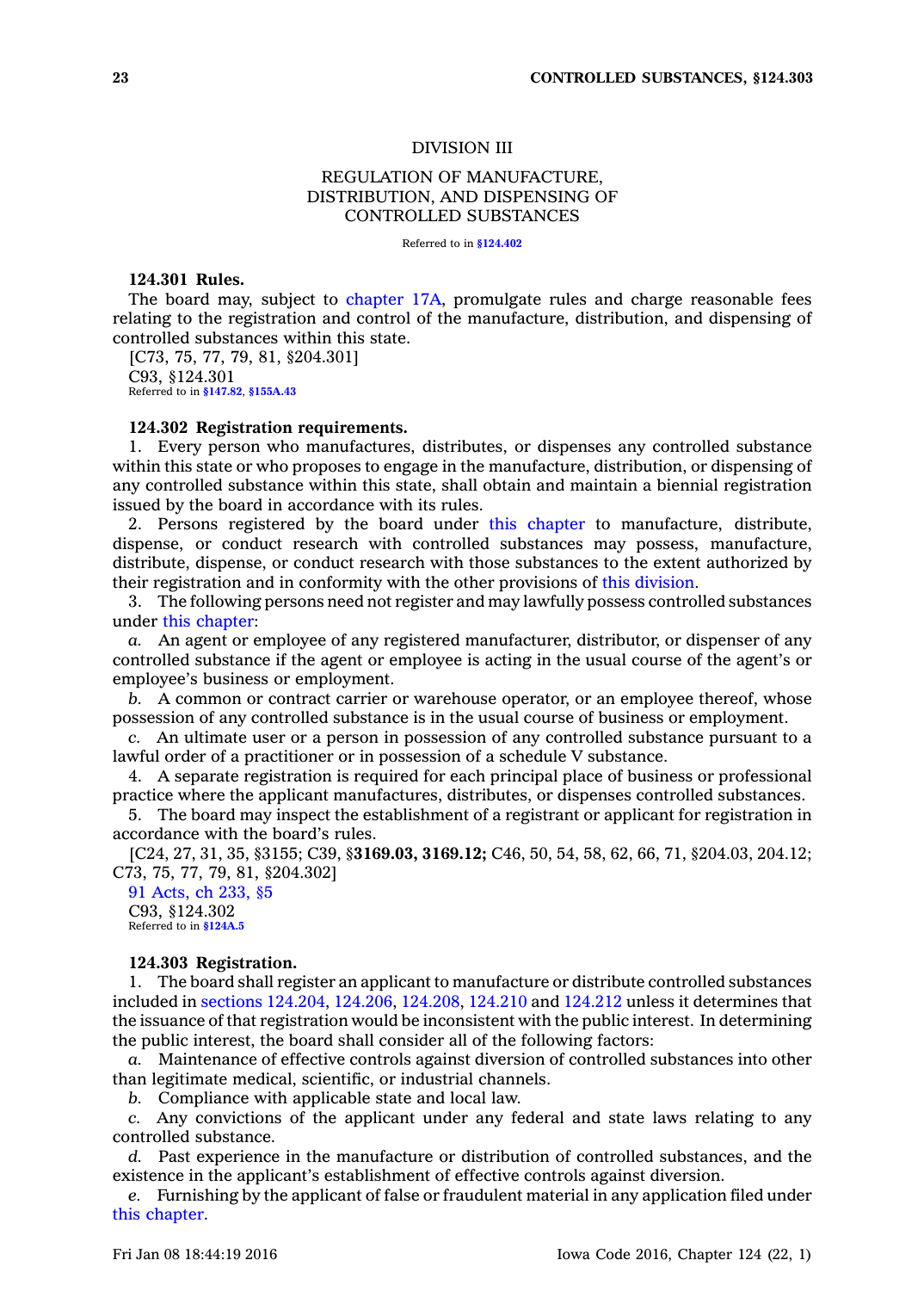#### **§124.303, CONTROLLED SUBSTANCES 24**

*f.* Suspension or revocation of the applicant's federal registration to manufacture, distribute, or dispense controlled substances as authorized by federal law.

*g.* Any other factors relevant to and consistent with the public health and safety.

2. Registration under [subsection](https://www.legis.iowa.gov/docs/code//124.303.pdf) 1 of this [section](https://www.legis.iowa.gov/docs/code//124.303.pdf) does not entitle <sup>a</sup> registrant to manufacture and distribute controlled substances in schedule I or II other than those specified in the registration.

3. Practitioners shall be registered to dispense any controlled substances or to conduct research with controlled substances in schedules II through V if they are authorized to dispense or conduct research under the law of this state. The board need not require separate registration under this [division](https://www.legis.iowa.gov/docs/code//124.pdf) for practitioners engaging in research with nonnarcotic controlled substances in schedules II through V where the registrant is already registered under this [division](https://www.legis.iowa.gov/docs/code//124.pdf) in another capacity. Practitioners registered under federal law to conduct research with schedule I substances may conduct research in schedule I substances within this state upon furnishing the board evidence of the federal registration.

4. Compliance by manufacturers and distributors with the provisions of the federal law respecting registration, excluding fees, entitles them to be registered under this [chapter](https://www.legis.iowa.gov/docs/code//124.pdf).

[C73, 75, 77, 79, 81, §204.303] C93, §124.303 Referred to in **[§124.304](https://www.legis.iowa.gov/docs/code/124.304.pdf)**

#### **124.304 Revocation, suspension, or restriction of registration.**

1. The board may suspend, revoke, or restrict <sup>a</sup> registration under section [124.303](https://www.legis.iowa.gov/docs/code//124.303.pdf) to manufacture, distribute, or dispense <sup>a</sup> controlled substance upon <sup>a</sup> finding that any of the following apply to the registrant:

*a.* The registrant has furnished false or fraudulent material information in any application filed under this [chapter](https://www.legis.iowa.gov/docs/code//124.pdf).

*b.* The registrant has had the registrant's federal registration to manufacture, distribute, or dispense controlled substances suspended, revoked, or restricted.

*c.* The registrant has been convicted of <sup>a</sup> public offense under any state or federal law relating to any controlled substance. For the purpose of this [section](https://www.legis.iowa.gov/docs/code//124.304.pdf) only, <sup>a</sup> conviction shall include <sup>a</sup> plea of guilty, <sup>a</sup> forfeiture of bail or collateral deposited to secure <sup>a</sup> defendant's appearance in court which forfeiture has not been vacated, or <sup>a</sup> finding of guilt in <sup>a</sup> criminal action even though the entry of the judgment or sentence has been withheld and the individual placed on probation.

*d.* The registrant has committed such acts as would render the registrant's registration under section [124.303](https://www.legis.iowa.gov/docs/code//124.303.pdf) inconsistent with the public interest as determined under that section.

*e.* If the registrant is <sup>a</sup> licensed health care professional, the registrant has had the registrant's professional license revoked or suspended or has been otherwise disciplined in <sup>a</sup> way that restricts the registrant's authority to handle or prescribe controlled substances.

2. The board may limit revocation or suspension of <sup>a</sup> registration to the particular controlled substance with respect to which grounds for revocation or suspension exist.

3. If the board suspends or revokes <sup>a</sup> registration, all controlled substances owned or possessed by the registrant at the time of suspension or the effective date of the revocation order may be placed under seal. No disposition may be made of substances under seal until the time for taking an appeal has elapsed or until all appeals have been concluded unless <sup>a</sup> court, upon application, orders the sale of perishable substances and the deposit of the proceeds of the sale with the court. Upon <sup>a</sup> revocation order becoming final, all such controlled substances may be forfeited to the state.

4. The board shall promptly notify the bureau and the department of all orders suspending or revoking registration and all forfeitures of controlled substances.

[C39, §**3169.04;** C46, 50, 54, 58, 62, 66, 71, §204.4; C73, 75, 77, 79, 81, §204.304]

91 [Acts,](https://www.legis.iowa.gov/docs/acts/1991/CH0233.pdf) ch 233, §6 C93, §124.304 2003 [Acts,](https://www.legis.iowa.gov/docs/acts/2003/CH0053.pdf) ch 53, §9 Referred to in **[§124.305](https://www.legis.iowa.gov/docs/code/124.305.pdf)**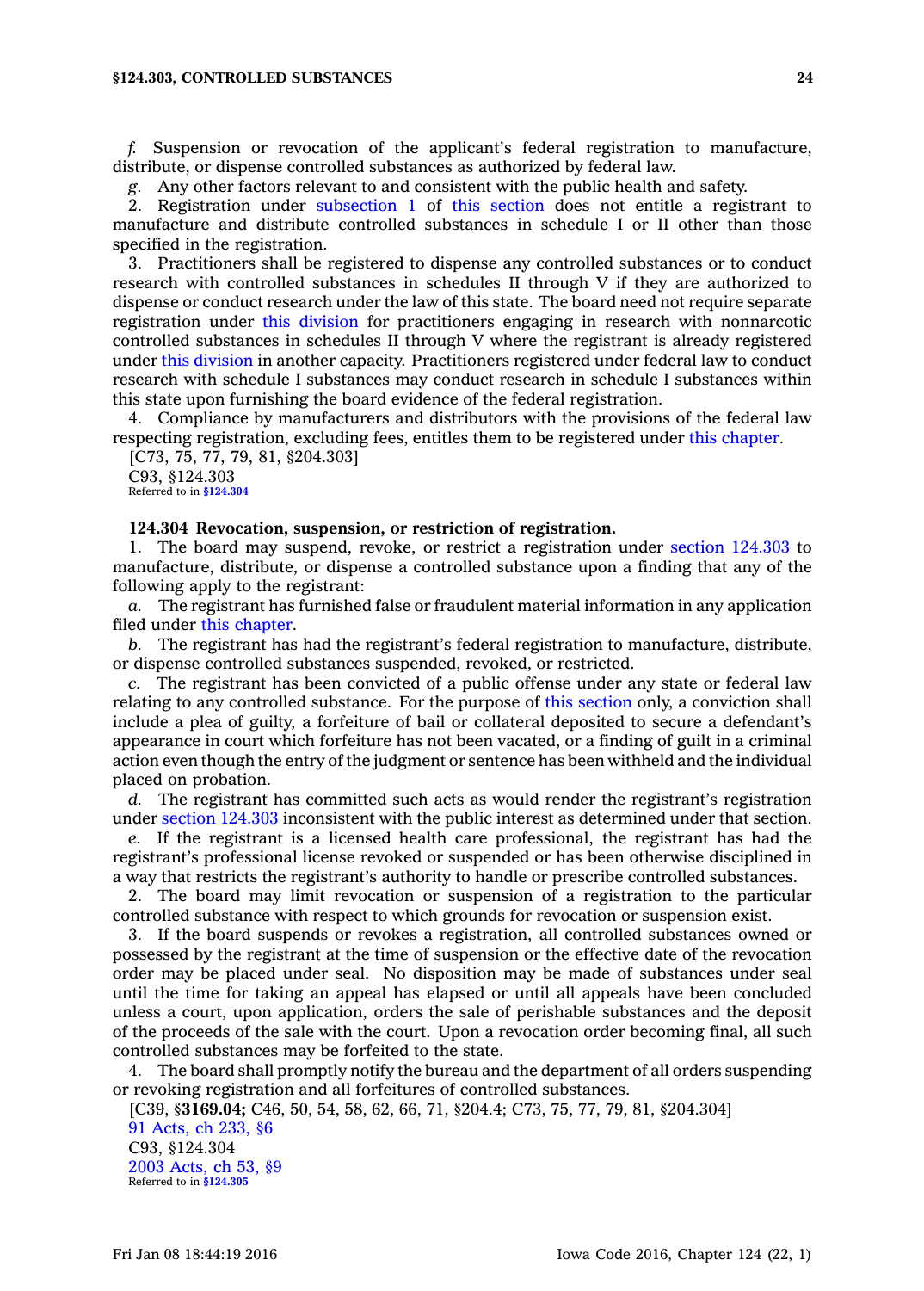## **124.305 Order to show cause.**

1. Before denying, suspending or revoking <sup>a</sup> registration, or refusing <sup>a</sup> renewal of registration, the board shall serve upon the applicant or registrant an order to show cause why registration should not be denied, revoked, or suspended, or why the renewal should not be refused. The order to show cause shall contain <sup>a</sup> statement of the basis therefor and shall call upon the applicant or registrant to appear before the board at <sup>a</sup> time and place not less than thirty days after the date of service of the order, but in the case of <sup>a</sup> denial or renewal of registration the show cause order shall be served not later than thirty days before the expiration of the registration. These proceedings shall be conducted without regard to any criminal prosecution or other proceeding. Proceedings to refuse renewal of registration shall not abate the existing registration which shall remain in effect pending the outcome of the administrative hearing.

2. The board, without an order to show cause, may suspend any registration simultaneously with the institution of proceedings under section [124.304](https://www.legis.iowa.gov/docs/code//124.304.pdf), or where renewal of registration is refused, if it finds that there is an imminent danger to the public health or safety which warrants this action. The suspension shall continue in effect until the conclusion of the proceedings, including judicial review thereof, under the provisions of the Iowa administrative procedure Act, [chapter](https://www.legis.iowa.gov/docs/code//17A.pdf) 17A, unless sooner withdrawn by the board or dissolved by the order of the district court or an appellate court.

[C73, 75, 77, 79, 81, §204.305] C93, §124.305 2003 [Acts,](https://www.legis.iowa.gov/docs/acts/2003/CH0044.pdf) ch 44, §114

## **124.306 Records of registrants.**

Persons registered to manufacture, distribute, dispense, or administer controlled substances under this [chapter](https://www.legis.iowa.gov/docs/code//124.pdf) shall keep records and maintain inventories in conformance with the recordkeeping and inventory requirements of federal law and with such additional rules as may be issued by the board. A practitioner who engages in dispensing any controlled substance to the practitioner's patients shall keep records of receipt and disbursements of such drugs, including dispensing or other disposition, and information as to controlled substances stolen, lost, or destroyed. In every such case the records of controlled substance received shall show the date of receipt, the name and address of the person from whom received, and the kind and quantity of drugs received. The record of all controlled substances dispensed or otherwise disposed of, shall show the date of dispensing, the name and address of the person to whom or for whose use, or the owner and species of animal for which the drugs were dispensed and the kind and quantity of drugs dispensed.

Every such record shall be kept for <sup>a</sup> period of two years from the date of the transaction recorded. Records of controlled substances lost, destroyed or stolen, shall contain <sup>a</sup> detailed list of the kind and quantity of such drugs and the date of the discovery of such loss, destruction, or theft.

No person shall distribute complimentary packages of controlled substances, to <sup>a</sup> practitioner unless that person prepares and leaves with the practitioner <sup>a</sup> specific written list of the items so distributed. This list shall be prepared on <sup>a</sup> form prescribed by rules promulgated by the board, and the person who distributes the items listed shall send <sup>a</sup> copy of the list to the board as soon as practicable after distribution of the complimentary packages to the practitioner.

[C39, §**3169.09;** C46, 50, 54, 58, 62, 66, §204.9; C71, §204.9, 204A.4; C73, 75, 77, 79, 81, §204.306]

C93, §124.306 Referred to in **[§124.308](https://www.legis.iowa.gov/docs/code/124.308.pdf)**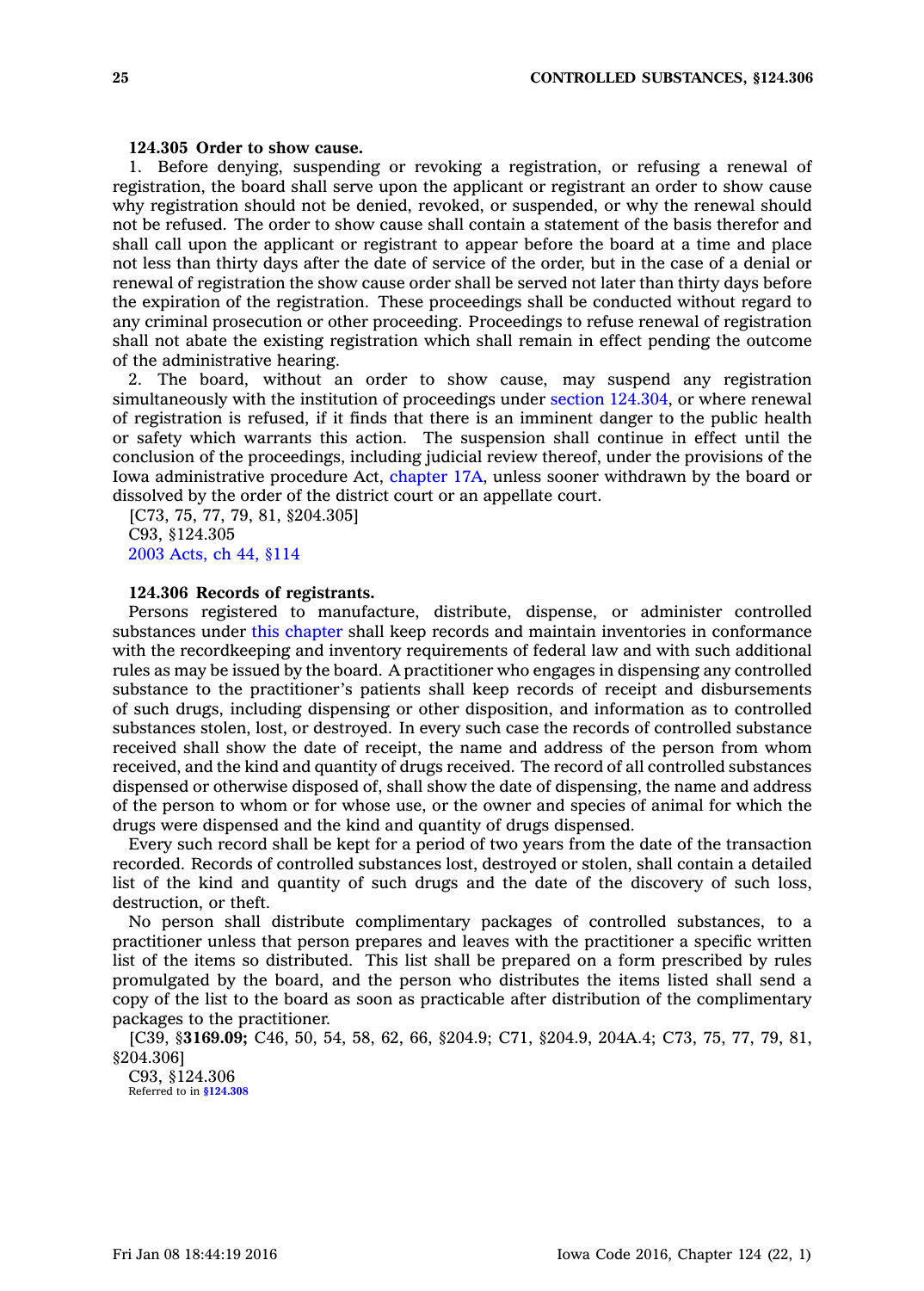## **124.307 Order forms.**

Controlled substances in schedules I and II shall be distributed by <sup>a</sup> registrant to another registrant only pursuant to an order form. Compliance with the provisions of federal law respecting order forms shall be deemed compliance with this [section](https://www.legis.iowa.gov/docs/code//124.307.pdf).

[C24, 27, 31, 35, §3154, 3155; C39, §**3169.05;** C46, 50, 54, 58, 62, 66, 71, §204.5; C73, 75, 77, 79, 81, §204.307]

C93, §124.307 Referred to in **[§124.403](https://www.legis.iowa.gov/docs/code/124.403.pdf)**

#### **124.308 Prescriptions.**

1. Except when dispensed directly by <sup>a</sup> practitioner, other than <sup>a</sup> pharmacy, to an ultimate user, no controlled substance in schedule II may be dispensed without the written prescription of <sup>a</sup> practitioner or without the electronic or facsimile prescription of <sup>a</sup> practitioner in accordance with [subsection](https://www.legis.iowa.gov/docs/code//124.308.pdf) 2.

2. A practitioner, other than <sup>a</sup> pharmacy, or <sup>a</sup> practitioner's authorized agent may transmit an electronic prescription or facsimile prescription to <sup>a</sup> pharmacy for <sup>a</sup> schedule II controlled substance, provided that the prescription complies with section [155A.27](https://www.legis.iowa.gov/docs/code//155A.27.pdf) and provided that the original signed prescription is presented to the pharmacist prior to the dispensing of the schedule II controlled substance. If permitted by federal law, and in accordance with federal requirements, the electronic or facsimile prescription shall serve as the original signed prescription and the practitioner shall not provide the patient or the patient's authorized representative with <sup>a</sup> signed, written prescription.

3. In emergency situations, as defined by rule of the board, schedule II drugs may be dispensed upon electronic, facsimile, or oral prescription of <sup>a</sup> practitioner, reduced promptly to writing and filed by the pharmacy. Prescriptions shall be retained in conformity with the requirements of section [124.306](https://www.legis.iowa.gov/docs/code//124.306.pdf). No prescription for <sup>a</sup> schedule II substance may be refilled.

4. Except when dispensed directly by <sup>a</sup> practitioner, other than <sup>a</sup> pharmacy, to an ultimate user, <sup>a</sup> controlled substance included in schedule III or IV, which is <sup>a</sup> prescription drug as determined under [chapter](https://www.legis.iowa.gov/docs/code//155A.pdf) 155A, shall not be dispensed without <sup>a</sup> written or oral prescription of <sup>a</sup> practitioner or without an electronic or facsimile prescription in accordance with [subsection](https://www.legis.iowa.gov/docs/code//124.308.pdf) 5. The prescription may not be filled or refilled more than six months after the date thereof or be refilled more than five times, unless renewed by the practitioner.

5. A practitioner, other than <sup>a</sup> pharmacy, or the practitioner's authorized agent may transmit an electronic prescription or <sup>a</sup> facsimile prescription to <sup>a</sup> pharmacy for <sup>a</sup> schedule III, IV, or V controlled substance, provided that the prescription complies with [section](https://www.legis.iowa.gov/docs/code//155A.27.pdf) [155A.27](https://www.legis.iowa.gov/docs/code//155A.27.pdf), and provided that the original signed prescription is presented to the pharmacist prior to the dispensing of the controlled substance, or if the prescription is electronic, an oral prescription or <sup>a</sup> facsimile prescription is provided. If permitted by federal law, and in accordance with federal requirements, the electronic or facsimile prescription shall serve as the original signed prescription and the practitioner shall not provide the patient or the patient's authorized representative with <sup>a</sup> signed, written prescription.

6. A controlled substance included in schedule V shall not be distributed or dispensed other than for <sup>a</sup> medical purpose.

[C39, §**3169.06;** C46, 50, 54, 58, 62, 66, §204.6; C71, §204.6, 204A.7; C73, 75, 77, 79, 81, §204.308]

87 [Acts,](https://www.legis.iowa.gov/docs/acts/1987/CH0215.pdf) ch 215, §44 C93, §124.308 2004 Acts, ch [1036,](https://www.legis.iowa.gov/docs/acts/2004/CH1036.pdf) §2, 3; 2005 [Acts,](https://www.legis.iowa.gov/docs/acts/2005/CH0003.pdf) ch 3, §29; 2007 [Acts,](https://www.legis.iowa.gov/docs/acts/2007/CH0008.pdf) ch 8, §17 Referred to in **[§124.402](https://www.legis.iowa.gov/docs/code/124.402.pdf)** See §147.107, 205.3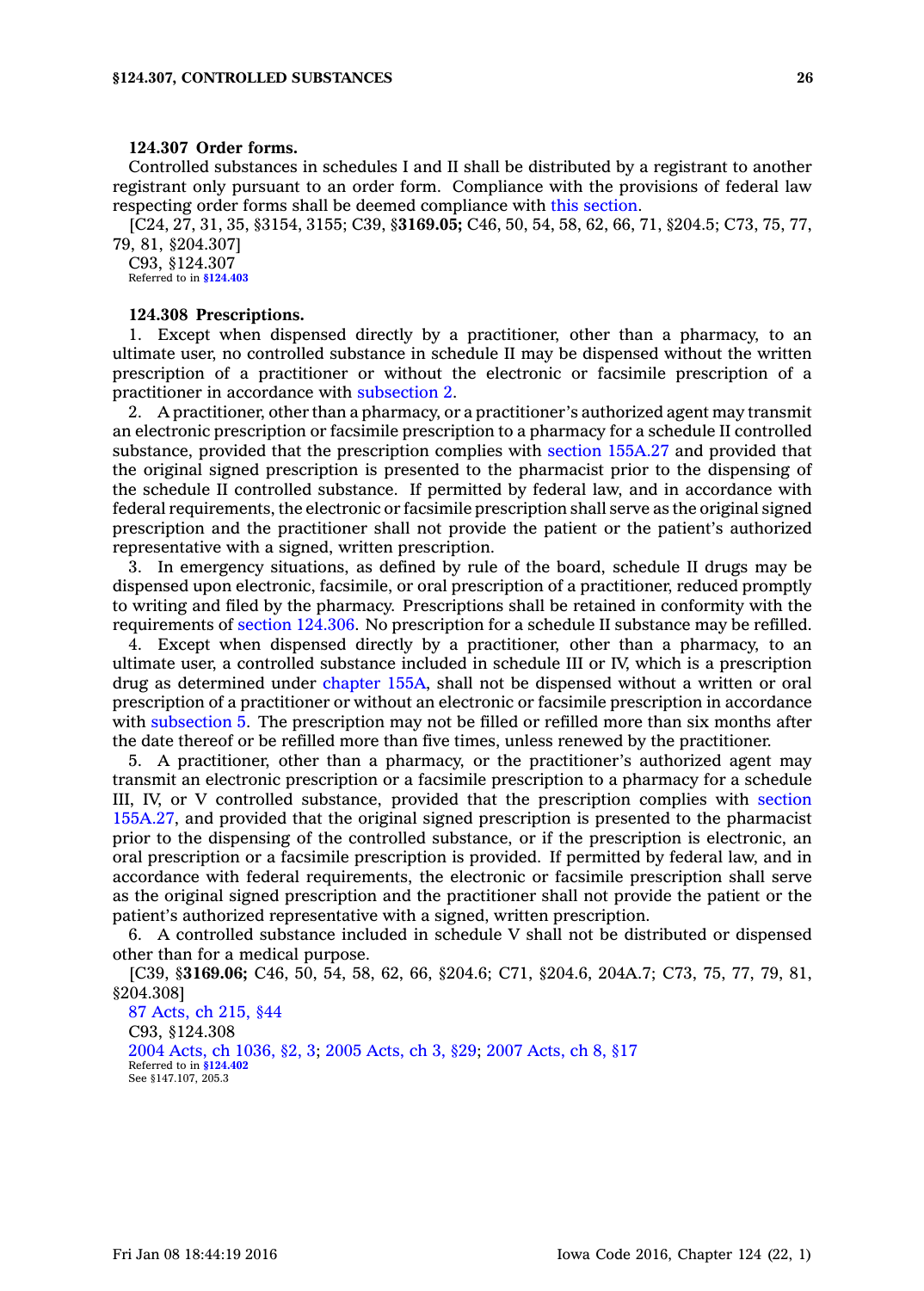## DIVISION IV

#### OFFENSES AND PENALTIES

Referred to in **[§155A.24](https://www.legis.iowa.gov/docs/code/155A.24.pdf)**, **[§911.2](https://www.legis.iowa.gov/docs/code/911.2.pdf)**

## **124.401 Prohibited acts — manufacturers — possessors — counterfeit substances simulated controlled substances — penalties.**

1. Except as authorized by this [chapter](https://www.legis.iowa.gov/docs/code//124.pdf), it is unlawful for any person to manufacture, deliver, or possess with the intent to manufacture or deliver, <sup>a</sup> controlled substance, <sup>a</sup> counterfeit substance, or <sup>a</sup> simulated controlled substance, or to act with, enter into <sup>a</sup> common scheme or design with, or conspire with one or more other persons to manufacture, deliver, or possess with the intent to manufacture or deliver <sup>a</sup> controlled substance, <sup>a</sup> counterfeit substance, or <sup>a</sup> simulated controlled substance.

*a.* Violation of this [subsection](https://www.legis.iowa.gov/docs/code//124.401.pdf), with respect to the following controlled substances, counterfeit substances, or simulated controlled substances is <sup>a</sup> class "B" felony, and notwithstanding section 902.9, [subsection](https://www.legis.iowa.gov/docs/code//902.9.pdf) 1, paragraph *"b"*, shall be punished by confinement for no more than fifty years and <sup>a</sup> fine of not more than one million dollars:

(1) More than one kilogram of <sup>a</sup> mixture or substance containing <sup>a</sup> detectable amount of heroin.

(2) More than five hundred grams of <sup>a</sup> mixture or substance containing <sup>a</sup> detectable amount of any of the following:

(a) Coca leaves, except coca leaves and extracts of coca leaves from which cocaine, ecgonine, and derivatives of ecgonine and their salts have been removed.

(b) Cocaine, its salts, optical and geometric isomers, or salts of isomers.

(c) Ecgonine, its derivatives, their salts, isomers, or salts of isomers.

(d) Any compound, mixture, or preparation which contains any quantity of any of the substances referred to in subparagraph divisions (a) through (c).

(3) More than fifty grams of <sup>a</sup> mixture or substance described in subparagraph (2) which contains cocaine base.

(4) More than one hundred grams of phencyclidine (PCP) or one kilogram or more of <sup>a</sup> mixture or substance containing <sup>a</sup> detectable amount of phencyclidine (PCP).

(5) More than ten grams of <sup>a</sup> mixture or substance containing <sup>a</sup> detectable amount of lysergic acid diethylamide (LSD).

(6) More than one thousand kilograms of <sup>a</sup> mixture or substance containing <sup>a</sup> detectable amount of marijuana.

(7) More than five kilograms of <sup>a</sup> mixture or substance containing <sup>a</sup> detectable amount of any of the following:

(a) Methamphetamine, its salts, isomers, or salts of isomers.

(b) Amphetamine, its salts, isomers, and salts of isomers.

(c) Any compound, mixture, or preparation which contains any quantity of any of the substances referred to in subparagraph divisions (a) and (b).

*b.* Violation of this [subsection](https://www.legis.iowa.gov/docs/code//124.401.pdf) with respect to the following controlled substances, counterfeit substances, or simulated controlled substances is <sup>a</sup> class "B" felony, and in addition to the provisions of section 902.9, [subsection](https://www.legis.iowa.gov/docs/code//902.9.pdf) 1, paragraph *"b"*, shall be punished by <sup>a</sup> fine of not less than five thousand dollars nor more than one hundred thousand dollars:

(1) More than one hundred grams but not more than one kilogram of <sup>a</sup> mixture or substance containing <sup>a</sup> detectable amount of heroin.

(2) More than one hundred grams but not more than five hundred grams of any of the following:

(a) Coca leaves, except coca leaves and extracts of coca leaves from which cocaine, ecgonine, and derivatives of ecgonine and their salts have been removed.

(b) Cocaine, its salts, optical and geometric isomers, or salts of isomers.

(c) Ecgonine, its derivatives, their salts, isomers, or salts of isomers.

(d) Any compound, mixture, or preparation which contains any quantity of any of the substances referred to in subparagraph divisions (a) through (c).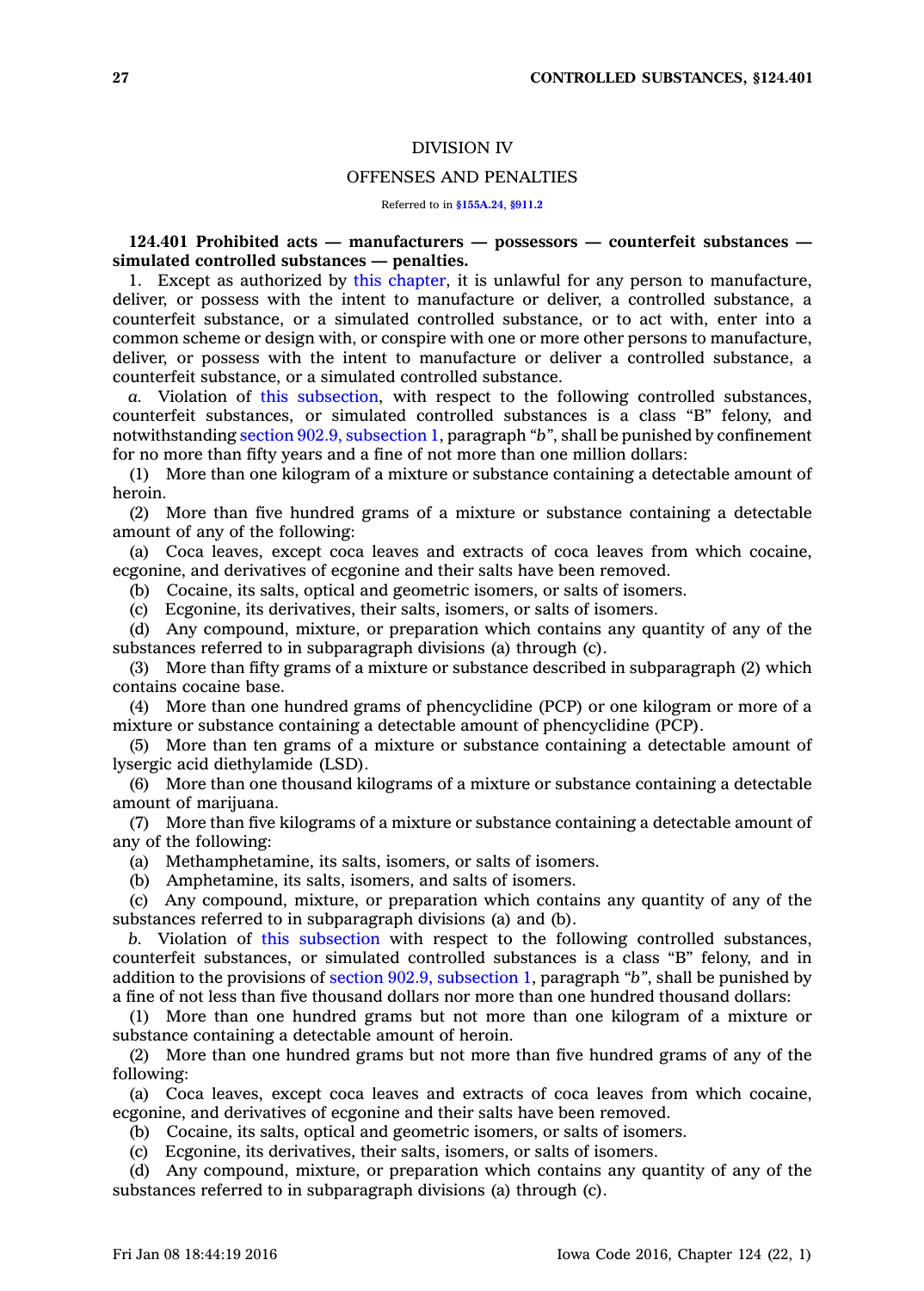#### **§124.401, CONTROLLED SUBSTANCES 28**

(3) More than ten grams but not more than fifty grams of <sup>a</sup> mixture or substance described in subparagraph (2) which contains cocaine base.

(4) More than ten grams but not more than one hundred grams of phencyclidine (PCP) or more than one hundred grams but not more than one kilogram of <sup>a</sup> mixture or substance containing <sup>a</sup> detectable amount of phencyclidine (PCP).

(5) Not more than ten grams of <sup>a</sup> mixture or substance containing <sup>a</sup> detectable amount of lysergic acid diethylamide (LSD).

(6) More than one hundred kilograms but not more than one thousand kilograms of marijuana.

(7) More than five grams but not more than five kilograms of methamphetamine, its salts, isomers, or salts of isomers, or analogs of methamphetamine, or any compound, mixture, or preparation which contains any quantity or detectable amount of methamphetamine, its salts, isomers, or salts of isomers, or analogs of methamphetamine.

(8) More than five grams but not more than five kilograms of amphetamine, its salts, isomers, or salts of isomers, or any compound, mixture, or preparation which contains any quantity or detectable amount of amphetamine, its salts, isomers, or salts of isomers.

*c.* Violation of this [subsection](https://www.legis.iowa.gov/docs/code//124.401.pdf) with respect to the following controlled substances, counterfeit substances, or simulated controlled substances is <sup>a</sup> class "C" felony, and in addition to the provisions of section 902.9, [subsection](https://www.legis.iowa.gov/docs/code//902.9.pdf) 1, paragraph *"d"*, shall be punished by <sup>a</sup> fine of not less than one thousand dollars nor more than fifty thousand dollars:

(1) One hundred grams or less of <sup>a</sup> mixture or substance containing <sup>a</sup> detectable amount of heroin.

(2) One hundred grams or less of any of the following:

(a) Coca leaves, except coca leaves and extracts of coca leaves from which cocaine, ecgonine, and derivatives of ecgonine and their salts have been removed.

(b) Cocaine, its salts, optical and geometric isomers, or salts of isomers.

(c) Ecgonine, its derivatives, their salts, isomers, or salts of isomers.

(d) Any compound, mixture, or preparation which contains any quantity of any of the substances referred to in subparagraph divisions (a) through (c).

(3) Ten grams or less of <sup>a</sup> mixture or substance described in subparagraph (2) which contains cocaine base.

(4) Ten grams or less of phencyclidine (PCP) or one hundred grams or less of <sup>a</sup> mixture or substance containing <sup>a</sup> detectable amount of phencyclidine (PCP).

(5) More than fifty kilograms but not more than one hundred kilograms of marijuana.

(6) Five grams or less of methamphetamine, its salts, isomers, or salts of isomers, or analogs of methamphetamine, or any compound, mixture, or preparation which contains any quantity or detectable amount of methamphetamine, its salts, isomers, or salts of isomers, or analogs of methamphetamine.

(7) Five grams or less of amphetamine, its salts, isomers, or salts of isomers, or any compound, mixture, or preparation which contains any quantity or detectable amount of amphetamine, its salts, isomers, or salts of isomers.

(8) Any other controlled substance, counterfeit substance, or simulated controlled substance classified in schedule I, II, or III, except as provided in paragraph *"d"*.

*d.* Violation of this [subsection](https://www.legis.iowa.gov/docs/code//124.401.pdf), with respect to any other controlled substances, counterfeit substances, or simulated controlled substances classified in section 124.204, [subsection](https://www.legis.iowa.gov/docs/code//124.204.pdf) 4, paragraph *"ai"*, or section 124.204, [subsection](https://www.legis.iowa.gov/docs/code//124.204.pdf) 6, paragraph *"i"*, or classified in schedule IV or V is an aggravated misdemeanor. However, violation of this [subsection](https://www.legis.iowa.gov/docs/code//124.401.pdf) involving fifty kilograms or less of marijuana or involving flunitrazepam is <sup>a</sup> class "D" felony.

*e.* A person in the immediate possession or control of <sup>a</sup> firearm while participating in <sup>a</sup> violation of this [subsection](https://www.legis.iowa.gov/docs/code//124.401.pdf) shall be sentenced to two times the term otherwise imposed by law, and no such judgment, sentence, or part thereof shall be deferred or suspended.

*f.* A person in the immediate possession or control of an offensive weapon, as defined in [section](https://www.legis.iowa.gov/docs/code//724.1.pdf) 724.1, while participating in <sup>a</sup> violation of this [subsection](https://www.legis.iowa.gov/docs/code//124.401.pdf), shall be sentenced to three times the term otherwise imposed by law, and no such judgment, sentence, or part thereof shall be deferred or suspended.

2. If the same person commits two or more acts which are in violation of [subsection](https://www.legis.iowa.gov/docs/code//124.401.pdf) 1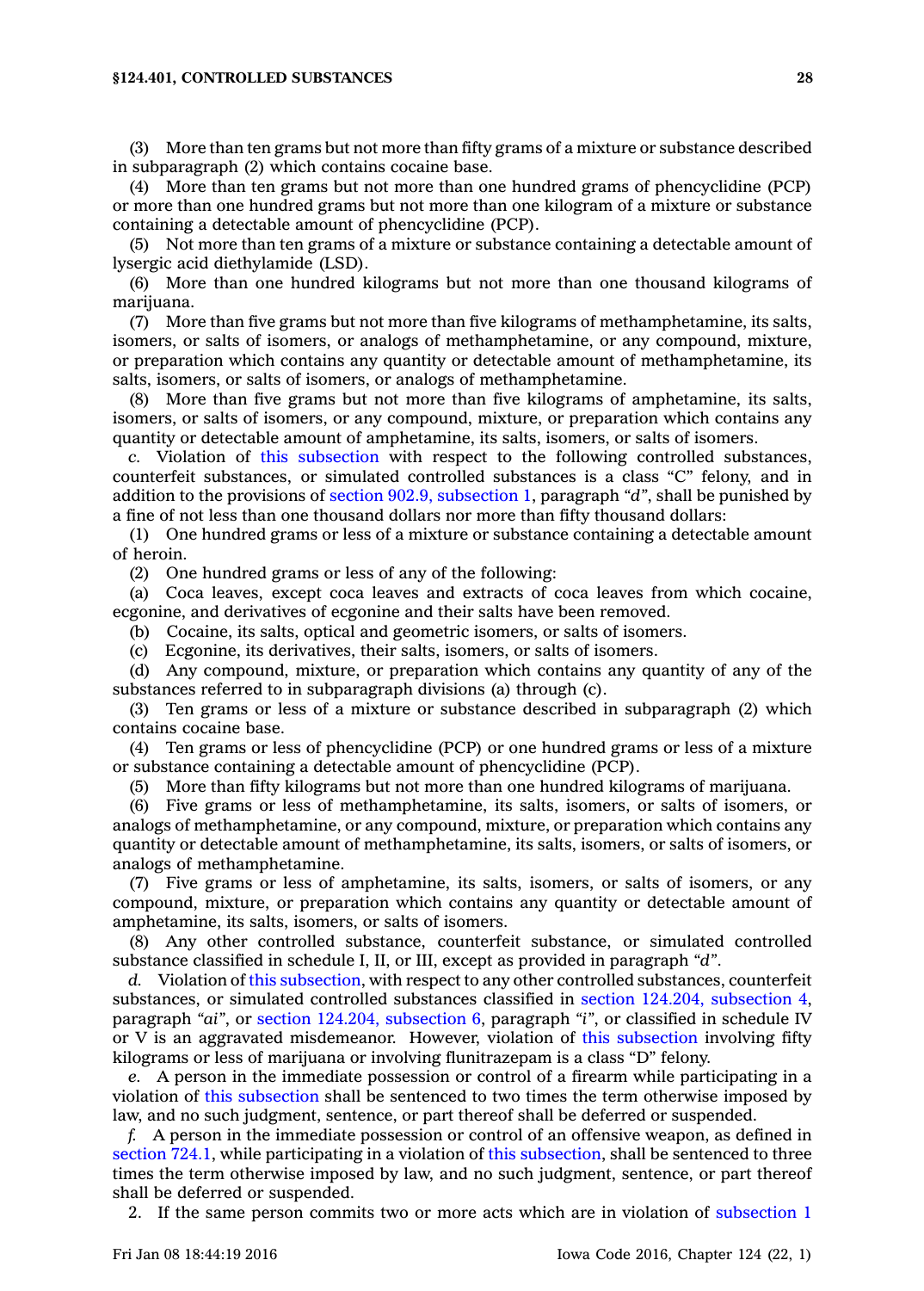and the acts occur in approximately the same location or time period so that the acts can be attributed to <sup>a</sup> single scheme, plan, or conspiracy, the acts may be considered <sup>a</sup> single violation and the weight of the controlled substances, counterfeit substances, or simulated controlled substances involved may be combined for purposes of charging the offender.

3. It is unlawful for any person to sell, distribute, or make available any product containing ephedrine, its salts, optical isomers, salts of optical isomers, or analogs of ephedrine, or pseudoephedrine, its salts, optical isomers, salts of optical isomers, or analogs of pseudoephedrine, if the person knows, or should know, that the product may be used as <sup>a</sup> precursor to any illegal substance or an intermediary to any controlled substance. A person who violates this [subsection](https://www.legis.iowa.gov/docs/code//124.401.pdf) commits <sup>a</sup> serious misdemeanor.

4. A person who possesses any product containing any of the following commits <sup>a</sup> class "D" felony, if the person possesses with the intent that the product be used to manufacture any controlled substance:

*a.* Ephedrine, its salts, optical isomers, salts of optical isomers, or analogs of ephedrine.

*b.* Pseudoephedrine, its salts, optical isomers, salts of optical isomers, or analogs of pseudoephedrine.

- *c.* Ethyl ether.
- *d.* Anhydrous ammonia.
- *e.* Red phosphorus.
- *f.* Lithium.
- *g.* Iodine.
- *h.* Thionyl chloride.
- *i.* Chloroform.
- *j.* Palladium.
- *k.* Perchloric acid.
- *l.* Tetrahydrofuran.
- *m.* Ammonium chloride.
- *n.* Magnesium sulfate.
- *o.* Sodium hydroxide.
- *p.* Ammonia nitrate.
- *q.* Ammonia sulfate.
- *r.* Light or medium petroleum distillates.

5. It is unlawful for any person knowingly or intentionally to possess <sup>a</sup> controlled substance unless such substance was obtained directly from, or pursuant to, <sup>a</sup> valid prescription or order of <sup>a</sup> practitioner while acting in the course of the practitioner's professional practice, or except as otherwise authorized by this [chapter](https://www.legis.iowa.gov/docs/code//124.pdf). Any person who violates this [subsection](https://www.legis.iowa.gov/docs/code//124.401.pdf) is guilty of <sup>a</sup> serious misdemeanor for <sup>a</sup> first offense. A person who commits <sup>a</sup> violation of this [subsection](https://www.legis.iowa.gov/docs/code//124.401.pdf) and who has previously been convicted of violating [this](https://www.legis.iowa.gov/docs/code//124.pdf) [chapter](https://www.legis.iowa.gov/docs/code//124.pdf) or [chapter](https://www.legis.iowa.gov/docs/code//124A.pdf) 124A, [124B](https://www.legis.iowa.gov/docs/code//124B.pdf), or [453B](https://www.legis.iowa.gov/docs/code//453B.pdf) is guilty of an aggravated misdemeanor. A person who commits a violation of this [subsection](https://www.legis.iowa.gov/docs/code//124.401.pdf) and has previously been convicted two or more times of violating this [chapter](https://www.legis.iowa.gov/docs/code//124.pdf) or [chapter](https://www.legis.iowa.gov/docs/code//124A.pdf) 124A, [124B](https://www.legis.iowa.gov/docs/code//124B.pdf), or [453B](https://www.legis.iowa.gov/docs/code//453B.pdf) is guilty of <sup>a</sup> class "D" felony.

If the controlled substance is marijuana, the punishment shall be by imprisonment in the county jail for not more than six months or by <sup>a</sup> fine of not more than one thousand dollars, or by both such fine and imprisonment for <sup>a</sup> first offense. If the controlled substance is marijuana and the person has been previously convicted of <sup>a</sup> violation of this [subsection](https://www.legis.iowa.gov/docs/code//124.401.pdf) in which the controlled substance was marijuana, the punishment shall be as provided in [section](https://www.legis.iowa.gov/docs/code//903.1.pdf) 903.1, [subsection](https://www.legis.iowa.gov/docs/code//903.1.pdf) 1, paragraph *"b"*. If the controlled substance is marijuana and the person has been previously convicted two or more times of <sup>a</sup> violation of this [subsection](https://www.legis.iowa.gov/docs/code//124.401.pdf) in which the controlled substance was marijuana, the person is guilty of an aggravated misdemeanor.

A person may knowingly or intentionally recommend, possess, use, dispense, deliver, transport, or administer cannabidiol if the recommendation, possession, use, dispensing, delivery, transporting, or administering is in accordance with the provisions of [chapter](https://www.legis.iowa.gov/docs/code//124D.pdf) 124D. For purposes of this paragraph, *"cannabidiol"* means the same as defined in [section](https://www.legis.iowa.gov/docs/code//124D.2.pdf) 124D.2.

All or any part of <sup>a</sup> sentence imposed pursuant to this [subsection](https://www.legis.iowa.gov/docs/code//124.401.pdf) may be suspended and the person placed upon probation upon such terms and conditions as the court may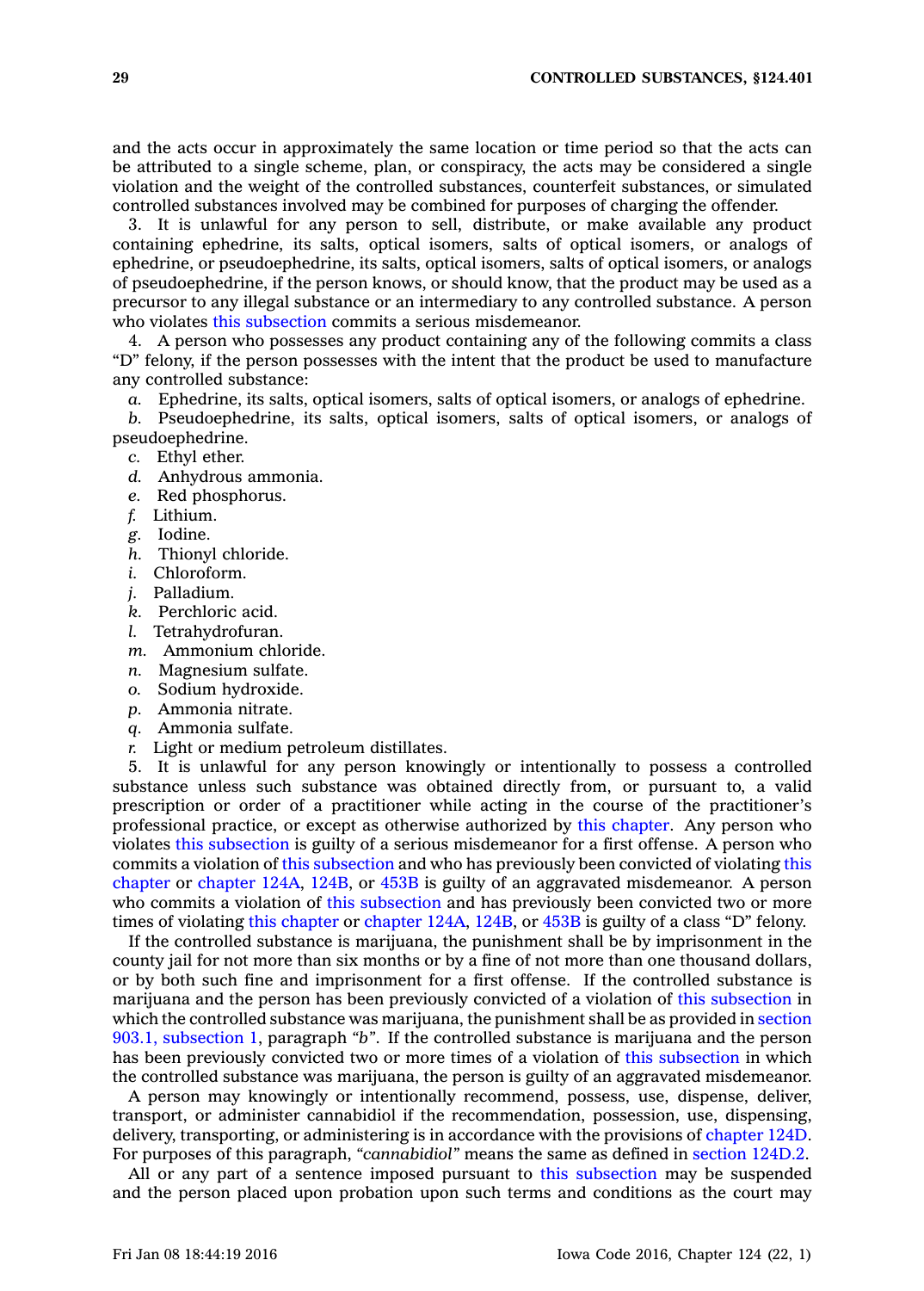impose including the active participation by such person in <sup>a</sup> drug treatment, rehabilitation or education program approved by the court.

If <sup>a</sup> person commits <sup>a</sup> violation of this [subsection](https://www.legis.iowa.gov/docs/code//124.401.pdf), the court shall order the person to serve <sup>a</sup> term of imprisonment of not less than forty-eight hours. Any sentence imposed may be suspended, and the court shall place the person on probation upon such terms and conditions as the court may impose. If the person is not sentenced to confinement under the custody of the director of the department of corrections, the terms and conditions of probation shall require submission to random drug testing. If the person fails <sup>a</sup> drug test, the court may transfer the person's placement to any appropriate placement permissible under the court order.

If the controlled substance is amphetamine, its salts, isomers, or salts of its isomers, or methamphetamine, its salts, isomers, or salts of its isomers, the court shall order the person to serve <sup>a</sup> term of imprisonment of not less than forty-eight hours. Any sentence imposed may be suspended, and the court shall place the person on probation upon such terms and conditions as the court may impose. The court may place the person on intensive probation. However, the terms and conditions of probation shall require submission to random drug testing. If the person fails <sup>a</sup> drug test, the court may transfer the person's placement to any appropriate placement permissible under the court order.

[C51, §2728; R60, §4374; C73, §4038; C97, §2593, 5003; S13, §2593, 2596-a; C24, 27, 31, 35, §3152, 3168, 3169; C39, §**3169.02, 3169.21;** C46, 50, 54, 58, 62, §204.2, 204.22; C66, §204.2, 204.20; C71, §204.2, 204.20, 204A.3, 204A.10; C73, 75, 77, 79, 81, §204.401; 82 Acts, ch [1147,](https://www.legis.iowa.gov/docs/acts/1982/CH1147.pdf) [§2](https://www.legis.iowa.gov/docs/acts/1982/CH1147.pdf)]

84 Acts, ch [1013,](https://www.legis.iowa.gov/docs/acts/84/CH1013.pdf) §13, 14; 84 Acts, ch [1105,](https://www.legis.iowa.gov/docs/acts/84/CH1105.pdf) §2, 3; 89 [Acts,](https://www.legis.iowa.gov/docs/acts/89/CH0225.pdf) ch 225, §11; 90 Acts, ch [1233,](https://www.legis.iowa.gov/docs/acts/90/CH1233.pdf) §7 C93, §124.401

 Acts, ch [1107,](https://www.legis.iowa.gov/docs/acts/94/CH1107.pdf) §7; 96 Acts, ch [1164,](https://www.legis.iowa.gov/docs/acts/96/CH1164.pdf) §1 – 4; 97 [Acts,](https://www.legis.iowa.gov/docs/acts/97/CH0122.pdf) ch 122, §1 – 3; 98 Acts, ch [1138,](https://www.legis.iowa.gov/docs/acts/98/CH1138.pdf) §24, ; 99 [Acts,](https://www.legis.iowa.gov/docs/acts/99/CH0012.pdf) ch 12, §2, 3; 99 [Acts,](https://www.legis.iowa.gov/docs/acts/99/CH0065.pdf) ch 65, §1; 2000 Acts, ch [1144,](https://www.legis.iowa.gov/docs/acts/2000/CH1144.pdf) §1; 2000 Acts, ch [1201,](https://www.legis.iowa.gov/docs/acts/2000/CH1201.pdf) §4; [Acts,](https://www.legis.iowa.gov/docs/acts/2003/CH0016.pdf) ch 16, §1; 2003 [Acts,](https://www.legis.iowa.gov/docs/acts/2003/CH0156.pdf) ch 156, §1 – 7; 2004 Acts, ch [1057,](https://www.legis.iowa.gov/docs/acts/2004/CH1057.pdf) §1; 2004 Acts, ch [1086,](https://www.legis.iowa.gov/docs/acts/2004/CH1086.pdf) §32; Acts, ch [1030,](https://www.legis.iowa.gov/docs/acts/2006/CH1030.pdf) §12; 2007 [Acts,](https://www.legis.iowa.gov/docs/acts/2007/CH0008.pdf) ch 8, §18; 2007 [Acts,](https://www.legis.iowa.gov/docs/acts/2007/CH0126.pdf) ch 126, §24; 2009 [Acts,](https://www.legis.iowa.gov/docs/acts/2009/CH0041.pdf) ch 41, §263; [Acts,](https://www.legis.iowa.gov/docs/acts/2011/CH0134.pdf) ch 134, §19, 20, 47; 2012 Acts, ch [1023,](https://www.legis.iowa.gov/docs/acts/2012/CH1023.pdf) §23; 2012 Acts, ch [1122,](https://www.legis.iowa.gov/docs/acts/2012/CH1122.pdf) §10, 11; 2013 [Acts,](https://www.legis.iowa.gov/docs/acts/2013/CH0030.pdf) ch 30, [§25,](https://www.legis.iowa.gov/docs/acts/2013/CH0030.pdf) 236 – 238; 2014 Acts, ch [1082,](https://www.legis.iowa.gov/docs/acts/2014/CH1082.pdf) §1; 2014 Acts, ch [1125,](https://www.legis.iowa.gov/docs/acts/2014/CH1125.pdf) §1

Referred to in **[§124.401E](https://www.legis.iowa.gov/docs/code/124.401E.pdf)**, **[§124.409](https://www.legis.iowa.gov/docs/code/124.409.pdf)**, **[§124.410](https://www.legis.iowa.gov/docs/code/124.410.pdf)**, **[§124.411](https://www.legis.iowa.gov/docs/code/124.411.pdf)**, **[§124.413](https://www.legis.iowa.gov/docs/code/124.413.pdf)**, **[§124.416](https://www.legis.iowa.gov/docs/code/124.416.pdf)**, **[§155A.24](https://www.legis.iowa.gov/docs/code/155A.24.pdf)**, **[§232.8](https://www.legis.iowa.gov/docs/code/232.8.pdf)**, **[§232.22](https://www.legis.iowa.gov/docs/code/232.22.pdf)**, **[§232.52](https://www.legis.iowa.gov/docs/code/232.52.pdf)**, **[§321.279](https://www.legis.iowa.gov/docs/code/321.279.pdf)**, **[§462A.34B](https://www.legis.iowa.gov/docs/code/462A.34B.pdf)**, **[§712.1](https://www.legis.iowa.gov/docs/code/712.1.pdf)**, **[§723A.1](https://www.legis.iowa.gov/docs/code/723A.1.pdf)**, **[§726.6](https://www.legis.iowa.gov/docs/code/726.6.pdf)**, **[§809A.4](https://www.legis.iowa.gov/docs/code/809A.4.pdf)**, **[§811.1](https://www.legis.iowa.gov/docs/code/811.1.pdf)**, **[§901.5](https://www.legis.iowa.gov/docs/code/901.5.pdf)**, **[§901.10](https://www.legis.iowa.gov/docs/code/901.10.pdf)**, **[§907.3](https://www.legis.iowa.gov/docs/code/907.3.pdf)**

See §124B.9

For future strike of subsection 5, unnumbered paragraph 3, effective July 1, 2017, see 2015 Acts, ch 30, §53, 207

## **124.401A Enhanced penalty for manufacture or distribution to persons on certain real property.**

In addition to any other penalties provided in this [chapter](https://www.legis.iowa.gov/docs/code//124.pdf), <sup>a</sup> person who is eighteen years of age or older who unlawfully manufactures with intent to distribute, distributes, or possesses with intent to distribute a substance or counterfeit substance listed in schedule I, II, or III, or <sup>a</sup> simulated controlled substance represented to be <sup>a</sup> controlled substance classified in schedule I, II, or III, to another person who is eighteen years of age or older in or on, or within one thousand feet of the real property comprising <sup>a</sup> public or private elementary or secondary school, public park, public swimming pool, public recreation center, or on <sup>a</sup> marked school bus, may be sentenced up to an additional term of confinement of five years.

90 Acts, ch [1251,](https://www.legis.iowa.gov/docs/acts/1990/CH1251.pdf) §5 C91, §204.401A C93, §124.401A 94 Acts, ch [1172,](https://www.legis.iowa.gov/docs/acts/1994/CH1172.pdf) §6; 96 Acts, ch [1164,](https://www.legis.iowa.gov/docs/acts/1996/CH1164.pdf) §5; 2002 Acts, ch [1175,](https://www.legis.iowa.gov/docs/acts/2002/CH1175.pdf) §25; 2002 [Acts,](https://www.legis.iowa.gov/docs/acts/2002.2/CH1003.pdf) 2nd Ex, ch 1003, [§236,](https://www.legis.iowa.gov/docs/acts/2002.2/CH1003.pdf) 262 Referred to in **[§901.5](https://www.legis.iowa.gov/docs/code/901.5.pdf)**

# **124.401B Possession of controlled substances on certain real property — additional penalty.**

In addition to any other penalties provided in this [chapter](https://www.legis.iowa.gov/docs/code//124.pdf) or another chapter, <sup>a</sup> person who unlawfully possesses <sup>a</sup> substance listed in schedule I, II, or III, or <sup>a</sup> simulated controlled substance represented to be <sup>a</sup> controlled substance classified in schedule I, II, or III, in or on,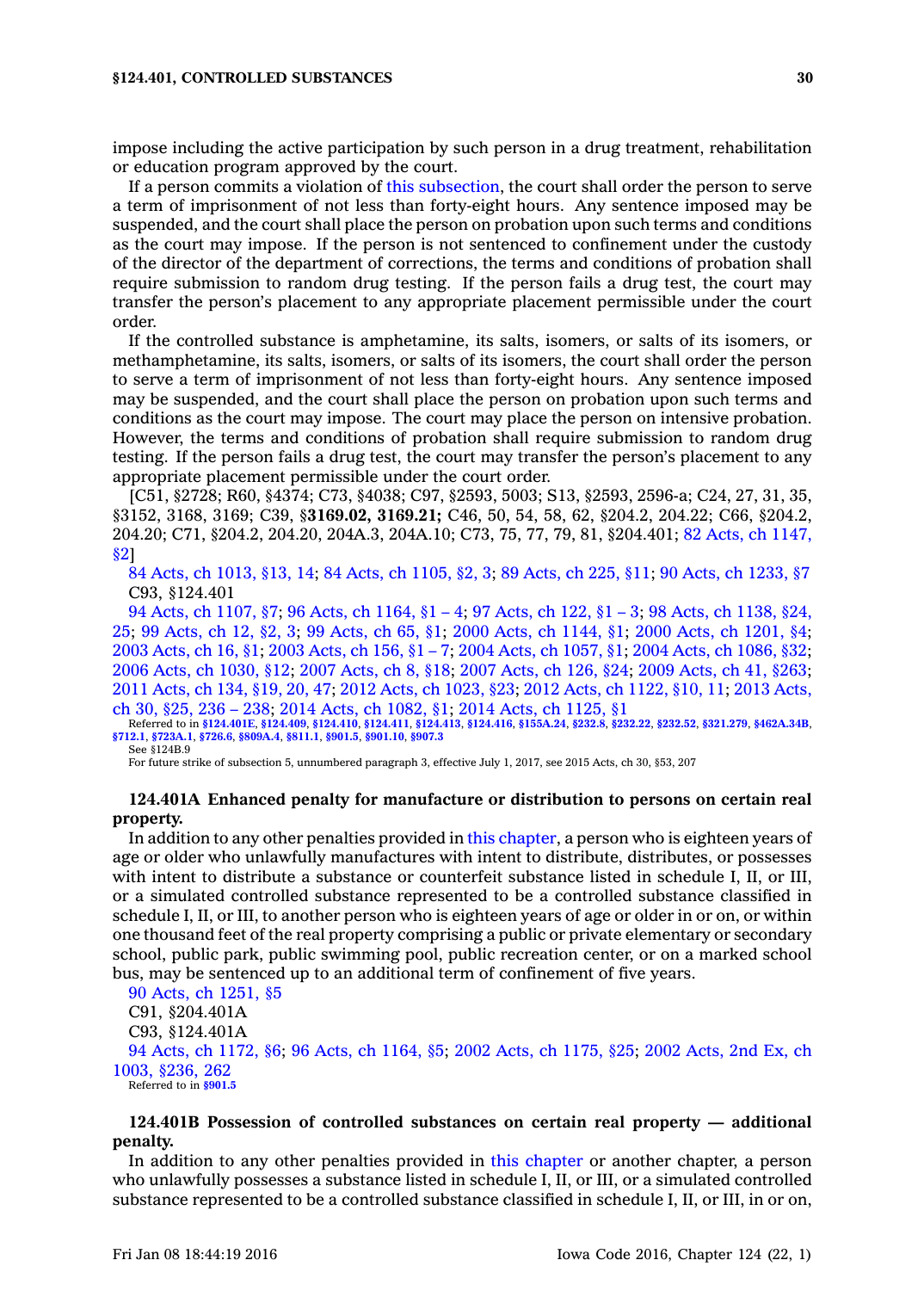or within one thousand feet of the real property comprising <sup>a</sup> public or private elementary or secondary school, public park, public swimming pool, public recreation center, or on <sup>a</sup> marked school bus, may be sentenced to one hundred hours of community service work for <sup>a</sup> public agency or <sup>a</sup> nonprofit charitable organization. The court shall provide the offender with <sup>a</sup> written statement of the terms and monitoring provisions of the community service.

94 Acts, ch [1172,](https://www.legis.iowa.gov/docs/acts/1994/CH1172.pdf) §7; 96 Acts, ch [1164,](https://www.legis.iowa.gov/docs/acts/1996/CH1164.pdf) §6

### **124.401C Manufacturing methamphetamine in presence of minors.**

1. In addition to any other penalties provided in this [chapter](https://www.legis.iowa.gov/docs/code//124.pdf), <sup>a</sup> person who is eighteen years of age or older and who either directly or by extraction from natural substances, or independently by means of chemical processes, or both, unlawfully manufactures methamphetamine, its salts, isomers, or salts of its isomers in the presence of <sup>a</sup> minor shall be sentenced up to an additional term of confinement of five years. However, the additional term of confinement shall not be imposed on <sup>a</sup> person who has been convicted and sentenced for <sup>a</sup> child endangerment offense under section 726.6, [subsection](https://www.legis.iowa.gov/docs/code//726.6.pdf) 1, paragraph *"g"*, arising from the same facts.

2. For purposes of this [section](https://www.legis.iowa.gov/docs/code//124.401C.pdf), the term *"in the presence of <sup>a</sup> minor"* shall mean, but is not limited to, any of the following:

*a.* When <sup>a</sup> minor is physically present during the activity.

*b.* When the activity is conducted in the residence of <sup>a</sup> minor.

*c.* When the activity is conducted in <sup>a</sup> building where minors can reasonably be expected to be present.

*d.* When the activity is conducted in <sup>a</sup> room offered to the public for overnight accommodation.

*e.* When the activity is conducted in any multiple-unit residential building.

97 [Acts,](https://www.legis.iowa.gov/docs/acts/1997/CH0125.pdf) ch 125, §1; 2004 Acts, ch [1151,](https://www.legis.iowa.gov/docs/acts/2004/CH1151.pdf) §1; 2006 Acts, ch [1030,](https://www.legis.iowa.gov/docs/acts/2006/CH1030.pdf) §13

## **124.401D Conspiracy to manufacture for delivery or delivery or intent or conspiracy to deliver amphetamine or methamphetamine to <sup>a</sup> minor.**

1. *a.* It is unlawful for <sup>a</sup> person eighteen years of age or older to act with, or enter into <sup>a</sup> common scheme or design with, or conspire with one or more persons to manufacture for delivery to <sup>a</sup> person under eighteen years of age <sup>a</sup> material, compound, mixture, preparation, or substance that contains any detectable amount of amphetamine, its salts, isomers, or salts of its isomers, or methamphetamine, its salts, isomers, or salts of its isomers.

*b.* A violation of this [subsection](https://www.legis.iowa.gov/docs/code//124.401D.pdf) is <sup>a</sup> felony punishable under section 902.9, [subsection](https://www.legis.iowa.gov/docs/code//902.9.pdf) 1, paragraph *"a"*.

*c.* A second or subsequent violation of this [subsection](https://www.legis.iowa.gov/docs/code//124.401D.pdf) is <sup>a</sup> class "A" felony.

2. *a.* It is unlawful for <sup>a</sup> person eighteen years of age or older to deliver, or possess with the intent to deliver to <sup>a</sup> person under eighteen years of age, <sup>a</sup> material, compound, mixture, preparation, or substance that contains any detectable amount of amphetamine, its salts, isomers, or salts of its isomers, or methamphetamine, its salts, isomers, or salts of its isomers, or to act with, or enter into <sup>a</sup> common scheme or design with, or conspire with one or more persons to deliver or possess with the intent to deliver to <sup>a</sup> person under eighteen years of age <sup>a</sup> material, compound, mixture, preparation, or substance that contains any detectable amount of amphetamine, its salts, isomers, or salts of its isomers, or methamphetamine, its salts, isomers, or salts of its isomers.

*b.* A violation of this [subsection](https://www.legis.iowa.gov/docs/code//124.401D.pdf) is <sup>a</sup> felony punishable under section 902.9, [subsection](https://www.legis.iowa.gov/docs/code//902.9.pdf) 1, paragraph *"a"*.

*c.* A second or subsequent violation of this [subsection](https://www.legis.iowa.gov/docs/code//124.401D.pdf) is <sup>a</sup> class "A" felony.

99 [Acts,](https://www.legis.iowa.gov/docs/acts/99/CH0012.pdf) ch 12, §4; 2000 Acts, ch [1144,](https://www.legis.iowa.gov/docs/acts/2000/CH1144.pdf) §2; 2009 [Acts,](https://www.legis.iowa.gov/docs/acts/2009/CH0041.pdf) ch 41, §181; 2013 Acts, ch 30, [§239,](https://www.legis.iowa.gov/docs/acts/2013/CH0030.pdf) 240 Referred to in **[§901.10](https://www.legis.iowa.gov/docs/code/901.10.pdf)**, **[§902.8A](https://www.legis.iowa.gov/docs/code/902.8A.pdf)**, **[§902.9](https://www.legis.iowa.gov/docs/code/902.9.pdf)**

# **124.401E Certain penalties for manufacturing or delivery of amphetamine or methamphetamine.**

1. If <sup>a</sup> court sentences <sup>a</sup> person for the person's first conviction for delivery or possession with intent to deliver <sup>a</sup> controlled substance under section 124.401, [subsection](https://www.legis.iowa.gov/docs/code//124.401.pdf) 1, paragraph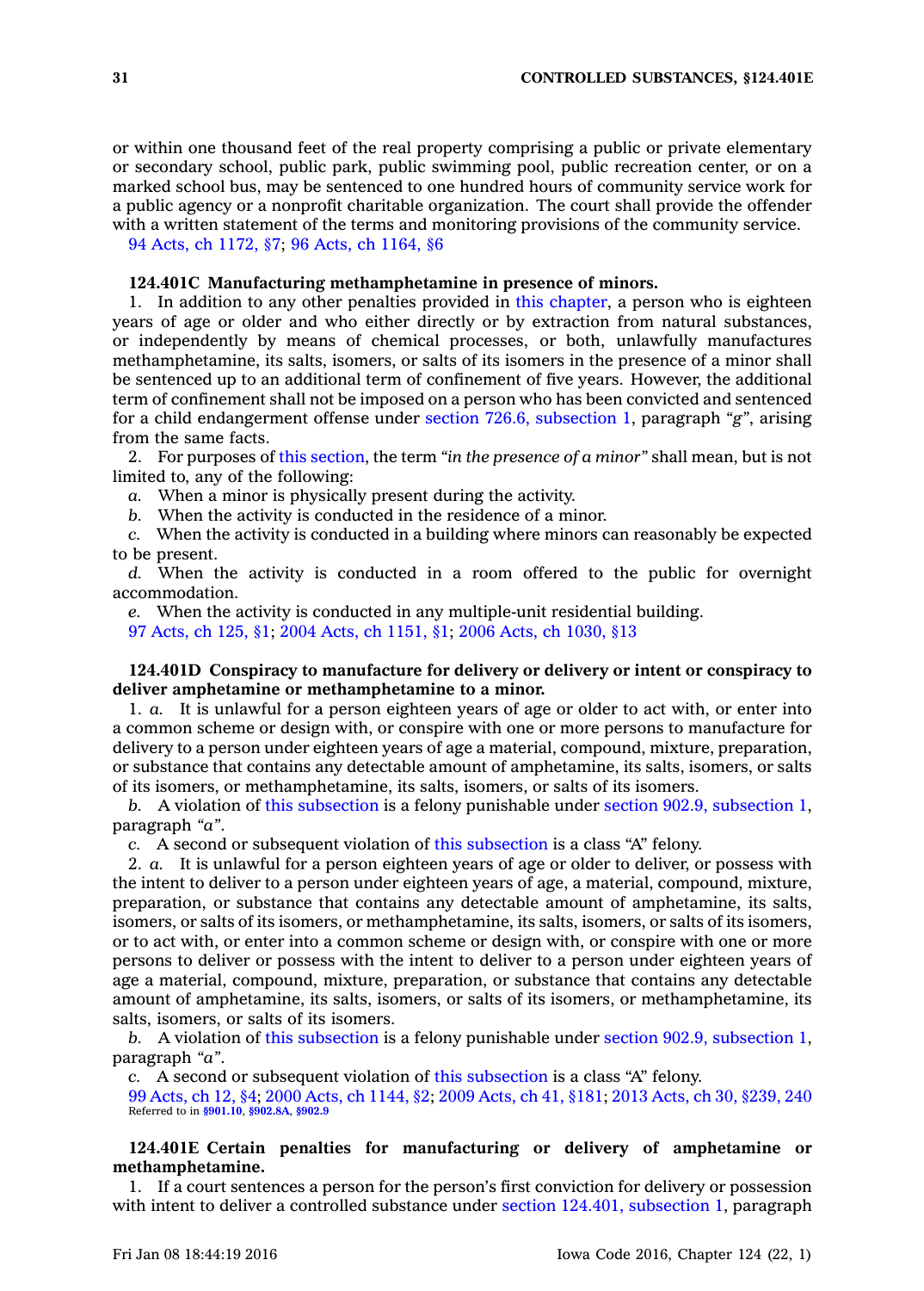*"c"*, and if the controlled substance is amphetamine, its salts, isomers, or salts of its isomers, or methamphetamine, its salts, isomers, or salts of its isomers, the court may suspend the sentence, and the court may order the person to complete <sup>a</sup> drug court program if <sup>a</sup> drug court has been established in the county in which the person is sentenced or order the person to be assigned to <sup>a</sup> community-based correctional facility for <sup>a</sup> period of one year or until maximum benefits are achieved, whichever is earlier.

2. If <sup>a</sup> court sentences <sup>a</sup> person for <sup>a</sup> conviction of manufacturing of <sup>a</sup> controlled substance under section 124.401, [subsection](https://www.legis.iowa.gov/docs/code//124.401.pdf) 1, paragraph *"c"*, and if the controlled substance is amphetamine, its salts, isomers, or salts of its isomers, or methamphetamine, its salts, isomers, or salts of its isomers, the court may suspend the sentence, and the court may order the person to complete <sup>a</sup> drug court program if <sup>a</sup> drug court has been established in the county in which the person is sentenced, or order the person to be assigned to <sup>a</sup> community-based correctional facility for <sup>a</sup> period of one year or until maximum benefits are achieved, whichever is earlier.

3. If <sup>a</sup> court sentences <sup>a</sup> person for the person's second or subsequent conviction for delivery or possession with intent to deliver <sup>a</sup> controlled substance under section [124.401,](https://www.legis.iowa.gov/docs/code//124.401.pdf) [subsection](https://www.legis.iowa.gov/docs/code//124.401.pdf) 1, and the controlled substance is amphetamine, its salts, isomers, or salts of its isomers, or methamphetamine, its salts, isomers, or salts of its isomers, the court, in addition to any other authorized penalties, shall sentence the person to imprisonment in accordance with section 124.401, [subsection](https://www.legis.iowa.gov/docs/code//124.401.pdf) 1, and the person shall serve the minimum period of confinement as required by section [124.413](https://www.legis.iowa.gov/docs/code//124.413.pdf).

99 [Acts,](https://www.legis.iowa.gov/docs/acts/1999/CH0012.pdf) ch 12, §5; 2000 Acts, ch [1144,](https://www.legis.iowa.gov/docs/acts/2000/CH1144.pdf) §3

# **124.401F Prohibitions on tampering with, possessing, or transporting anhydrous ammonia or anhydrous ammonia equipment.**

1. A person shall not intentionally tamper with anhydrous ammonia equipment. Tampering occurs when <sup>a</sup> person who is not authorized by the owner of anhydrous ammonia equipment uses the equipment in violation of <sup>a</sup> provision of this [section](https://www.legis.iowa.gov/docs/code//124.401F.pdf). A person shall not in any manner or for any purpose sell, fill, refill, deliver, permit to be delivered, or use an anhydrous ammonia container or receptacle, including for the storage of any gas or compound, unless the person owns the container or receptacle or is authorized to do so by the owner. A person shall not possess or transport anhydrous ammonia in <sup>a</sup> container or receptacle which is not authorized by the secretary of agriculture to hold anhydrous ammonia.

2. A person violating this [section](https://www.legis.iowa.gov/docs/code//124.401F.pdf) commits <sup>a</sup> serious misdemeanor. In addition to the imposition of the serious misdemeanor penalty, <sup>a</sup> person shall be subject to <sup>a</sup> civil penalty of not more than one thousand five hundred dollars, if the person does any of the following:

*a.* Intentionally tampers with anhydrous ammonia equipment.

*b.* Possesses or transports anhydrous ammonia in <sup>a</sup> container or receptacle which is not authorized to hold anhydrous ammonia according to rules adopted by the secretary of agriculture.

3. A person tampering with anhydrous ammonia equipment in violation of this [section](https://www.legis.iowa.gov/docs/code//124.401F.pdf) shall not have <sup>a</sup> cause of action against the owner of the equipment, any person responsible for the installation and maintenance of the equipment, or the person lawfully selling the anhydrous ammonia for damages arising out of the tampering.

99 [Acts,](https://www.legis.iowa.gov/docs/acts/1999/CH0012.pdf) ch 12, §6; 99 [Acts,](https://www.legis.iowa.gov/docs/acts/1999/CH0208.pdf) ch 208, §48; 2000 Acts, ch [1058,](https://www.legis.iowa.gov/docs/acts/2000/CH1058.pdf) §13 Referred to in **[§200.18](https://www.legis.iowa.gov/docs/code/200.18.pdf)**

#### **124.402 Prohibited acts — distributors — registrants — proprietors — penalties.**

1. It is unlawful for any person:

*a.* Who is subject to [division](https://www.legis.iowa.gov/docs/code//124.pdf) III to distribute or dispense <sup>a</sup> controlled substance in violation of section [124.308](https://www.legis.iowa.gov/docs/code//124.308.pdf);

*b.* Who is <sup>a</sup> registrant, to manufacture <sup>a</sup> controlled substance not authorized by the registration, or to distribute or dispense <sup>a</sup> controlled substance not authorized by the registration to another registrant or other authorized person;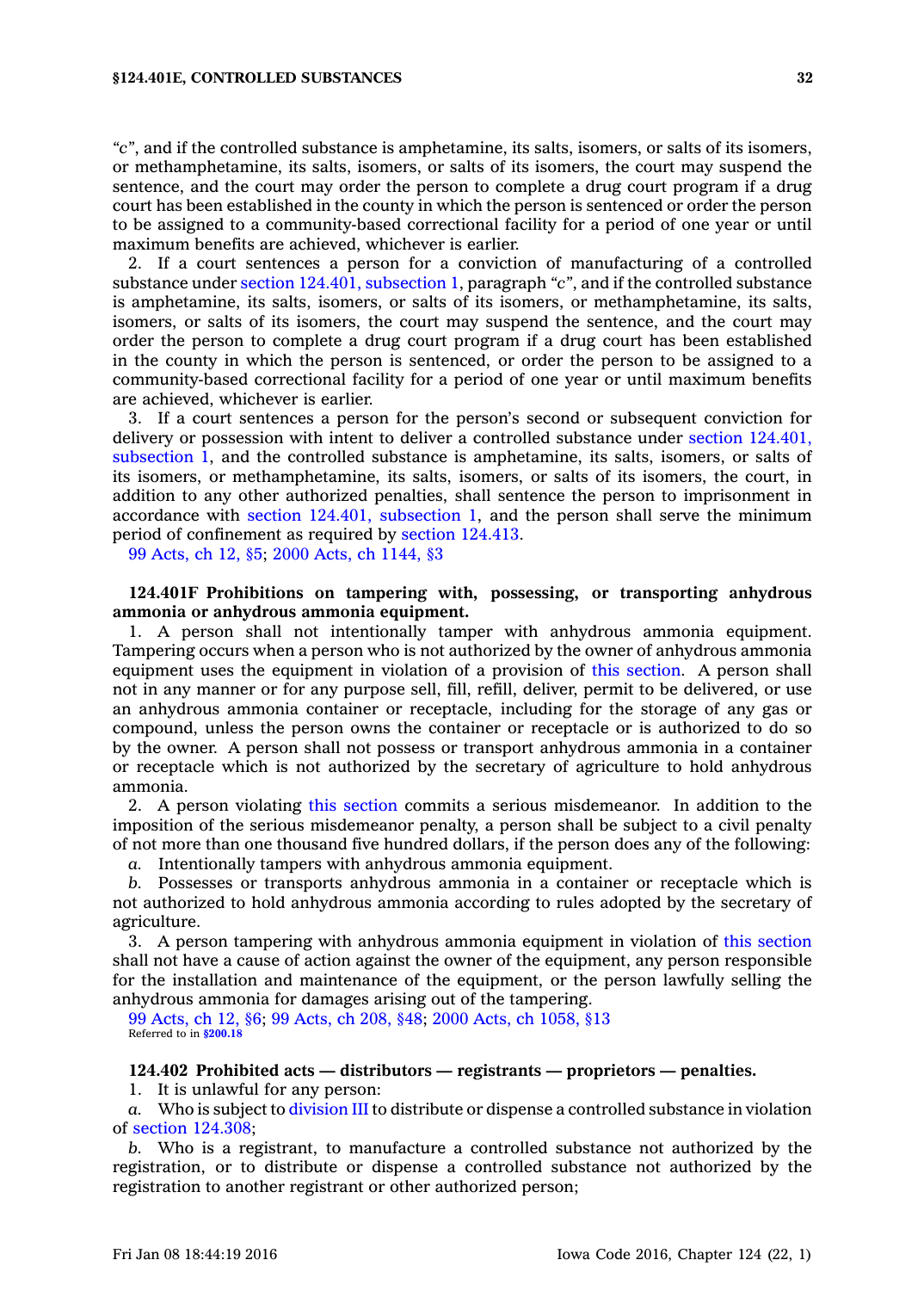*c.* To refuse or fail to make, keep or furnish any record, notification, order form, statement, invoice or information required under this [chapter](https://www.legis.iowa.gov/docs/code//124.pdf);

*d.* To refuse an entry into any premises during reasonable business hours for any inspection authorized by this [chapter](https://www.legis.iowa.gov/docs/code//124.pdf); or

*e.* Knowingly to keep or permit the keeping or to maintain any premises, store, shop, warehouse, dwelling, temporary, or permanent building, vehicle, boat, aircraft, or other temporary or permanent structure or place, which is resorted to by persons using controlled substances in violation of this [chapter](https://www.legis.iowa.gov/docs/code//124.pdf) for the purpose of using these substances, or which is used for keeping, possessing or selling them in violation of this [chapter](https://www.legis.iowa.gov/docs/code//124.pdf).

2. Any person who violates [subsection](https://www.legis.iowa.gov/docs/code//124.402.pdf) 1 of this [section](https://www.legis.iowa.gov/docs/code//124.402.pdf), or who acts with, enters into <sup>a</sup> common scheme or design with, or conspires with one or more other persons to violate [subsection](https://www.legis.iowa.gov/docs/code//124.402.pdf) 1 of this [section](https://www.legis.iowa.gov/docs/code//124.402.pdf), is guilty of <sup>a</sup> public offense and upon conviction:

*a.* Of <sup>a</sup> violation of paragraphs *"a", "b", "d",* or *"e"* shall be an aggravated misdemeanor. *b.* Of <sup>a</sup> violation of paragraph *"c"* shall be <sup>a</sup> serious misdemeanor.

[C73, 75, 77, 79, 81, §204.402]

C93, §124.402

Referred to in **[§901.5](https://www.legis.iowa.gov/docs/code/901.5.pdf)**

# **124.403 Prohibited acts — controlled substances, distribution, use, possession records and information — penalties.**

1. It is unlawful for any person knowingly or intentionally:

*a.* To distribute as <sup>a</sup> registrant <sup>a</sup> controlled substance classified in schedules I or II, except pursuant to an order form as required by section [124.307](https://www.legis.iowa.gov/docs/code//124.307.pdf);

*b.* To use in the course of the manufacture or distribution of <sup>a</sup> controlled substance <sup>a</sup> registration number which is fictitious, revoked, suspended, or issued to another person;

*c.* To acquire or obtain possession of <sup>a</sup> controlled substance by misrepresentation, fraud, forgery, deception or subterfuge;

*d.* To furnish false or fraudulent material information in, or omit any material information from, any application, report, or other document required to be kept or filed under [this](https://www.legis.iowa.gov/docs/code//124.pdf) [chapter](https://www.legis.iowa.gov/docs/code//124.pdf), or any record required to be kept by this [chapter](https://www.legis.iowa.gov/docs/code//124.pdf); or

*e.* To make, distribute, or possess any punch, die, plate, stone, or other thing designed to print, imprint, or reproduce the trademark, trade name, or other identifying mark, imprint, or device of another or any likeness of any of the foregoing upon any drug or container or labeling thereof so as to render the drug <sup>a</sup> counterfeit substance.

2. Any person who violates this [section](https://www.legis.iowa.gov/docs/code//124.403.pdf), or who acts with, enters into <sup>a</sup> common scheme or design with, or conspires with one or more other persons to violate this [section](https://www.legis.iowa.gov/docs/code//124.403.pdf), is guilty of <sup>a</sup> serious misdemeanor.

[C39, §**3169.17;** C46, 50, 54, 58, 62, §204.18; C66, §204.17; C71, §204.17, 204A.3; C73, 75, 77, 79, 81, §204.403]

C93, §124.403 Referred to in **[§901.5](https://www.legis.iowa.gov/docs/code/901.5.pdf)**

# **124.404 Penalties under other laws.**

Any penalty imposed for violation of this [division](https://www.legis.iowa.gov/docs/code//124.pdf) shall be in addition to, and not in lieu of, any civil or administrative penalty or sanction otherwise authorized by law.

[C73, 75, 77, 79, 81, §204.404] C93, §124.404

### **124.405 Bar to prosecution.**

If <sup>a</sup> violation of this [chapter](https://www.legis.iowa.gov/docs/code//124.pdf) is <sup>a</sup> violation of <sup>a</sup> federal law or the law of another state, the conviction or acquittal under federal law or the law of another state for the same act is <sup>a</sup> bar to prosecution in this state.

[C39, §**3169.22;** C46, 50, 54, 58, 62, §204.23; C66, 71, §204.21; C73, 75, 77, 79, 81, §204.405] C93, §124.405

#### **124.406 Distribution to person under age eighteen.**

1. A person who is eighteen years of age or older who: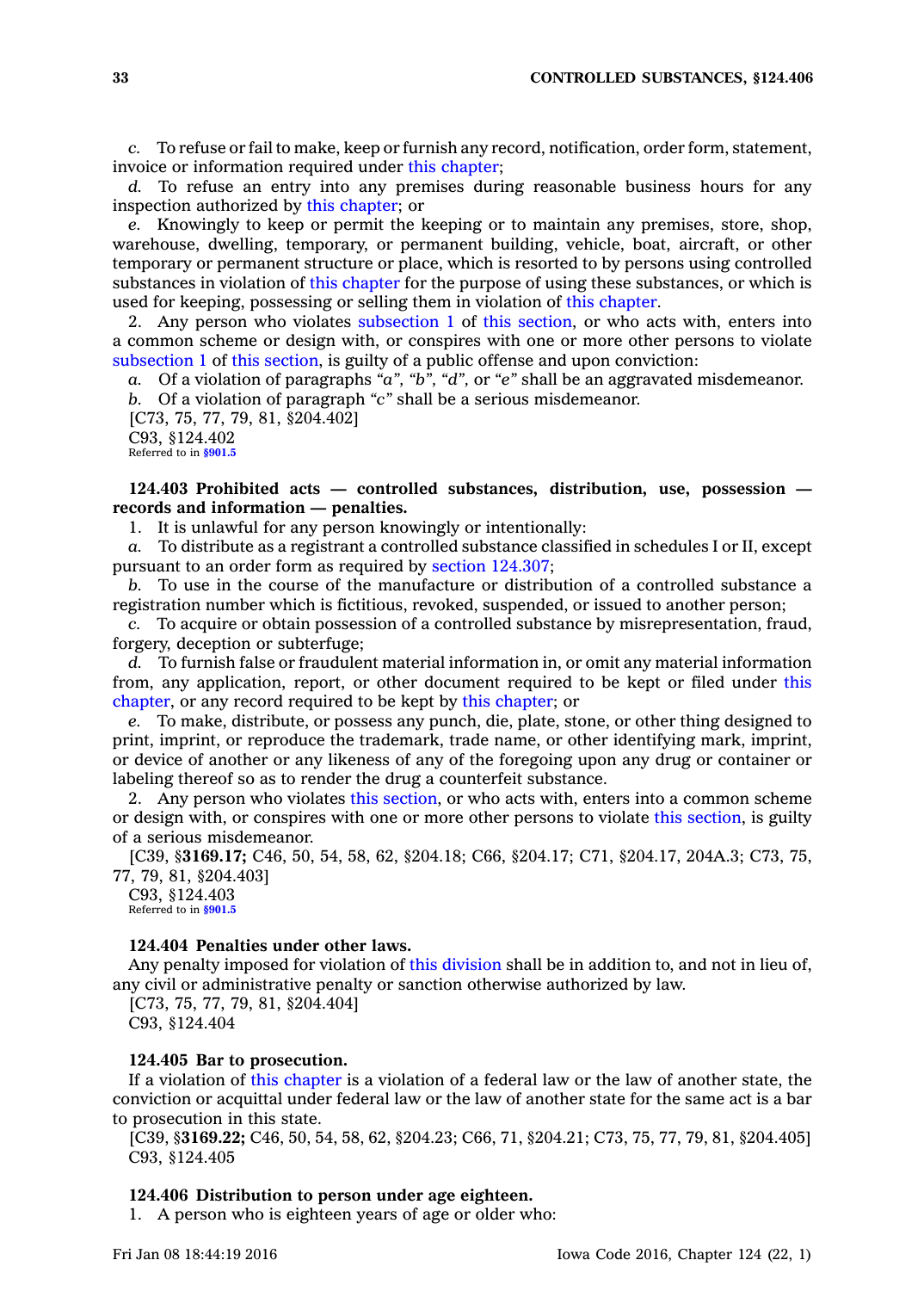#### **§124.406, CONTROLLED SUBSTANCES 34**

*a.* Unlawfully distributes or possesses with intent to distribute <sup>a</sup> substance listed in schedule I or II to <sup>a</sup> person under eighteen years of age commits <sup>a</sup> class "B" felony and shall serve <sup>a</sup> minimum term of confinement of five years. However, if the substance was distributed in or on, or within one thousand feet of, the real property comprising <sup>a</sup> public or private elementary or secondary school, public park, public swimming pool, public recreation center, or on <sup>a</sup> marked school bus, the person shall serve <sup>a</sup> minimum term of confinement of ten years.

*b.* Unlawfully distributes or possesses with the intent to distribute <sup>a</sup> controlled substance listed in schedule III to <sup>a</sup> person under eighteen years of age who is at least three years younger than the violator commits <sup>a</sup> class "C" felony.

*c.* Unlawfully distributes <sup>a</sup> controlled substance listed in schedule IV or V to <sup>a</sup> person under eighteen years of age who is at least three years younger than the violator commits an aggravated misdemeanor.

2. A person who is eighteen years of age or older who:

*a.* Unlawfully distributes or possesses with the intent to distribute <sup>a</sup> counterfeit substance listed in schedule I or II, or <sup>a</sup> simulated controlled substance represented to be <sup>a</sup> substance classified in schedule I or II, to <sup>a</sup> person under eighteen years of age commits <sup>a</sup> class "B" felony. However, if the substance was distributed in or on, or within one thousand feet of, the real property comprising <sup>a</sup> public or private elementary or secondary school, public park, public swimming pool, public recreation center, or on <sup>a</sup> marked school bus, the person shall serve <sup>a</sup> minimum term of confinement of ten years.

*b.* Unlawfully distributes or possesses with intent to distribute <sup>a</sup> counterfeit substance listed in schedule III, or <sup>a</sup> simulated controlled substance represented to be any substance listed in schedule III, to <sup>a</sup> person under eighteen years of age who is at least three years younger than the violator commits <sup>a</sup> class "C" felony.

*c.* Unlawfully distributes <sup>a</sup> counterfeit substance listed in schedule IV or V, or <sup>a</sup> simulated controlled substance represented to be <sup>a</sup> substance listed in schedule IV or V, to <sup>a</sup> person under eighteen years of age who is at least three years younger than the violator commits an aggravated misdemeanor.

3. It is unlawful for <sup>a</sup> person to deliver <sup>a</sup> controlled substance to another person in order to act with, enter into <sup>a</sup> common scheme or design with, conspire with, or recruit the other person for the purpose of delivering <sup>a</sup> controlled substance to one or more persons under eighteen years of age. A person who violates this [subsection](https://www.legis.iowa.gov/docs/code//124.406.pdf) with respect to <sup>a</sup> controlled substance classified in schedule I, II, III, IV, or V is guilty of <sup>a</sup> class "D" felony.

[C97, §5003; C24, 27, 31, 35, §3168, 3169; C39, §**3169.21;** C46, 50, 54, 58, 62, §204.22; C66, §204.20; C71, §204.20, 204A.11; C73, 75, 77, 79, 81, §204.406; 82 Acts, ch [1147,](https://www.legis.iowa.gov/docs/acts/1982/CH1147.pdf) §3]

84 Acts, ch [1013,](https://www.legis.iowa.gov/docs/acts/1984/CH1013.pdf) §15; 89 [Acts,](https://www.legis.iowa.gov/docs/acts/1989/CH0225.pdf) ch 225, §12; 90 Acts, ch [1251,](https://www.legis.iowa.gov/docs/acts/1990/CH1251.pdf) §6, 7 C93, §124.406 94 Acts, ch [1172,](https://www.legis.iowa.gov/docs/acts/1994/CH1172.pdf) §8, 9; 97 [Acts,](https://www.legis.iowa.gov/docs/acts/1997/CH0033.pdf) ch 33, §2, 3 Referred to in **[§124.416](https://www.legis.iowa.gov/docs/code/124.416.pdf)**, **[§901.10](https://www.legis.iowa.gov/docs/code/901.10.pdf)**, **[§903A.5](https://www.legis.iowa.gov/docs/code/903A.5.pdf)**

#### **124.406A Use of persons under age eighteen in the drug trade.**

It is unlawful for <sup>a</sup> person who is eighteen years of age or older to conspire with or recruit <sup>a</sup> person under the age of eighteen for the purpose of delivering or manufacturing <sup>a</sup> controlled substance classified in schedules I through IV. A person violating this [section](https://www.legis.iowa.gov/docs/code//124.406A.pdf) commits <sup>a</sup> class "C" felony.

94 Acts, ch [1172,](https://www.legis.iowa.gov/docs/acts/1994/CH1172.pdf) §10

#### **124.407 Gatherings where controlled substances unlawfully used — penalties.**

It is unlawful for any person to sponsor, promote, or aid, or assist in the sponsoring or promoting of <sup>a</sup> meeting, gathering, or assemblage with the knowledge or intent that <sup>a</sup> controlled substance be there distributed, used or possessed, in violation of this [chapter](https://www.legis.iowa.gov/docs/code//124.pdf).

Any person who violates this [section](https://www.legis.iowa.gov/docs/code//124.407.pdf) and where the controlled substance is any one other than marijuana is guilty of <sup>a</sup> class "D" felony.

Any person who violates this [section](https://www.legis.iowa.gov/docs/code//124.407.pdf), and where the controlled substance is marijuana only, is guilty of <sup>a</sup> serious misdemeanor.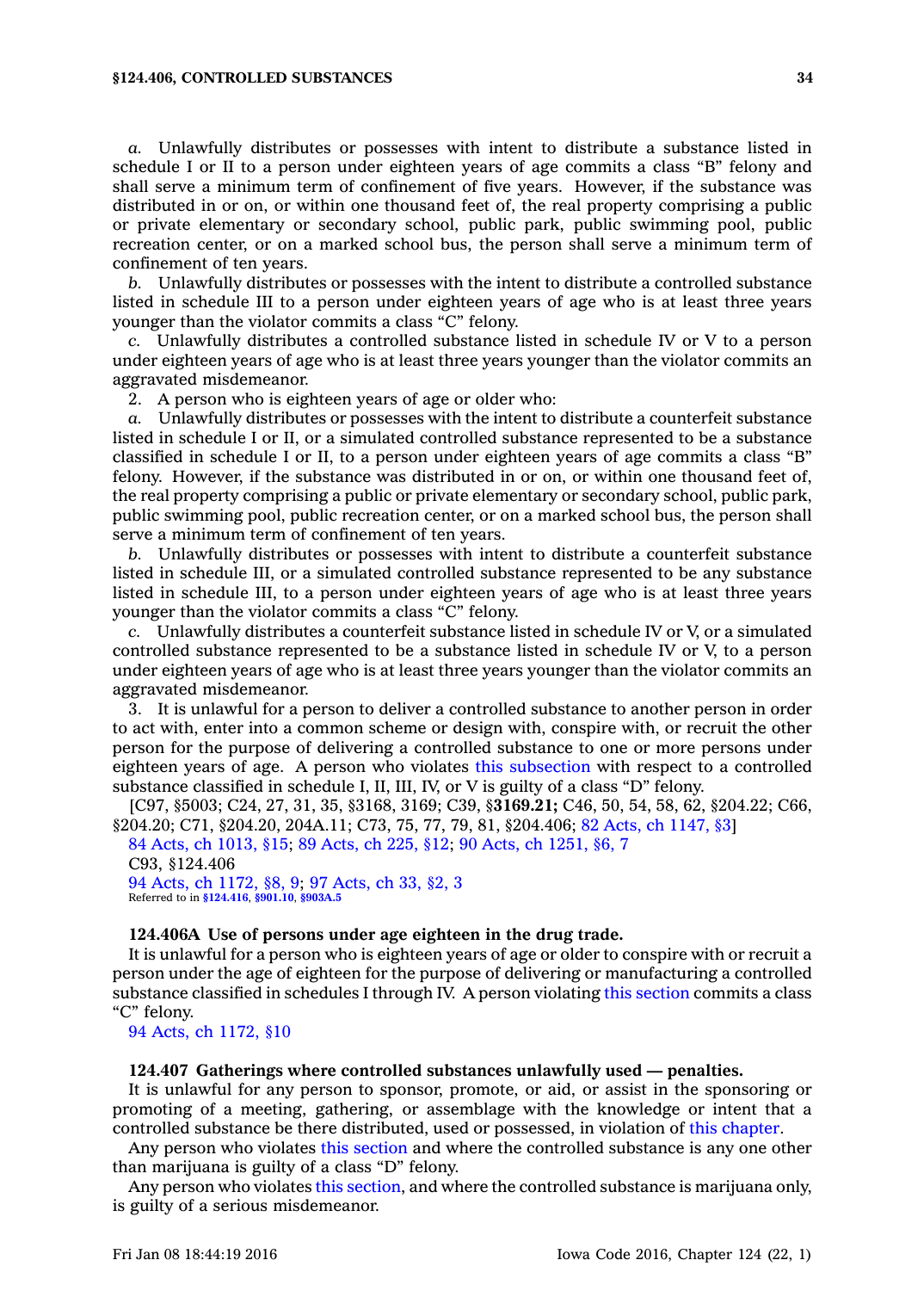The district court shall grant an injunction barring <sup>a</sup> meeting, gathering, or assemblage if upon hearing the court finds that the sponsors or promoters of the meeting, gathering, or assemblage have not taken reasonable means to prevent the unlawful distribution, use or possession of <sup>a</sup> controlled substance. Further injunctive relief may be granted against all persons furnishing goods or services to such meeting, gathering, or assemblage.

The district court may, upon application and <sup>a</sup> showing of one or more of the grounds provided in [section](https://www.legis.iowa.gov/docs/code//639.3.pdf) 639.3, grant to the state or governmental subdivision thereof <sup>a</sup> writ of attachment, ex parte, without bond, in an amount necessary to secure the payment of any fine that may be imposed and the payment of costs. The reasonable expense to the state and governmental subdivisions thereof to provide the necessary law enforcement resulting from <sup>a</sup> meeting, gathering or assemblage held in violation of this [section](https://www.legis.iowa.gov/docs/code//124.407.pdf) may be taxed as costs in the criminal action.

[C73, 75, 77, 79, 81, §204.407] C93, §124.407 99 [Acts,](https://www.legis.iowa.gov/docs/acts/1999/CH0135.pdf) ch 135, §13

# **124.408 Joint criminal trials.**

Information, indictments, trial, and sentencing for violations of this [chapter](https://www.legis.iowa.gov/docs/code//124.pdf) may allege any number of violations of their provisions against one person and join one or more persons as defendants who it is alleged violated the same provisions in the same transaction or series of transactions and which involve common questions of law and fact. The several charges shall be set out in separate counts and each accused person shall be convicted or acquitted upon each count by separate verdict. Each accused person shall thereafter be sentenced upon each verdict of guilty. The court may consider such separate verdicts of guilty returned at the same time as one offense for the purpose of sentencing as provided in this [chapter](https://www.legis.iowa.gov/docs/code//124.pdf). The court may grant <sup>a</sup> severance and separate trial to any accused person jointly charged or indicted if it appears that substantial injustice would result to such accused person unless <sup>a</sup> separate trial was granted.

[C73, 75, 77, 79, 81, §204.408] C93, §124.408

#### **124.409 Conditional discharge, commitment for treatment, and probation.**

Whenever the court finds that <sup>a</sup> person who is charged with <sup>a</sup> violation of section [124.401](https://www.legis.iowa.gov/docs/code//124.401.pdf) and who consents thereto, or who has entered <sup>a</sup> plea of guilty to or been found guilty of <sup>a</sup> violation of that section, is addicted to, dependent upon, or <sup>a</sup> chronic abuser of any controlled substance and that such person will be aided by proper medical treatment and rehabilitative services, it may order that the person be committed as an in-patient or out-patient to <sup>a</sup> facility licensed by the Iowa department of public health for medical treatment and rehabilitative services. A person committed under this subsection who is not possessed of sufficient income or estate to enable the person to make payment of the costs of such treatment in whole or in part shall be considered <sup>a</sup> state patient and the costs of treatment shall be paid as provided in [section](https://www.legis.iowa.gov/docs/code//125.44.pdf) 125.44. The determination of ability to pay shall be made by the court. The court shall require the patient, or the patient's parent, guardian, or custodian to complete under oath <sup>a</sup> detailed financial statement. The court may enter appropriate orders requiring the patient or those legally liable for the patient's support to reimburse the state with the costs, or any part thereof. In order to obtain the most effective results from such medical treatment and rehabilitative services, the court may commit the person to the custody of <sup>a</sup> public or private agency or any other responsible person and impose other conditions upon the commitment as is necessary to insure compliance with the court's order and to insure that the person will not, during the period of treatment and rehabilitation, again violate <sup>a</sup> provision of [this](https://www.legis.iowa.gov/docs/code//124.pdf) [chapter](https://www.legis.iowa.gov/docs/code//124.pdf). If it is established thereafter to the satisfaction of the court that the person has again violated <sup>a</sup> provision of this [chapter](https://www.legis.iowa.gov/docs/code//124.pdf), the person may be returned to custody or sentenced upon conviction as provided by law. The public or private agency or responsible person to whom the accused person was committed by the court shall immediately report to the court when the person has received maximum benefit from the program or has recovered from addiction, dependency, or tendency to chronically abuse any controlled substance. The person shall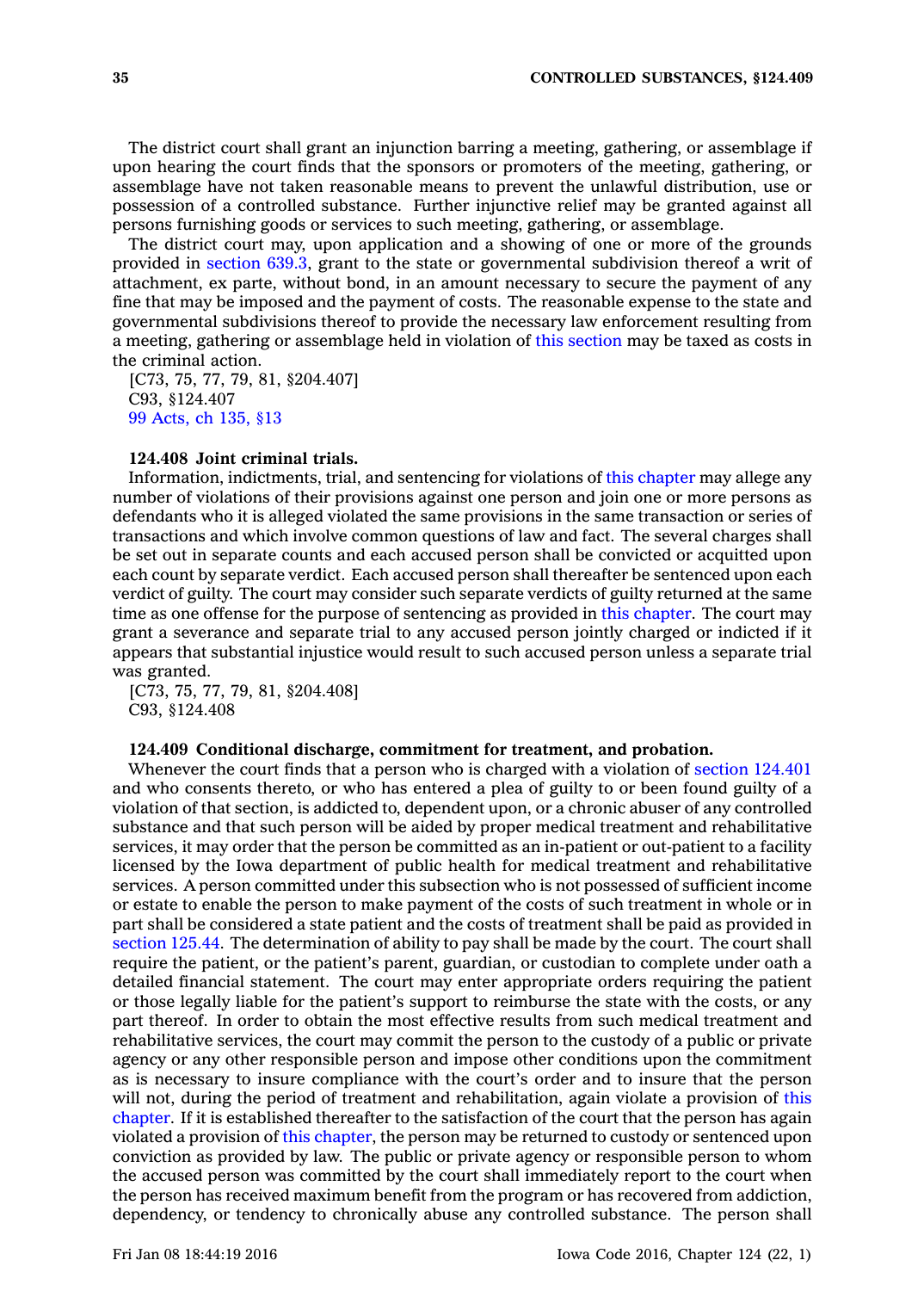then be returned to the court for disposition of the case. If the person has been charged or indicted, but not convicted, such charge shall proceed to trial or final disposition. If the person has been convicted or is thereafter convicted, the court shall sentence the person as provided by law but may remit all or any part of the sentence and place the person on probation upon terms and conditions as the court may prescribe.

[C73, 75, 77, 79, 81, §204.409] 84 Acts, ch [1013,](https://www.legis.iowa.gov/docs/acts/1984/CH1013.pdf) §16 C93, §124.409 96 Acts, ch [1034,](https://www.legis.iowa.gov/docs/acts/1996/CH1034.pdf) §4; 2002 Acts, ch [1175,](https://www.legis.iowa.gov/docs/acts/2002/CH1175.pdf) §26; 2002 Acts, 2nd Ex, ch 1003, [§237,](https://www.legis.iowa.gov/docs/acts/2002.2/CH1003.pdf) 262 Referred to in **[§125.44](https://www.legis.iowa.gov/docs/code/125.44.pdf)**, **[§125.89](https://www.legis.iowa.gov/docs/code/125.89.pdf)**

# **124.410 Accommodation offense.**

In <sup>a</sup> prosecution for unlawful delivery or possession with intent to deliver marijuana, if the prosecution proves that the defendant violated the provisions of section [124.401,](https://www.legis.iowa.gov/docs/code//124.401.pdf) [subsection](https://www.legis.iowa.gov/docs/code//124.401.pdf) 1, by proving that the defendant delivered or possessed with intent to deliver one-half ounce or less of marijuana which was not offered for sale, the defendant is guilty of an accommodation offense and rather than being sentenced as if convicted for <sup>a</sup> violation of section 124.401, [subsection](https://www.legis.iowa.gov/docs/code//124.401.pdf) 1, paragraph *"d"*, shall be sentenced as if convicted of <sup>a</sup> violation of section 124.401, [subsection](https://www.legis.iowa.gov/docs/code//124.401.pdf) 5. An accommodation offense may be proved as an included offense under <sup>a</sup> charge of delivering or possessing with the intent to deliver marijuana in violation of section 124.401, [subsection](https://www.legis.iowa.gov/docs/code//124.401.pdf) 1. This [section](https://www.legis.iowa.gov/docs/code//124.410.pdf) does not apply to hashish, hashish oil, or other derivatives of marijuana as defined in section 124.101, [subsection](https://www.legis.iowa.gov/docs/code//124.101.pdf) 19.

[C73, 75, 77, 79, 81, §204.410] 89 [Acts,](https://www.legis.iowa.gov/docs/acts/1989/CH0225.pdf) ch 225, §13 C93, §124.410 99 [Acts,](https://www.legis.iowa.gov/docs/acts/1999/CH0067.pdf) ch 67, §1 Referred to in **[§124.413](https://www.legis.iowa.gov/docs/code/124.413.pdf)**

#### **124.411 Second or subsequent offenses.**

1. Any person convicted of <sup>a</sup> second or subsequent offense under this [chapter](https://www.legis.iowa.gov/docs/code//124.pdf), may be punished by imprisonment for <sup>a</sup> period not to exceed three times the term otherwise authorized, or fined not more than three times the amount otherwise authorized, or punished by both such imprisonment and fine.

2. For purposes of this [section](https://www.legis.iowa.gov/docs/code//124.411.pdf), an offense is considered <sup>a</sup> second or subsequent offense, if, prior to the person's having been convicted of the offense, the offender has ever been convicted under this [chapter](https://www.legis.iowa.gov/docs/code//124.pdf) or under any state or federal statute relating to narcotic drugs or cocaine, marijuana, depressant, stimulant, or hallucinogenic drugs.

3. This [section](https://www.legis.iowa.gov/docs/code//124.411.pdf) does not apply to offenses under section 124.401, [subsection](https://www.legis.iowa.gov/docs/code//124.401.pdf) 5.

[C97, §5003; C24, 27, 31, 35, §3168, 3169; C39, §**3169.21;** C46, 50, 54, 58, 62, §204.22; C66, 71, §204.20; C73, 75, 77, 79, 81, §204.411]

84 Acts, ch [1013,](https://www.legis.iowa.gov/docs/acts/1984/CH1013.pdf) §17 C93, §124.411

# **124.412 Notice of conviction.**

If <sup>a</sup> person enters <sup>a</sup> plea of guilty to, or forfeits bail or collateral deposited to secure the person's appearance in court, and such forfeiture is not vacated, or if <sup>a</sup> person is found guilty upon an indictment or information alleging <sup>a</sup> violation of this [chapter](https://www.legis.iowa.gov/docs/code//124.pdf), <sup>a</sup> copy of the minutes attached to the indictment returned by the grand jury, or to the county attorney's information, <sup>a</sup> copy of the judgment and sentence, and <sup>a</sup> copy of the opinion of the judge if one is filed, shall be sent by the clerk of the district court or the judge to the state department of transportation and to any state board or officer by whom the convicted person has been licensed or registered to practice the person's profession or carry on the person's business. On the conviction of <sup>a</sup> person, the court may suspend or revoke the license or registration of the convicted defendant to practice the defendant's profession or carry on the defendant's business. On the application of <sup>a</sup> person whose license or registration has been suspended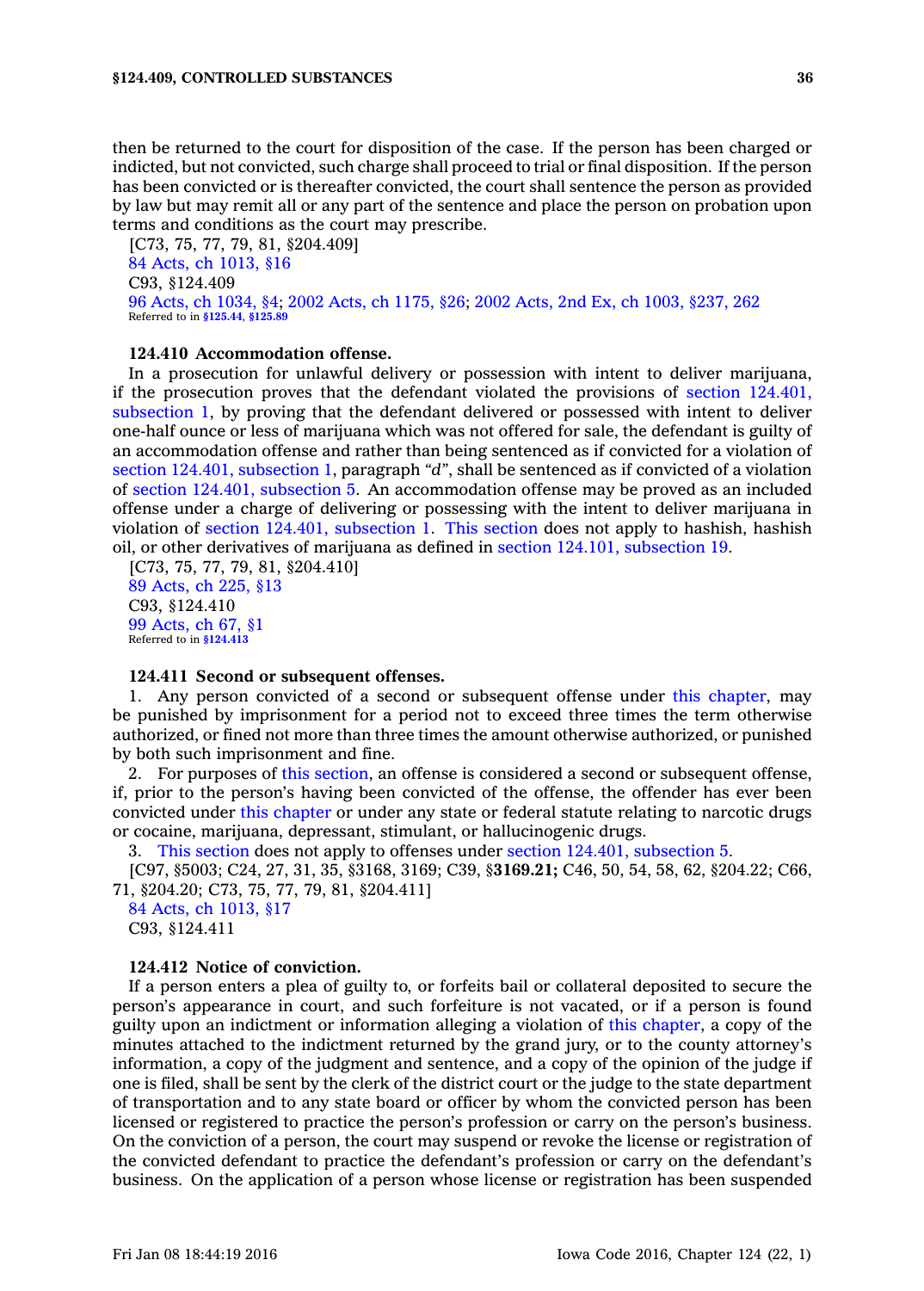or revoked, and upon proper showing and for good cause, the board or officer may reinstate the license or registration.

[C39, §**3169.15;** C46, 50, 54, 58, 62, §204.16; C66, 71, §204.15; C73, 75, 77, 79, 81, §204.412] C93, §124.412 93 [Acts,](https://www.legis.iowa.gov/docs/acts/1993/CH0016.pdf) ch 16, §1

Referred to in **[§602.8102\(35\)](https://www.legis.iowa.gov/docs/code/602.8102.pdf)**, **[§901.5](https://www.legis.iowa.gov/docs/code/901.5.pdf)**

#### **124.413 Mandatory minimum sentence.**

1. A person sentenced pursuant to section 124.401, [subsection](https://www.legis.iowa.gov/docs/code//124.401.pdf) 1, paragraph *"a"*, *"b"*, *"c"*, *"e"*, or *"f"*, shall not be eligible for parole until the person has served <sup>a</sup> minimum period of confinement of one-third of the maximum indeterminate sentence prescribed by law.

2. This [section](https://www.legis.iowa.gov/docs/code//124.413.pdf) shall not apply if:

*a.* The offense is found to be an accommodation pursuant to section [124.410](https://www.legis.iowa.gov/docs/code//124.410.pdf); or

*b.* The controlled substance is marijuana. [C79, 81, §204.413] 89 [Acts,](https://www.legis.iowa.gov/docs/acts/1989/CH0225.pdf) ch 225, §14 C93, §124.413 2009 [Acts,](https://www.legis.iowa.gov/docs/acts/2009/CH0041.pdf) ch 41, §182 Referred to in **[§124.401E](https://www.legis.iowa.gov/docs/code/124.401E.pdf)**, **[§232.45](https://www.legis.iowa.gov/docs/code/232.45.pdf)**, **[§901.10](https://www.legis.iowa.gov/docs/code/901.10.pdf)**, **[§903A.5](https://www.legis.iowa.gov/docs/code/903A.5.pdf)**

#### **124.414 Drug paraphernalia.**

1. *a.* As used in this [section](https://www.legis.iowa.gov/docs/code//124.414.pdf), *"drug paraphernalia"* means all equipment, products, or materials of any kind used or attempted to be used in combination with <sup>a</sup> controlled substance, except those items used in combination with the lawful use of <sup>a</sup> controlled substance, to knowingly or intentionally and primarily do any of the following:

(1) Manufacture <sup>a</sup> controlled substance.

(2) Inject, ingest, inhale, or otherwise introduce into the human body <sup>a</sup> controlled substance.

(3) Test the strength, effectiveness, or purity of <sup>a</sup> controlled substance.

(4) Enhance the effect of <sup>a</sup> controlled substance.

*b. "Drug paraphernalia"* does not include hypodermic needles or syringes if manufactured, delivered, sold, or possessed for <sup>a</sup> lawful purpose.

2. It is unlawful for any person to knowingly or intentionally manufacture, deliver, sell, or possess drug paraphernalia.

3. A person who violates this [section](https://www.legis.iowa.gov/docs/code//124.414.pdf) commits <sup>a</sup> simple misdemeanor. 2000 Acts, ch [1144,](https://www.legis.iowa.gov/docs/acts/2000/CH1144.pdf) §4

## **124.415 Parental and school notification — persons under eighteen years of age.**

A peace officer shall make <sup>a</sup> reasonable effort to identify <sup>a</sup> person under the age of eighteen discovered to be in possession of <sup>a</sup> controlled substance, counterfeit substance, or simulated controlled substance in violation of this [chapter](https://www.legis.iowa.gov/docs/code//124.pdf), and if the person is not referred to juvenile court, the law enforcement agency of which the peace officer is an employee shall make <sup>a</sup> reasonable attempt to notify the person's custodial parent or legal guardian of such possession, whether or not the person is arrested, unless the officer has reasonable grounds to believe that such notification is not in the best interests of the person or will endanger that person. If the person is taken into custody, the peace officer shall notify <sup>a</sup> juvenile court officer who shall make <sup>a</sup> reasonable effort to identify the elementary or secondary school the person attends, if any, and to notify the superintendent of the school district, the superintendent's designee, or the authorities in charge of the nonpublic school of the taking into custody. A reasonable attempt to notify the person includes but is not limited to <sup>a</sup> telephone call or notice by first-class mail.

90 Acts, ch [1251,](https://www.legis.iowa.gov/docs/acts/1990/CH1251.pdf) §8 C91, §204.415 C93, §124.415 94 Acts, ch [1172,](https://www.legis.iowa.gov/docs/acts/1994/CH1172.pdf) §11; 95 [Acts,](https://www.legis.iowa.gov/docs/acts/1995/CH0191.pdf) ch 191, §5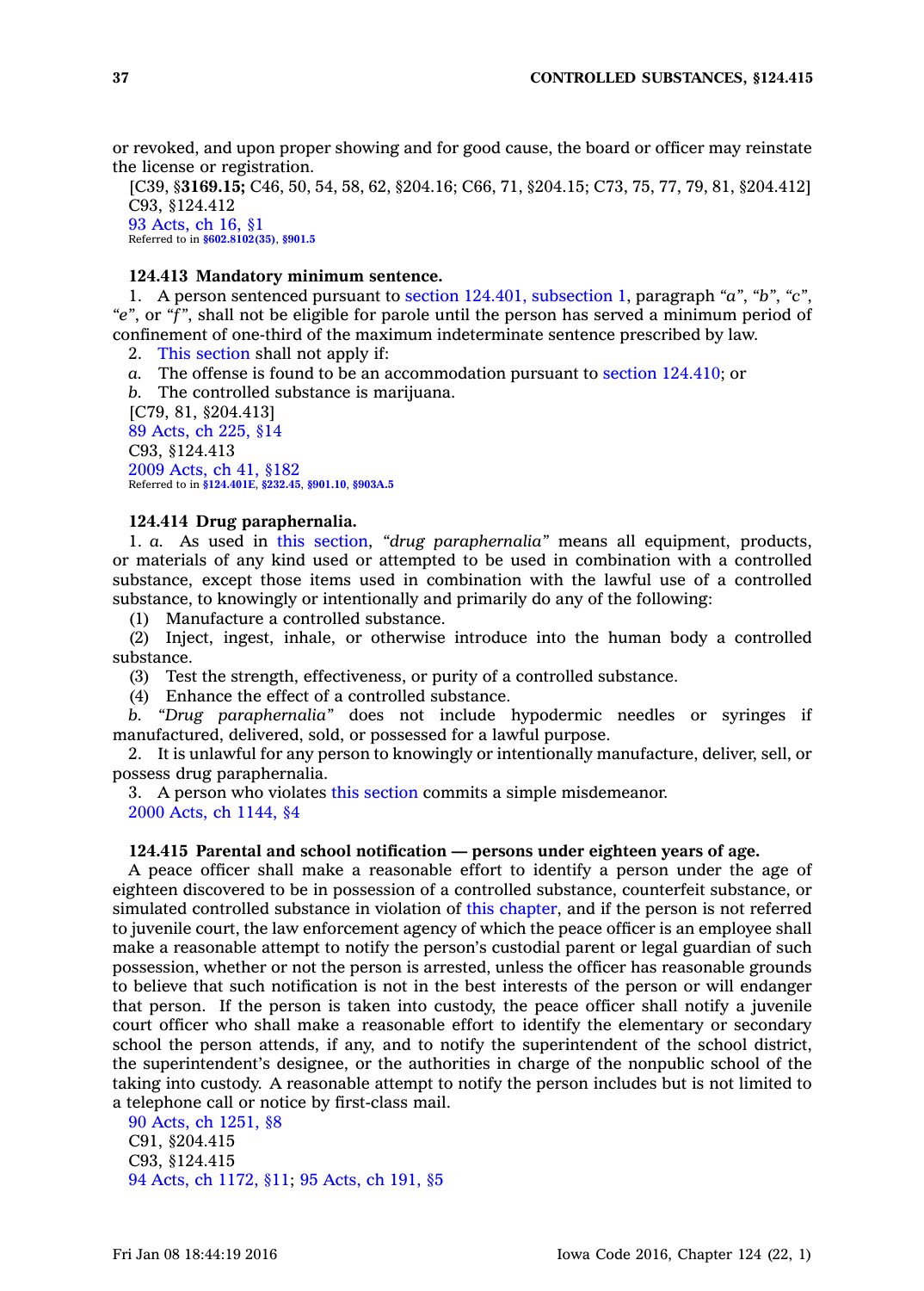#### **124.416 Exception to restrictions on bail.**

Notwithstanding [section](https://www.legis.iowa.gov/docs/code//811.1.pdf) 811.1, the court, after making the finding required by [section](https://www.legis.iowa.gov/docs/code//811.1.pdf) 811.1, [subsection](https://www.legis.iowa.gov/docs/code//811.1.pdf) 3, may admit <sup>a</sup> person convicted of <sup>a</sup> violation of section [124.401,](https://www.legis.iowa.gov/docs/code//124.401.pdf) [subsection](https://www.legis.iowa.gov/docs/code//124.401.pdf) 2, or of <sup>a</sup> violation of section [124.406](https://www.legis.iowa.gov/docs/code//124.406.pdf), to bail if the prosecuting attorney in the action and the defendant's counsel jointly petition the court to admit the person to bail.

90 Acts, ch [1251,](https://www.legis.iowa.gov/docs/acts/1990/CH1251.pdf) §9 C91, §204.416 C93, §124.416 95 [Acts,](https://www.legis.iowa.gov/docs/acts/1995/CH0191.pdf) ch 191, §6

### DIVISION V

# ENFORCEMENT AND ADMINISTRATIVE PROVISIONS

# **124.501 Responsibility for enforcement.**

The department is primarily responsible for the enforcement of this [chapter](https://www.legis.iowa.gov/docs/code//124.pdf), and all other laws and regulations of this state, relating to controlled or counterfeit substances, or simulated or imitation controlled substances, except that the board is primarily responsible for making accountability audits of the supply and inventory of controlled substances in the possession of pharmacists, doctors, hospitals, and health care facilities as defined in section 135C.1, [subsection](https://www.legis.iowa.gov/docs/code//135C.1.pdf) 7, as well as in the possession of any and all other individuals or institutions authorized to have possession of any controlled substances, and is also primarily responsible for any other duties in respect to controlled substances as specifically delegated to the board by law. An officer or employee of the board may, when so directed or authorized by the board:

1. Execute and serve search warrants, administrative inspection warrants, subpoenas, and summonses issued under the authority of this state.

2. Make seizures of property pursuant to the provisions of this [chapter](https://www.legis.iowa.gov/docs/code//124.pdf).

[C39, §**3169.19;** C46, 50, 54, 58, 62, §204.20, 204.26; C66, 71, §204.19; C73, 75, 77, 79, 81, §204.501; 82 Acts, ch [1147,](https://www.legis.iowa.gov/docs/acts/1982/CH1147.pdf) §10]

C93, §124.501 Referred to in **[§124.502](https://www.legis.iowa.gov/docs/code/124.502.pdf)** Imitation controlled substances, chapter 124A

#### **124.502 Administrative inspections and warrants.**

1. Issuance and execution of administrative inspection warrants shall be as follows:

*a.* A district judge or district associate judge, within the court's jurisdiction, and upon proper oath or affirmation showing probable cause, may issue warrants for the purpose of conducting administrative inspections under this [chapter](https://www.legis.iowa.gov/docs/code//124.pdf) or <sup>a</sup> related rule or under [chapter](https://www.legis.iowa.gov/docs/code//124A.pdf) [124A](https://www.legis.iowa.gov/docs/code//124A.pdf). The warrant may also permit seizures of property appropriate to the inspections. For purposes of the issuance of administrative inspection warrants, probable cause exists upon showing <sup>a</sup> valid public interest in the effective enforcement of the statute or related rules, sufficient to justify administrative inspection of the area, premises, building or conveyance in the circumstances specified in the application for the warrant.

*b.* A warrant shall issue only upon sworn testimony of an officer or employee of the board duly designated and having knowledge of the facts alleged, before the judicial officer, establishing the grounds for issuing the warrant. If the judicial officer is satisfied that grounds for the application exist or that there is probable cause to believe they exist, the officer shall issue <sup>a</sup> warrant identifying the area, premises, building, or conveyance to be inspected, the purpose of the inspection, and, if appropriate, the type of property to be inspected, if any.

*c.* The warrant shall:

(1) State the grounds for its issuance and the name of each person whose testimony has been taken in support thereof.

- (2) Be directed to <sup>a</sup> person authorized by section [124.501](https://www.legis.iowa.gov/docs/code//124.501.pdf) to execute it.
- (3) Command the person to whom it is directed to inspect the area, premises, building, or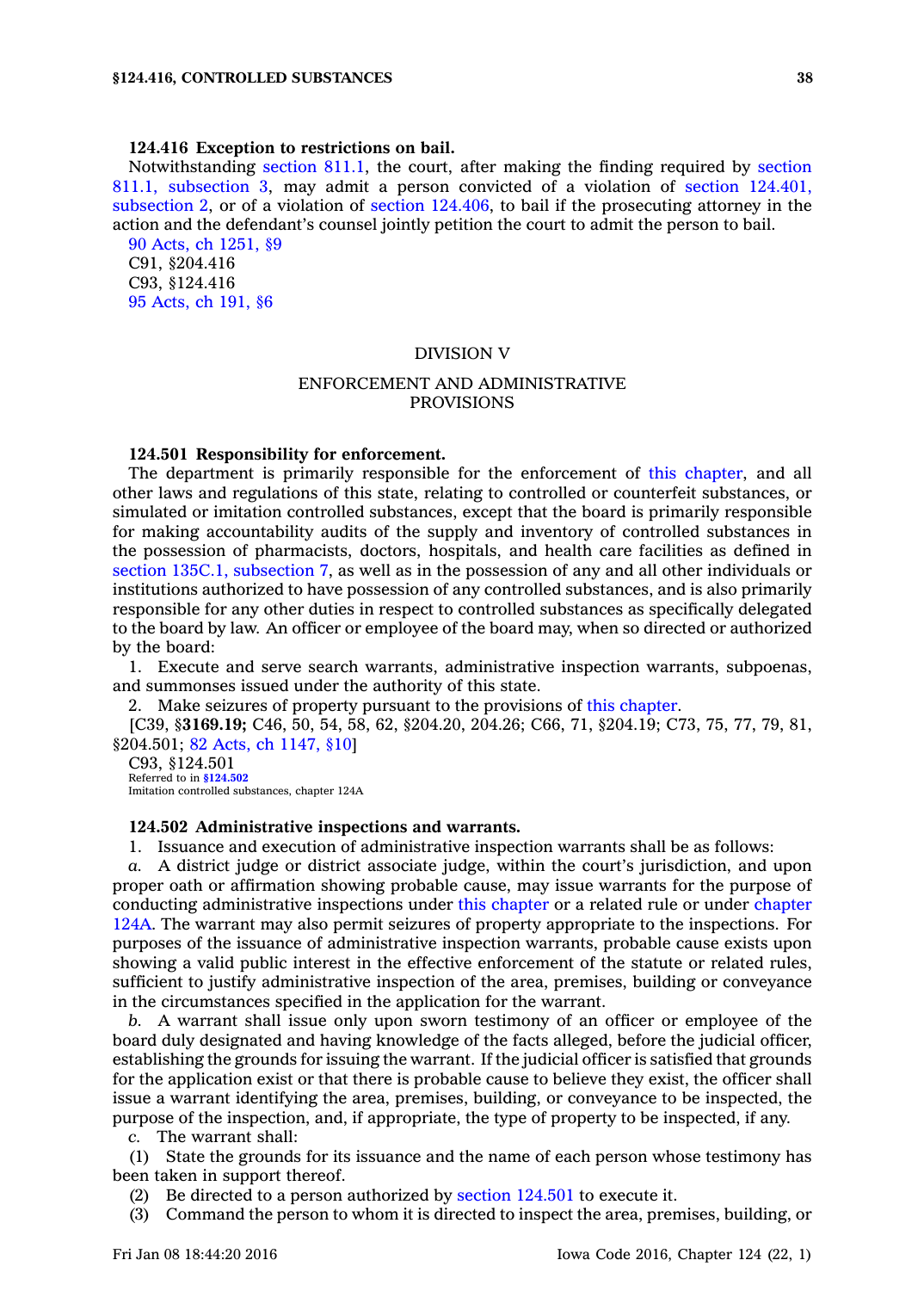conveyance identified for the purpose specified and, if appropriate, direct the seizure of the property specified.

(4) Identify the item or types of property to be seized, if any.

(5) Direct that it be served during normal business hours, if appropriate, and designate the judge to whom it shall be returned.

*d.* A warrant issued pursuant to this [section](https://www.legis.iowa.gov/docs/code//124.502.pdf) must be executed and returned within ten days after its date unless, upon <sup>a</sup> showing of <sup>a</sup> need for additional time, the court so instructs otherwise in the warrant. If property is seized pursuant to <sup>a</sup> warrant, the person executing the warrant shall give to the person from whom the property is seized, or the person in charge of the premises from which the property is seized, <sup>a</sup> copy of the warrant and <sup>a</sup> receipt for the property seized or shall leave the copy and receipt at the place from which the property is seized. The return of the warrant shall be made promptly and shall be accompanied by <sup>a</sup> written inventory of any property seized. The inventory shall be made in the presence of the person executing the warrant and of the person from whose possession or premises the property was seized, if they are present, or in the presence of at least one credible person other than the person executing the warrant. A copy of the inventory shall be delivered to the person from whom or from whose premises the property was seized and to the applicant for the warrant.

*e.* The judicial officer who has issued <sup>a</sup> warrant under this [section](https://www.legis.iowa.gov/docs/code//124.502.pdf) shall require that there be attached to the warrant <sup>a</sup> copy of the return, and of all papers filed in connection with the return, and shall file them with the clerk of the district court for the county in which the inspection was made.

2. The department may make administrative inspections of controlled premises in accordance with the following provisions:

*a.* For purposes of this [section](https://www.legis.iowa.gov/docs/code//124.502.pdf) only, *"controlled premises"* means:

(1) Places where persons registered or exempted from registration requirements under this [chapter](https://www.legis.iowa.gov/docs/code//124.pdf) are required to keep records; and

(2) Places including factories, warehouse establishments, and conveyances where persons registered or exempted from registration requirements under this [chapter](https://www.legis.iowa.gov/docs/code//124.pdf) are permitted to hold, manufacture, compound, process, sell, deliver, or otherwise dispose of any controlled substance.

*b.* Whenever authorized by an administrative inspection warrant issued pursuant to [subsection](https://www.legis.iowa.gov/docs/code//124.502.pdf) 1 of this [section](https://www.legis.iowa.gov/docs/code//124.502.pdf) an officer or employee of the board, upon presenting the warrant and appropriate credentials to the owner, operator, or agent in charge, has the right to enter controlled premises for the purpose of conducting an administrative inspection.

*c.* Whenever authorized by an administrative inspection warrant, an officer or employee of the board has the right:

(1) To inspect and copy records required by this [chapter](https://www.legis.iowa.gov/docs/code//124.pdf) to be kept;

(2) To inspect, within reasonable limits and in <sup>a</sup> reasonable manner, controlled premises and all pertinent equipment, finished and unfinished material, containers and labeling found therein, and, except as provided in paragraph *"e"* of this [subsection](https://www.legis.iowa.gov/docs/code//124.502.pdf), all other things therein, including records, files, papers, processes, controls, and facilities bearing on violation of [this](https://www.legis.iowa.gov/docs/code//124.pdf) [chapter](https://www.legis.iowa.gov/docs/code//124.pdf); and

(3) To inventory any stock of any controlled substance therein and obtain samples of any such substance.

*d.* This [section](https://www.legis.iowa.gov/docs/code//124.502.pdf) shall not be construed to prevent the inspection without <sup>a</sup> warrant of books and records pursuant to <sup>a</sup> subpoena issued in accordance with section [622.65](https://www.legis.iowa.gov/docs/code//622.65.pdf), nor shall [this](https://www.legis.iowa.gov/docs/code//124.502.pdf) [section](https://www.legis.iowa.gov/docs/code//124.502.pdf) be construed to prevent entries and administrative inspections, including seizures of property, without <sup>a</sup> warrant:

(1) With the consent of the owner, operator, or agent in charge of the controlled premises;

(2) In situations presenting imminent danger to health or safety;

(3) In situations involving inspection of conveyances where there is reasonable cause to believe that the mobility of the conveyance makes it impracticable to obtain <sup>a</sup> warrant;

(4) In any other exceptional or emergency circumstance where time or opportunity to apply for <sup>a</sup> warrant is lacking; and

(5) In all other situations where <sup>a</sup> warrant is not constitutionally required.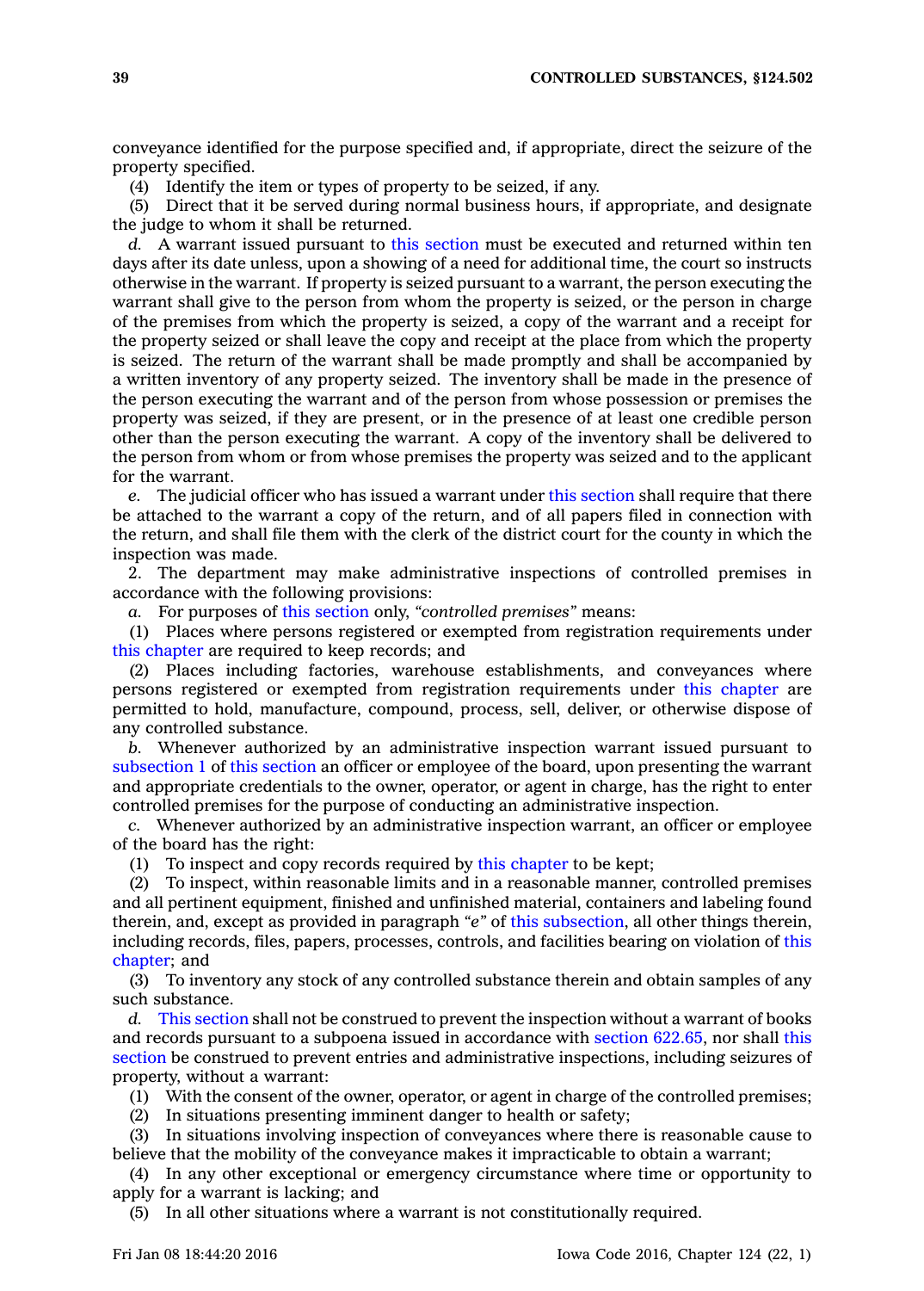*e.* Except when the owner, operator, or agent in charge of the controlled premises so consents in writing, no inspection authorized by this [section](https://www.legis.iowa.gov/docs/code//124.502.pdf) shall extend to financial data; sales data, other than shipment data; or pricing data.

[C73, 75, 77, 79, 81, §204.502; 82 Acts, ch [1147,](https://www.legis.iowa.gov/docs/acts/1982/CH1147.pdf) §11] 83 Acts, ch 186, [§10051,](https://www.legis.iowa.gov/docs/acts/1983/CH0186.pdf) 10052, 10201 C93, §124.502 99 [Acts,](https://www.legis.iowa.gov/docs/acts/1999/CH0096.pdf) ch 96, §10; 2009 [Acts,](https://www.legis.iowa.gov/docs/acts/2009/CH0041.pdf) ch 41, §183

#### **124.503 Injunctions.**

1. The district court may exercise jurisdiction to enjoin violations of this [chapter](https://www.legis.iowa.gov/docs/code//124.pdf).

2. In case of an alleged violation of an injunction or restraining order issued under [this](https://www.legis.iowa.gov/docs/code//124.503.pdf) [section](https://www.legis.iowa.gov/docs/code//124.503.pdf), upon demand of the defendant, trial shall be by <sup>a</sup> jury.

[C73, 75, 77, 79, 81, §204.503] C93, §124.503

## **124.504 Cooperative arrangements and confidentiality.**

1. The department and board, subject to approval and direction of the governor, shall cooperate with federal and other state agencies in discharging its responsibilities concerning traffic in controlled substances and in suppressing the abuse of controlled substances. To this end, they may jointly:

*a.* Arrange for the exchange of information between governmental officials concerning the use and abuse of controlled substances.

*b.* Coordinate and cooperate in training programs on controlled substance law enforcement at the local and state levels.

*c.* Cooperate with the bureau by establishing <sup>a</sup> centralized unit which will accept, catalogue, file, and collect statistics, including records of drug dependent persons and other controlled substance law offenders within the state, and make such information available for federal, state and local law enforcement purposes; except that they shall not furnish the name or identity of <sup>a</sup> patient or research subject whose identity could not be obtained under [subsection](https://www.legis.iowa.gov/docs/code//124.504.pdf) 3.

*d.* Conduct programs of eradication aimed at destroying wild or illicit growth of plant species from which controlled substances may be extracted.

2. Results, information, and evidence received from the bureau relating to the regulatory functions of this [chapter](https://www.legis.iowa.gov/docs/code//124.pdf), including results of inspections conducted by that agency may be relied upon and acted upon by the board or the department in the exercise of their regulatory functions under this [chapter](https://www.legis.iowa.gov/docs/code//124.pdf).

3. A practitioner engaged in medical practice or research or the Iowa drug abuse authority or any program which is licensed by the authority shall not be required to furnish the name or identity of <sup>a</sup> patient or research subject to the board or the department, nor shall the practitioner or the authority or any program which is licensed by the authority be compelled in any state or local civil, criminal, administrative, legislative or other proceedings to furnish the name or identity of an individual that the practitioner or the authority or any of its licensed programs is obligated to keep confidential.

[C73, 75, 77, 79, 81, §204.504] C93, §124.504

# **124.505** Reserved.

#### **124.506 Controlled substances — disposal.**

All controlled substances, the lawful possession of which is not established or the title to which cannot be ascertained, or excess or undesired controlled substances, which have come into the custody of the board, the department, or any peace officer, shall be disposed of as follows:

1. Except as otherwise provided in this [section](https://www.legis.iowa.gov/docs/code//124.506.pdf), the court having jurisdiction shall order such controlled substances forfeited and destroyed. A record of the place where the controlled substances were seized, of the kinds and quantities of controlled substances so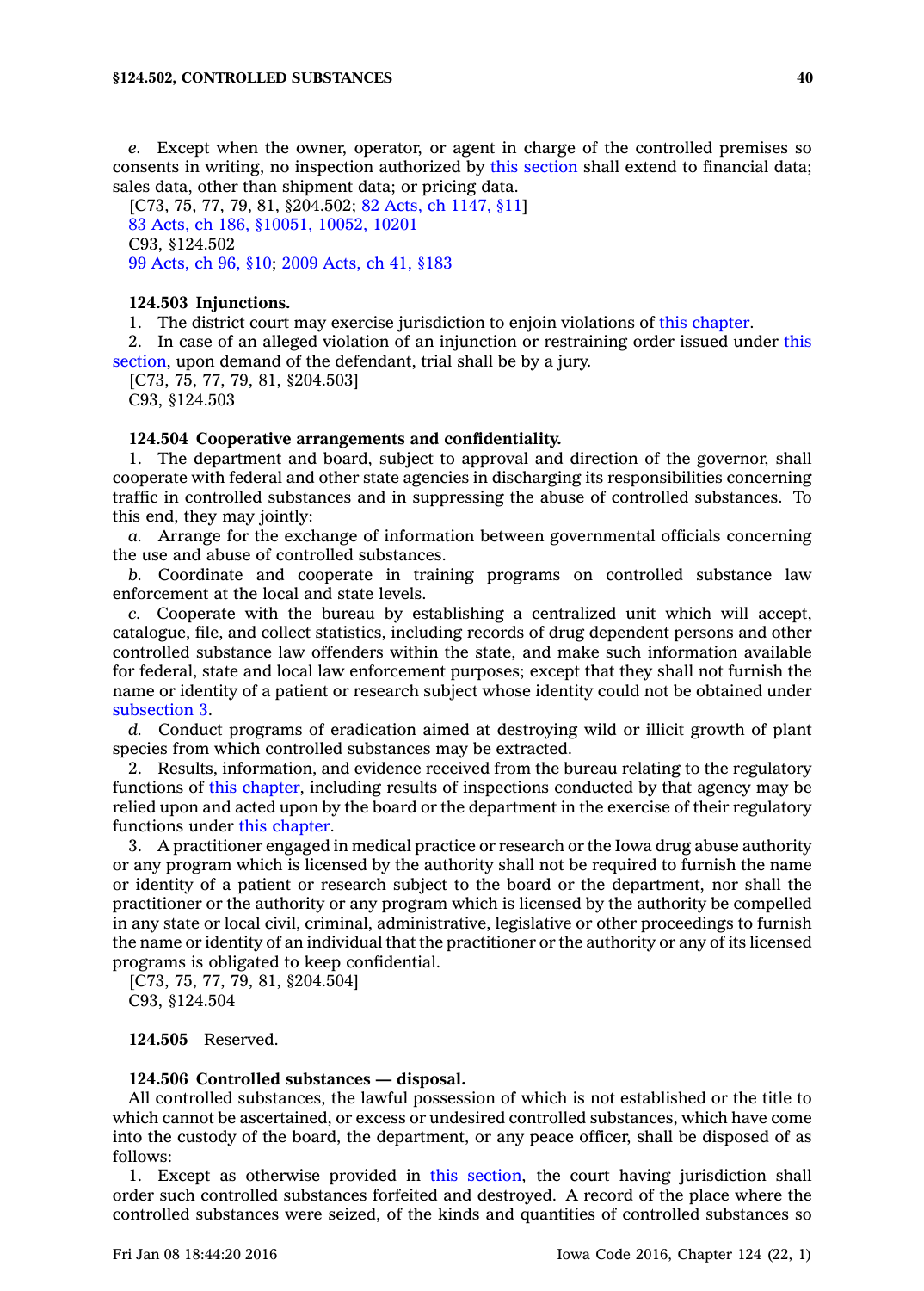destroyed, and of the time, place, and manner of destruction, shall be kept for not less than ten years after destruction, and <sup>a</sup> return under oath, reporting said destruction, shall be made to the court.

2. Upon written application by the board, the court by whom the forfeiture of controlled substances has been decreed may order the delivery of any of them, except controlled substances listed in schedule I, to the board for distribution or destruction, as provided by this [section](https://www.legis.iowa.gov/docs/code//124.506.pdf).

3. Upon <sup>a</sup> request of any law enforcement agency, the court may order that <sup>a</sup> portion of <sup>a</sup> controlled substance subject to forfeiture and destruction pursuant to this [section](https://www.legis.iowa.gov/docs/code//124.506.pdf) becomes the possession of the requesting law enforcement agency for the sole purpose of canine controlled substance detection training. A law enforcement agency receiving <sup>a</sup> controlled substance pursuant to this [subsection](https://www.legis.iowa.gov/docs/code//124.506.pdf) shall do the following:

*a.* Establish <sup>a</sup> policy that includes reasonable controls regarding the possession, storage, use, and destruction of the controlled substance.

*b.* Retain <sup>a</sup> record of the following for at least ten years from the date the controlled substance is destroyed:

(1) The court order granting the law enforcement agency possession of the controlled substance.

(2) The name of each peace officer who takes possession of the controlled substance.

(3) The time, place, and manner of the destruction of the controlled substance.

4. Upon application by any hospital within this state, not operated for private gain, the board may in its discretion deliver any controlled substances that have come into its custody by authority of this [section](https://www.legis.iowa.gov/docs/code//124.506.pdf) to the applicant for medicinal use. The board may from time to time deliver excess stocks of controlled substances to the bureau for disposition, or may destroy the excess controlled substances.

5. The board shall keep <sup>a</sup> full and complete record of all controlled substances received and disposed of, showing the exact kinds, quantities, and forms of controlled substances, the persons from whom received and to whom delivered, by whose authority received, delivered, and destroyed and the dates of the receipt, disposal, or destruction, which record shall be open to inspection by all federal or state officers charged with the enforcement of federal and state laws relating to any controlled substance.

[C39, §**3169.14;** C46, 50, 54, 58, 62, §204.15; C66, 71, §204.14; C73, 75, 77, 79, 81, §204.506] C93, §124.506

2009 [Acts,](https://www.legis.iowa.gov/docs/acts/2009/CH0024.pdf) ch 24, §2, 3 Referred to in **[§124.506A](https://www.legis.iowa.gov/docs/code/124.506A.pdf)**, **[§809A.17](https://www.legis.iowa.gov/docs/code/809A.17.pdf)**

## **124.506A Large seizure of <sup>a</sup> controlled substance — evidence and disposal.**

1. Notwithstanding the provisions of section [124.506](https://www.legis.iowa.gov/docs/code//124.506.pdf), if more than ten pounds of marijuana or more than one pound of any other controlled substance is seized as <sup>a</sup> result of <sup>a</sup> violation of this [chapter](https://www.legis.iowa.gov/docs/code//124.pdf), the law enforcement agency responsible for retaining the seized controlled substance may destroy the seized controlled substance if the law enforcement agency retains at least ten pounds of the marijuana seized or at least one pound of any other controlled substance seized for evidence purposes.

2. Prior to the destruction of any controlled substance under this [section](https://www.legis.iowa.gov/docs/code//124.506A.pdf), the law enforcement agency shall photograph the controlled substance to be destroyed with identifying case numbers or any other case identifiers and prepare <sup>a</sup> written report detailing any relevant information about the destruction of the controlled substance. At least thirty days prior to any destruction of <sup>a</sup> controlled substance, the law enforcement agency destroying the controlled substance shall notify in writing any person arrested in connection with the seizure, the attorney of the person if represented, and any other attorney of record including the prosecuting attorney, and the law enforcement agency that made the arrest if the agency is different than the law enforcement agency responsible for retaining the seized controlled substance, that the law enforcement agency is planning to photograph and destroy part of the controlled substance seized, and any person or agency notified may be present at the photographing of the controlled substance to be destroyed.

3. Any person or agency notified about the destruction of part of the controlled substance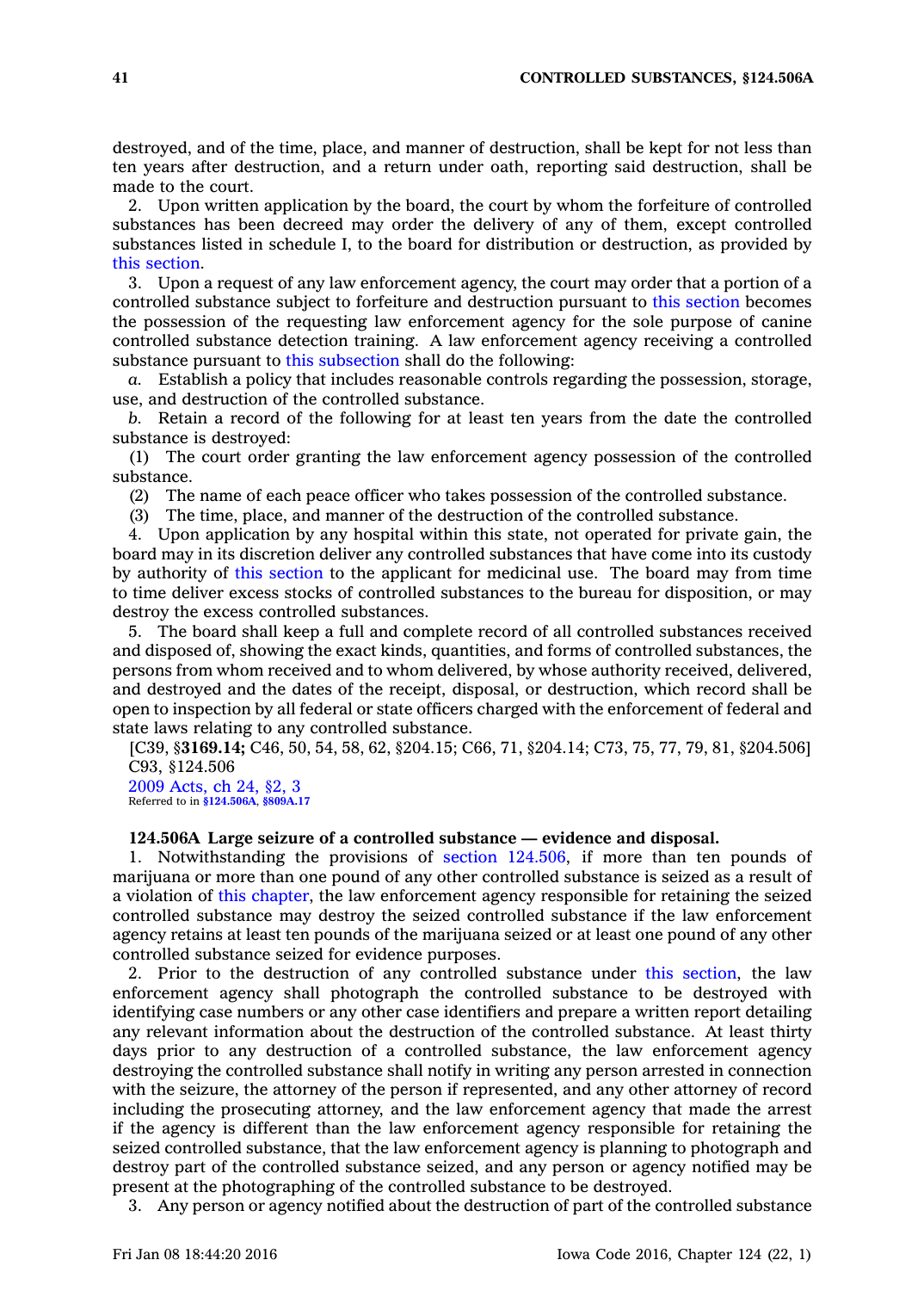seized, or any other interested party, may file an application with the district court resisting the destruction of any of the controlled substance.

4. A rebuttable presumption is created that the portion of any controlled substance retained for representation purposes as evidence and all photographs and records made under this [section](https://www.legis.iowa.gov/docs/code//124.506A.pdf) and properly identified are admissible in any court proceeding for any purpose for which the destroyed controlled substance would have been admissible.

2006 Acts, ch [1027,](https://www.legis.iowa.gov/docs/acts/2006/CH1027.pdf) §1; 2006 Acts, ch [1185,](https://www.legis.iowa.gov/docs/acts/2006/CH1185.pdf) §119

#### **124.507 Burden of proof —liabilities.**

1. It is not necessary for the state to negate any exemption or exception set forth in [this](https://www.legis.iowa.gov/docs/code//124.pdf) [chapter](https://www.legis.iowa.gov/docs/code//124.pdf) in any complaint, information, indictment or other pleading or in any trial, hearing, or other proceeding under this [chapter](https://www.legis.iowa.gov/docs/code//124.pdf). The proof of entitlement to any exemption or exception by the person claiming its benefit shall be <sup>a</sup> valid defense.

2. The absence of proof that <sup>a</sup> person is the duly authorized holder of an appropriate registration or order form issued under this [chapter](https://www.legis.iowa.gov/docs/code//124.pdf) creates <sup>a</sup> rebuttable presumption that the person is not the holder of such registration or form.

3. No liability shall be imposed by virtue of this [chapter](https://www.legis.iowa.gov/docs/code//124.pdf) upon any authorized state, county or municipal officer, engaged in the lawful performance of the officer's duties.

[C24, 27, 31, 35, §3156; C39, §**3169.18;** C46, 50, 54, 58, 62, §204.19; C66, 71, §204.18; C73, 75, 77, 79, 81, §204.507]

C93, §124.507

#### **124.508 Judicial review.**

Judicial review of actions of board or department may be sought in accordance with the terms of the Iowa administrative procedure Act, [chapter](https://www.legis.iowa.gov/docs/code//17A.pdf) 17A.

[C73, 75, 77, 79, 81, §204.508] C93, §124.508 2003 [Acts,](https://www.legis.iowa.gov/docs/acts/2003/CH0044.pdf) ch 44, §114

#### **124.509 Education and research.**

1. The board and the department, subject to approval and direction of the governor, shall carry out educational programs designed to prevent and deter misuse and abuse of controlled substances. They shall consult with each other and coordinate their programs so as to avoid duplication of effort. In connection with these programs they may:

*a.* Promote better recognition of the problems of misuse and abuse of controlled substances within the regulated industry and among interested groups and organizations;

*b.* Assist the regulated industry and interested groups and organizations in contributing to the reduction of misuse and abuse of controlled substances;

*c.* Consult with interested groups and organizations to aid them in solving administrative and organizational problems;

*d.* Evaluate procedures, projects, techniques, and controls conducted or proposed as part of educational programs on misuse and abuse of controlled substances;

*e.* Disseminate the results of research on misuse and abuse of controlled substances to promote <sup>a</sup> better public understanding of what problems exist and what can be done to combat them; and,

*f.* Assist in the education and training of state and local law enforcement officials in their efforts to control misuse and abuse of controlled substances.

2. The board and the department, subject to approval and direction of the governor, shall encourage research on misuse and abuse of controlled substances. In connection with such research, and in furtherance of the enforcement of this [chapter](https://www.legis.iowa.gov/docs/code//124.pdf), they may in such manner as will best insure coordination and avoid duplication of effort:

*a.* Establish methods to assess accurately the effects of controlled substances and identify and characterize those with potential for abuse;

*b.* Make studies and undertake programs of research to:

(1) Develop new or improved approaches, techniques, systems, equipment and devices to strengthen the enforcement of this [chapter](https://www.legis.iowa.gov/docs/code//124.pdf);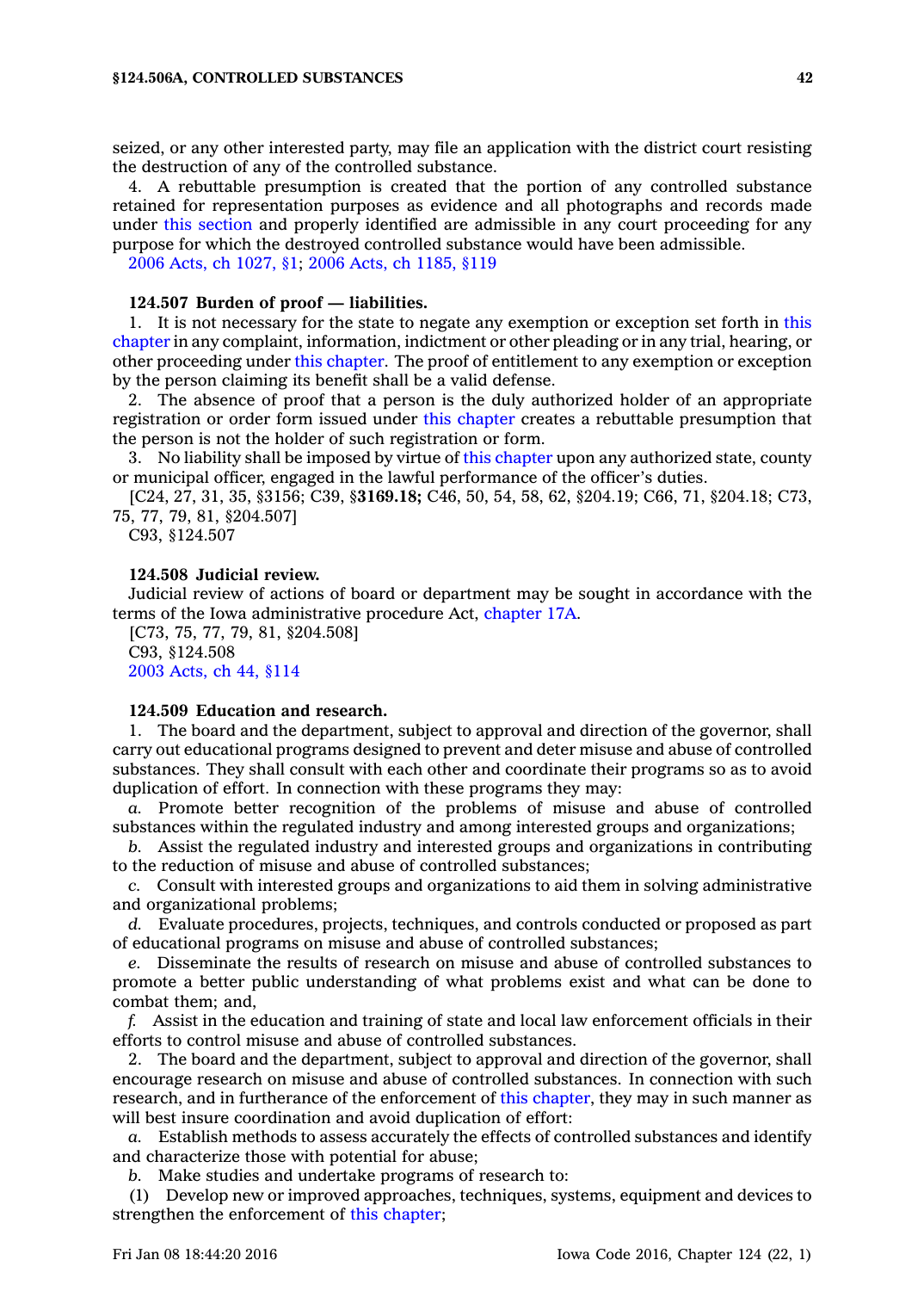(2) Determine patterns of misuse and abuse of controlled substances and the social effects thereof; and,

(3) Improve methods for preventing, predicting, understanding and dealing with the misuse and abuse of controlled substances; and,

*c.* Enter into contracts with public agencies, institutions of higher education, and private organizations or individuals for the purpose of conducting research, demonstrations, or special projects which bear directly on misuse and abuse of controlled substances.

3. The board or department, subject to approval and direction of the governor, may enter into contracts for educational and research activities without performance bonds.

4. The board and department, subject to approval and direction of the governor, may jointly authorize persons engaged in research on the use and effects of controlled substances to withhold the names and other identifying characteristics of individuals who are the subjects of the research. Persons who obtain this authorization shall not be compelled in any civil, criminal, administrative, legislative, or other proceeding to identify the individuals who are the subjects of research for which the authorization was obtained.

5. The board and department, subject to approval and direction of the governor, may jointly authorize the possession and distribution of controlled substances by persons engaged in research. Persons who obtain this authorization are exempt from state prosecution for possession and distribution of controlled substances to the extent of the authorization.

[C73, 75, 77, 79, 81, §204.509]

C93, §124.509

## **124.510 Reports of arrests and analyses to department.**

Any peace officer who arrests for any crime, any known unlawful user of the drugs described in schedule I, II, III, or IV, or who arrests any person for <sup>a</sup> violation of this [chapter](https://www.legis.iowa.gov/docs/code//124.pdf), or charges any person with <sup>a</sup> violation of this [chapter](https://www.legis.iowa.gov/docs/code//124.pdf) subsequent to the person's arrest, shall within five days after the arrest or the filing of the charge, whichever is later, report the arrest and the charge filed to the department. The peace officer or any other peace officer or law enforcement agency which makes or obtains any quantitative or qualitative analysis of any substance seized in connection with the arrest of the person charged, shall report to the department the results of the analysis at the time the arrest is reported or at such later time as the results of the analysis become available.

This information is for the exclusive use of the division of narcotics enforcement in the department of public safety, and shall not be <sup>a</sup> matter of public record.

[C73, 75, 77, 79, 81, §204.510] C93, §124.510 2005 [Acts,](https://www.legis.iowa.gov/docs/acts/2005/CH0035.pdf) ch 35, §29

#### DIVISION VI

## DRUG PRESCRIBING AND DISPENSING — INFORMATION PROGRAM

#### **124.551 Information program for drug prescribing and dispensing.**

Contingent upon the receipt of funds pursuant to section [124.557](https://www.legis.iowa.gov/docs/code//124.557.pdf) sufficient to carry out the purposes of this [division](https://www.legis.iowa.gov/docs/code//124.pdf), the board, in conjunction with the advisory council created in section [124.555](https://www.legis.iowa.gov/docs/code//124.555.pdf), shall establish and maintain an information program for drug prescribing and dispensing. The program shall collect from pharmacies dispensing information for controlled substances identified pursuant to section 124.554, [subsection](https://www.legis.iowa.gov/docs/code//124.554.pdf) 1, paragraph *"g"*. The information collected shall be used by prescribing practitioners and pharmacists on <sup>a</sup> need-to-know basis for purposes of improving patient health care by facilitating early identification of patients who may be at risk for addiction, or who may be using, abusing, or diverting drugs for unlawful or otherwise unauthorized purposes at risk to themselves and others, or who may be appropriately using controlled substances lawfully prescribed for them but unknown to the practitioner. For purposes of this [division](https://www.legis.iowa.gov/docs/code//124.pdf),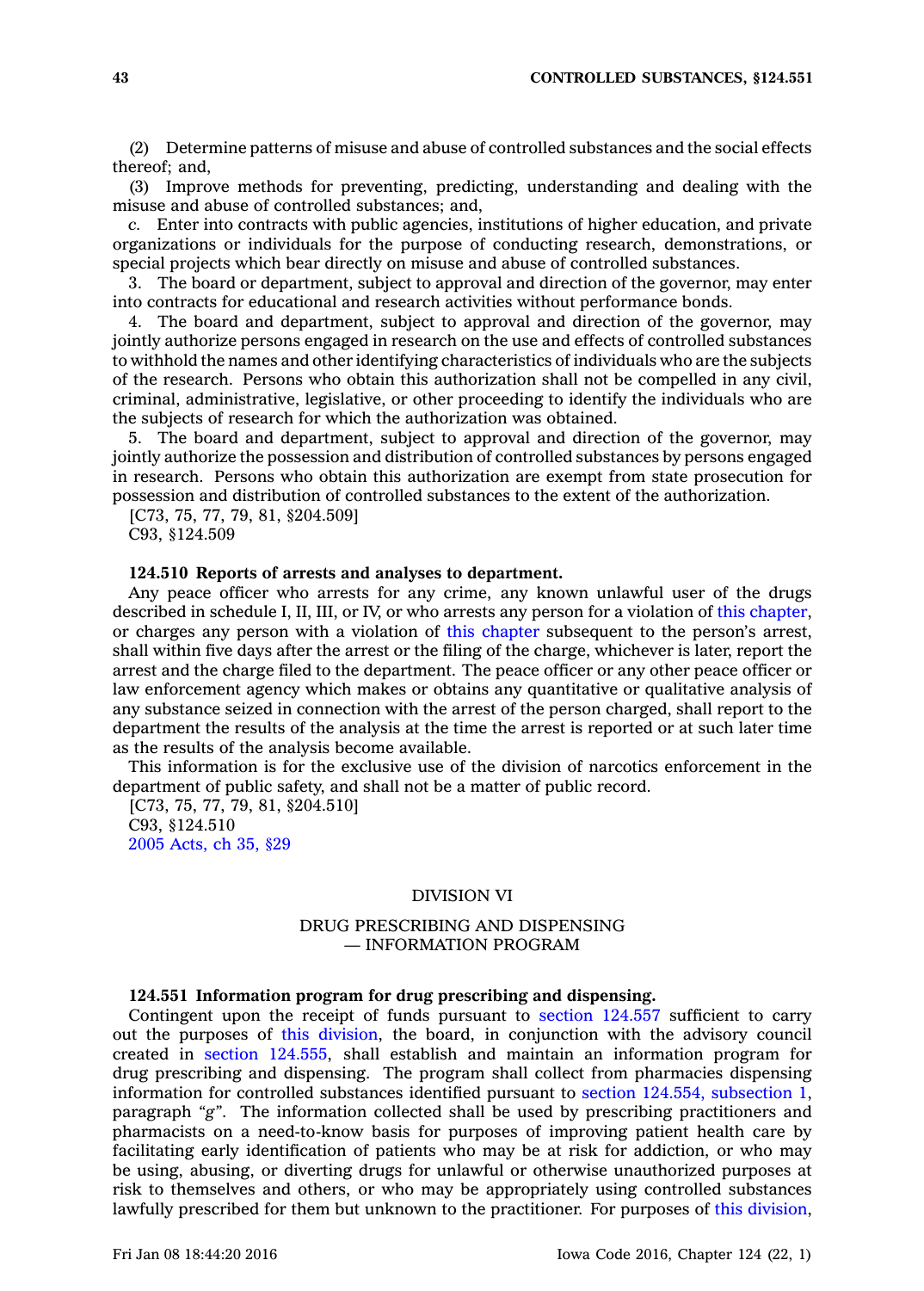*"prescribing practitioner"* means <sup>a</sup> practitioner who has prescribed or is contemplating the authorization of <sup>a</sup> prescription for the patient about whom information is requested, and *"pharmacist"* means <sup>a</sup> practicing pharmacist who is actively engaged in and responsible for the pharmaceutical care of the patient about whom information is requested. The board shall collect, store, and disseminate program information consistent with security criteria established by rule, including use of appropriate encryption or other industry-recognized security technology. The board shall seek any federal waiver necessary to implement the provisions of the program.

2006 Acts, ch [1147,](https://www.legis.iowa.gov/docs/acts/2006/CH1147.pdf) §2, 11 Referred to in **[§22.7](https://www.legis.iowa.gov/docs/code/22.7.pdf)**

# **124.552 Information reporting.**

1. Each licensed pharmacy that dispenses controlled substances identified pursuant to section 124.554, [subsection](https://www.legis.iowa.gov/docs/code//124.554.pdf) 1, paragraph *"g"*, to patients in the state, and each licensed pharmacy located in the state that dispenses such controlled substances identified pursuant to section 124.554, [subsection](https://www.legis.iowa.gov/docs/code//124.554.pdf) 1, paragraph *"g"*, to patients inside or outside the state, unless specifically excepted in this [section](https://www.legis.iowa.gov/docs/code//124.552.pdf) or by rule, shall submit the following prescription information to the program:

- *a.* Pharmacy identification.
- *b.* Patient identification.
- *c.* Prescribing practitioner identification.
- *d.* The date the prescription was issued by the prescribing practitioner.
- *e.* The date the prescription was dispensed.
- *f.* An indication of whether the prescription dispensed is new or <sup>a</sup> refill.
- *g.* Identification of the drug dispensed.
- *h.* Quantity of the drug dispensed.
- *i.* The number of days' supply of the drug dispensed.
- *j.* Serial or prescription number assigned by the pharmacy.
- *k.* Type of payment for the prescription.
- *l.* Other information identified by the board and advisory council by rule.

2. Information shall be submitted electronically in <sup>a</sup> secure format specified by the board unless the board has granted <sup>a</sup> waiver and approved an alternate secure format.

3. Information shall be timely transmitted as designated by the board and advisory council by rule, unless the board grants an extension. The board may grant an extension if either of the following occurs:

*a.* The pharmacy suffers <sup>a</sup> mechanical or electronic failure, or cannot meet the deadline established by the board for other reasons beyond the pharmacy's control.

*b.* The board is unable to receive electronic submissions.

4. This [section](https://www.legis.iowa.gov/docs/code//124.552.pdf) shall not apply to <sup>a</sup> prescribing practitioner furnishing, dispensing, supplying, or administering drugs to the prescribing practitioner's patient, or to dispensing by <sup>a</sup> licensed pharmacy for the purposes of inpatient hospital care, inpatient hospice care, or long-term residential facility patient care.

2006 Acts, ch [1147,](https://www.legis.iowa.gov/docs/acts/2006/CH1147.pdf) §3, 11; 2007 [Acts,](https://www.legis.iowa.gov/docs/acts/2007/CH0126.pdf) ch 126, §25, 26

#### **124.553 Information access.**

1. The board may provide information from the program to the following:

*a.* (1) A pharmacist or prescribing practitioner who requests the information and certifies in <sup>a</sup> form specified by the board that it is for the purpose of providing medical or pharmaceutical care to <sup>a</sup> patient of the pharmacist or prescribing practitioner. A pharmacist or <sup>a</sup> prescribing practitioner may delegate program information access to another authorized individual or agent only if that individual or agent registers for program information access, pursuant to board rules, as an agent of the pharmacist or prescribing practitioner. Board rules shall identify the qualifications for <sup>a</sup> pharmacist's or prescribing practitioner's agent and shall limit the number of agents to whom each pharmacist or prescribing practitioner may delegate program information access.

(2) Notwithstanding subparagraph (1), <sup>a</sup> prescribing practitioner may delegate program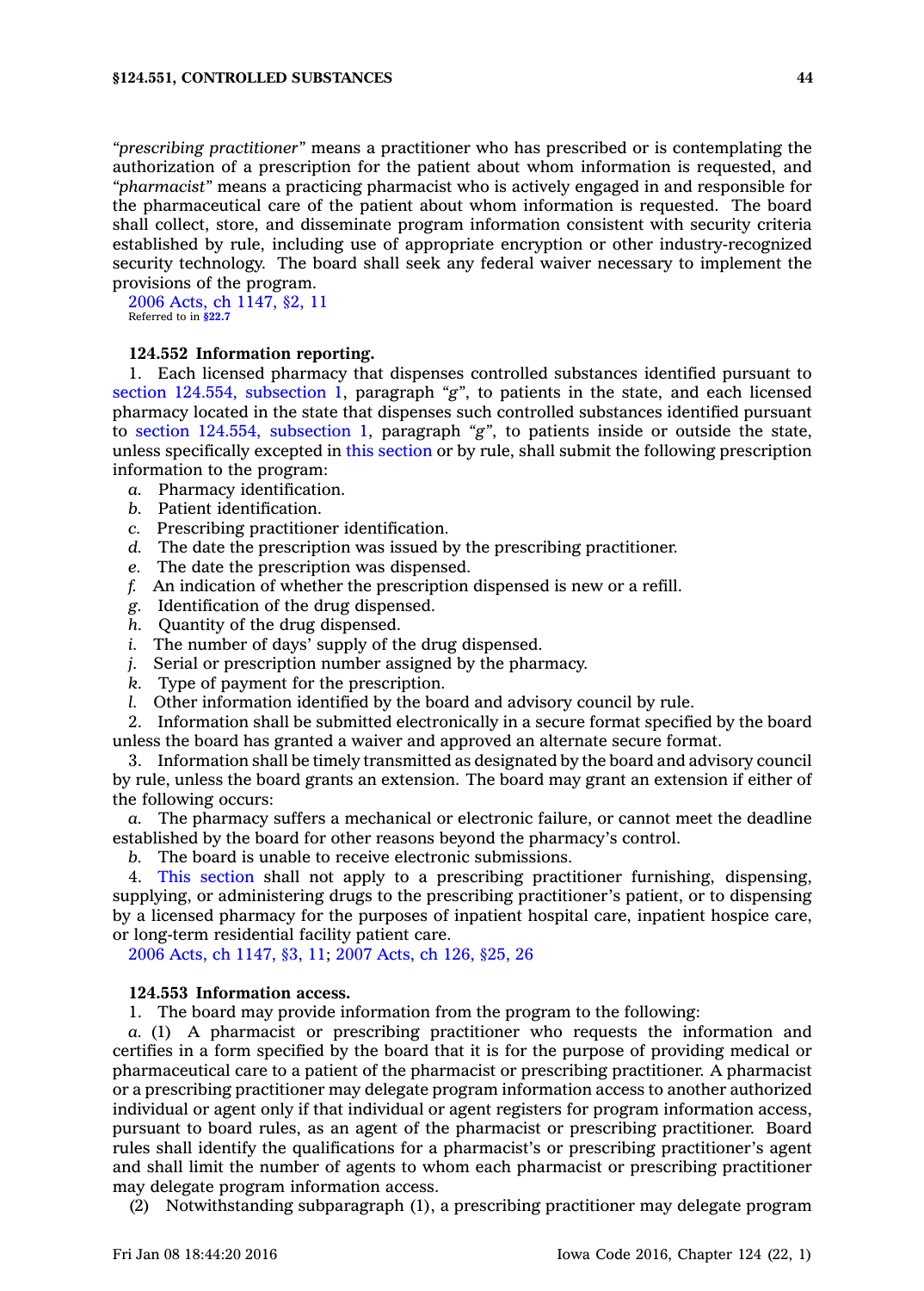information access to another licensed health care professional in emergency situations where the patient would be placed in greater jeopardy if the prescribing practitioner was required to access the information personally.

*b.* An individual who requests the individual's own program information in accordance with the procedure established in rules of the board and advisory council adopted under section [124.554](https://www.legis.iowa.gov/docs/code//124.554.pdf).

*c.* Pursuant to an order, subpoena, or other means of legal compulsion for access to or release of program information that is issued based upon <sup>a</sup> determination of probable cause in the course of <sup>a</sup> specific investigation of <sup>a</sup> specific individual.

*d.* A prescription database or monitoring program in another jurisdiction pursuant to [subsection](https://www.legis.iowa.gov/docs/code//124.553.pdf) 8.

2. The board shall maintain <sup>a</sup> record of each person that requests information from the program. Pursuant to rules adopted by the board and advisory council under section [124.554](https://www.legis.iowa.gov/docs/code//124.554.pdf), the board may use the records to document and report statistical information.

3. Information contained in the program and any information obtained from it, and information contained in the records of requests for information from the program, is privileged and strictly confidential information. Such information is <sup>a</sup> confidential public record pursuant to [section](https://www.legis.iowa.gov/docs/code//22.7.pdf) 22.7, and is not subject to discovery, subpoena, or other means of legal compulsion for release except as provided in this [division](https://www.legis.iowa.gov/docs/code//124.pdf). Information from the program shall not be released, shared with an agency or institution, or made public except as provided in this [division](https://www.legis.iowa.gov/docs/code//124.pdf).

4. Information collected for the program shall be retained in the program for four years from the date of dispensing. The information shall then be destroyed.

5. A pharmacist or other dispenser making <sup>a</sup> report to the program reasonably and in good faith pursuant to this [division](https://www.legis.iowa.gov/docs/code//124.pdf) is immune from any liability, civil, criminal, or administrative, which might otherwise be incurred or imposed as <sup>a</sup> result of the report.

6. Nothing in this [section](https://www.legis.iowa.gov/docs/code//124.553.pdf) shall require <sup>a</sup> pharmacist or prescribing practitioner to obtain information about <sup>a</sup> patient from the program. A pharmacist or prescribing practitioner does not have <sup>a</sup> duty and shall not be held liable in damages to any person in any civil or derivative criminal or administrative action for injury, death, or loss to person or property on the basis that the pharmacist or prescribing practitioner did or did not seek or obtain or use information from the program. A pharmacist or prescribing practitioner acting reasonably and in good faith is immune from any civil, criminal, or administrative liability that might otherwise be incurred or imposed for requesting or receiving or using information from the program.

7. The board shall not charge <sup>a</sup> fee to <sup>a</sup> pharmacy, pharmacist, or prescribing practitioner for the establishment, maintenance, or administration of the program, including costs for forms required to submit information to or access information from the program, except that the board may charge <sup>a</sup> fee to an individual who requests the individual's own program information. A fee charged pursuant to this [subsection](https://www.legis.iowa.gov/docs/code//124.553.pdf) shall not exceed the actual cost of providing the requested information and shall be considered <sup>a</sup> repayment receipt as defined in [section](https://www.legis.iowa.gov/docs/code//8.2.pdf) 8.2.

8. The board may enter into an agreement with <sup>a</sup> prescription database or monitoring program operated in <sup>a</sup> state bordering this state or in the state of Kansas for the mutual exchange of information. Any agreement entered into pursuant to this subsection shall specify that all the information exchanged pursuant to the agreement shall be used and disseminated in accordance with the laws of this state.

2006 Acts, ch [1147,](https://www.legis.iowa.gov/docs/acts/2006/CH1147.pdf) §4, 11; 2007 [Acts,](https://www.legis.iowa.gov/docs/acts/2007/CH0008.pdf) ch 8, §19; 2007 [Acts,](https://www.legis.iowa.gov/docs/acts/2007/CH0126.pdf) ch 126, §27, 28; 2011 [Acts,](https://www.legis.iowa.gov/docs/acts/2011/CH0058.pdf) ch [58,](https://www.legis.iowa.gov/docs/acts/2011/CH0058.pdf) §1; 2014 Acts, ch [1053,](https://www.legis.iowa.gov/docs/acts/2014/CH1053.pdf) §1, 2

Referred to in **[§22.7](https://www.legis.iowa.gov/docs/code/22.7.pdf)**, **[§124.554](https://www.legis.iowa.gov/docs/code/124.554.pdf)**, **[§124.558](https://www.legis.iowa.gov/docs/code/124.558.pdf)**

## **124.554 Rules and reporting.**

1. The board and advisory council shall jointly adopt rules in accordance with [chapter](https://www.legis.iowa.gov/docs/code//17A.pdf) 17A to carry out the purposes of, and to enforce the provisions of, this [division](https://www.legis.iowa.gov/docs/code//124.pdf). The rules shall include but not be limited to the development of procedures relating to:

*a.* Identifying each patient about whom information is entered into the program.

*b.* An electronic format for the submission of information from pharmacies.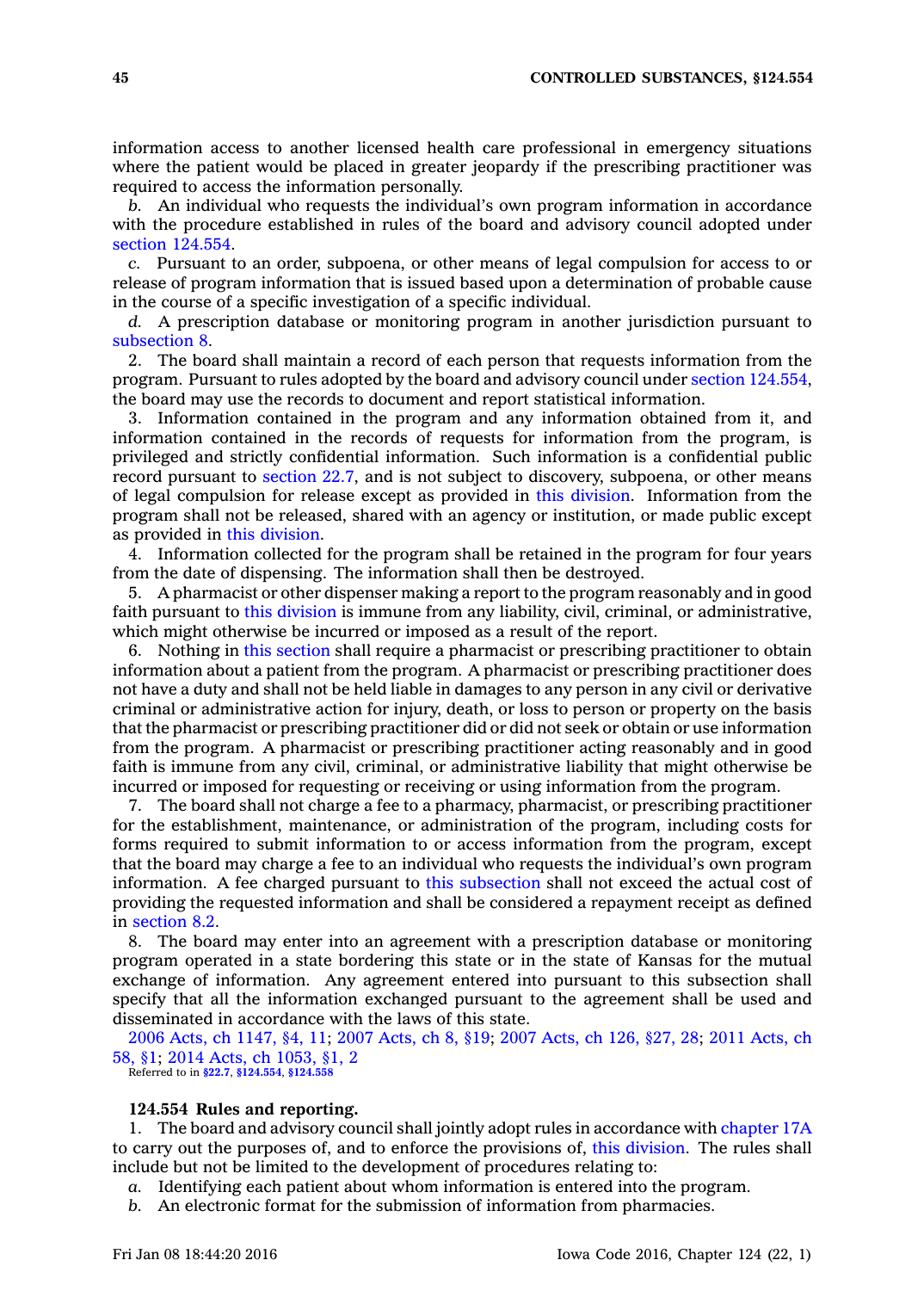#### **§124.554, CONTROLLED SUBSTANCES 46**

*c.* A waiver to submit information in another format for <sup>a</sup> pharmacy unable to submit information electronically.

*d.* An application by <sup>a</sup> pharmacy for an extension of time for transmitting information to the program.

*e.* The submission by an authorized requestor of <sup>a</sup> request for information and <sup>a</sup> procedure for the verification of the identity of the requestor.

*f.* Use by the board or advisory council of the program request records required by [section](https://www.legis.iowa.gov/docs/code//124.553.pdf) 124.553, [subsection](https://www.legis.iowa.gov/docs/code//124.553.pdf) 2, to document and report statistical information.

*g.* Including all schedule II controlled substances and those substances in schedules III and IV that the advisory council and board determine can be addictive or fatal if not taken under the proper care and direction of <sup>a</sup> prescribing practitioner.

*h.* Access by <sup>a</sup> pharmacist or prescribing practitioner to information in the program pursuant to <sup>a</sup> written agreement with the board and advisory council.

*i.* The correction or deletion of erroneous information in the program.

2. Beginning January 1, 2007, and annually by January 1 thereafter, the board and advisory council shall present to the general assembly and the governor <sup>a</sup> report prepared consistent with section 124.555, [subsection](https://www.legis.iowa.gov/docs/code//124.555.pdf) 3, paragraph *"d"*, which shall include but not be limited to the following:

*a.* The cost to the state of implementing and maintaining the program.

*b.* Information from pharmacies, prescribing practitioners, the board, the advisory council, and others regarding the benefits or detriments of the program.

*c.* Information from pharmacies, prescribing practitioners, the board, the advisory council, and others regarding the board's effectiveness in providing information from the program.

2006 Acts, ch [1147,](https://www.legis.iowa.gov/docs/acts/2006/CH1147.pdf) §5, 11; 2007 [Acts,](https://www.legis.iowa.gov/docs/acts/2007/CH0126.pdf) ch 126, §29, 30 Referred to in **[§124.551](https://www.legis.iowa.gov/docs/code/124.551.pdf)**, **[§124.552](https://www.legis.iowa.gov/docs/code/124.552.pdf)**, **[§124.553](https://www.legis.iowa.gov/docs/code/124.553.pdf)**, **[§124.555](https://www.legis.iowa.gov/docs/code/124.555.pdf)**, **[§124.556](https://www.legis.iowa.gov/docs/code/124.556.pdf)**

#### **124.555 Advisory council established.**

An advisory council shall be established to provide oversight to the board and the program and to comanage program activities. The board and advisory council shall jointly adopt rules specifying the duties and activities of the advisory council and related matters.

1. The council shall consist of eight members appointed by the governor. The members shall include three licensed pharmacists, four physicians licensed under [chapter](https://www.legis.iowa.gov/docs/code//148.pdf) 148, and one licensed prescribing practitioner who is not <sup>a</sup> physician. The governor shall solicit recommendations for council members from Iowa health professional licensing boards, associations, and societies. The license of each member appointed to and serving on the advisory council shall be current and in good standing with the professional's licensing board.

2. The council shall advance the goals of the program, which include identification of misuse and diversion of controlled substances identified pursuant to section [124.554,](https://www.legis.iowa.gov/docs/code//124.554.pdf) [subsection](https://www.legis.iowa.gov/docs/code//124.554.pdf) 1, paragraph *"g"*, and enhancement of the quality of health care delivery in this state.

3. Duties of the council shall include but not be limited to the following:

*a.* Ensuring the confidentiality of the patient, prescribing practitioner, and dispensing pharmacist and pharmacy.

*b.* Respecting and preserving the integrity of the patient's treatment relationship with the patient's health care providers.

*c.* Encouraging and facilitating cooperative efforts among health care practitioners and other interested and knowledgeable persons in developing best practices for prescribing and dispensing controlled substances and in educating health care practitioners and patients regarding controlled substance use and abuse.

*d.* Making recommendations regarding the continued benefits of maintaining the program in relationship to cost and other burdens to the patient, prescribing practitioner, pharmacist, and the board. The council's recommendations shall be included in reports required by section 124.554, [subsection](https://www.legis.iowa.gov/docs/code//124.554.pdf) 2.

*e.* One physician and one pharmacist member of the council shall include in their duties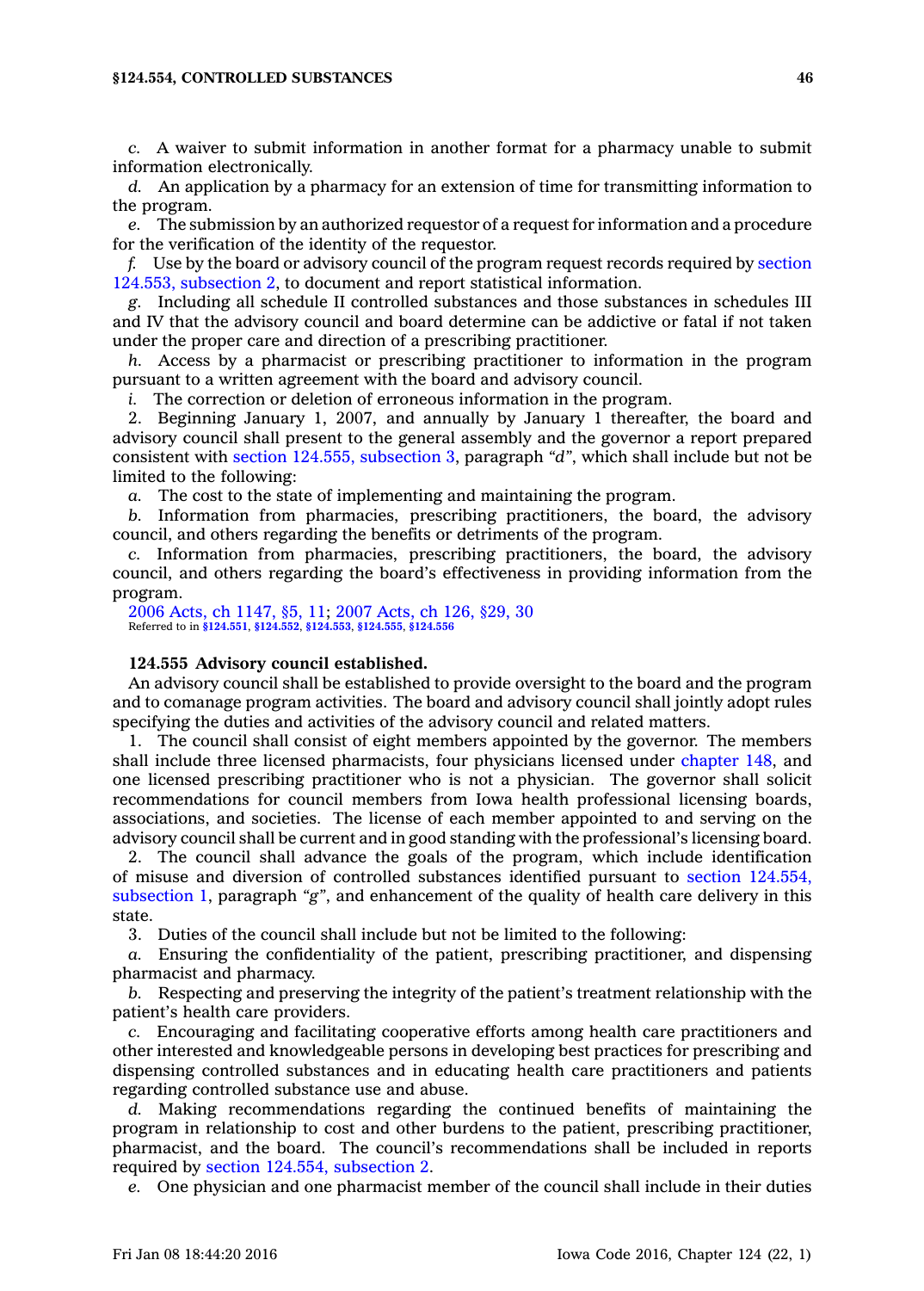the responsibility for monitoring and ensuring that patient confidentiality, best interests, and civil liberties are at all times protected and preserved during the existence of the program.

4. Members of the advisory council shall be eligible to request and receive actual expenses for their duties as members of the advisory council, subject to reimbursement limits imposed by the department of administrative services, and shall also be eligible to receive <sup>a</sup> per diem compensation as provided in section 7E.6, [subsection](https://www.legis.iowa.gov/docs/code//7E.6.pdf) 1.

2006 Acts, ch [1147,](https://www.legis.iowa.gov/docs/acts/2006/CH1147.pdf) §6, 11; 2007 [Acts,](https://www.legis.iowa.gov/docs/acts/2007/CH0126.pdf) ch 126, §31, 32; 2008 Acts, ch [1088,](https://www.legis.iowa.gov/docs/acts/2008/CH1088.pdf) §82 Referred to in **[§124.551](https://www.legis.iowa.gov/docs/code/124.551.pdf)**, **[§124.554](https://www.legis.iowa.gov/docs/code/124.554.pdf)**

# **124.556 Education and treatment.**

The program for drug prescribing and dispensing shall include education initiatives and outreach to consumers, prescribing practitioners, and pharmacists, and shall also include assistance for identifying substance abuse treatment programs and providers. The board and advisory council shall adopt rules, as provided under section [124.554](https://www.legis.iowa.gov/docs/code//124.554.pdf), to implement [this](https://www.legis.iowa.gov/docs/code//124.556.pdf) [section](https://www.legis.iowa.gov/docs/code//124.556.pdf).

2006 Acts, ch [1147,](https://www.legis.iowa.gov/docs/acts/2006/CH1147.pdf) §7, 11; 2007 [Acts,](https://www.legis.iowa.gov/docs/acts/2007/CH0126.pdf) ch 126, §33

## **124.557 Drug information program fund.**

The drug information program fund is established to be used by the board to fund or assist in funding the program. The board may make deposits into the fund from any source, public or private, including grants or contributions of money or other items of value, which it determines necessary to carry out the purposes of this [division](https://www.legis.iowa.gov/docs/code//124.pdf). Moneys received by the board to establish and maintain the program must be used for the expenses of administering this [division](https://www.legis.iowa.gov/docs/code//124.pdf). Notwithstanding [section](https://www.legis.iowa.gov/docs/code//8.33.pdf) 8.33, amounts contained in the fund that remain unencumbered or unobligated at the close of the fiscal year shall not revert but shall remain available for expenditure for the purposes designated in future years.

2006 Acts, ch [1147,](https://www.legis.iowa.gov/docs/acts/2006/CH1147.pdf) §8, 11 Referred to in **[§124.551](https://www.legis.iowa.gov/docs/code/124.551.pdf)**

## **124.558 Prohibited acts — penalties.**

1. *Failure to comply with requirements.* A pharmacist, pharmacy, prescribing practitioner, or agent of <sup>a</sup> pharmacist or prescribing practitioner who knowingly fails to comply with the confidentiality requirements of this [division](https://www.legis.iowa.gov/docs/code//124.pdf) or who delegates program information access to another individual except as provided in section [124.553](https://www.legis.iowa.gov/docs/code//124.553.pdf), is subject to disciplinary action by the appropriate professional licensing board. A pharmacist or pharmacy that knowingly fails to comply with other requirements of this [division](https://www.legis.iowa.gov/docs/code//124.pdf) is subject to disciplinary action by the board. Each licensing board may adopt rules in accordance with [chapter](https://www.legis.iowa.gov/docs/code//17A.pdf) 17A to implement the provisions of this [section](https://www.legis.iowa.gov/docs/code//124.558.pdf).

2. *Unlawful access, disclosure, or use of information.* A person who intentionally or knowingly accesses, uses, or discloses program information in violation of this [division](https://www.legis.iowa.gov/docs/code//124.pdf), unless otherwise authorized by law, is guilty of <sup>a</sup> class "D" felony. This [section](https://www.legis.iowa.gov/docs/code//124.558.pdf) shall not preclude <sup>a</sup> pharmacist or prescribing practitioner who requests and receives information from the program consistent with the requirements of this [chapter](https://www.legis.iowa.gov/docs/code//124.pdf) from otherwise lawfully providing that information to any other person for medical or pharmaceutical care purposes. 2006 Acts, ch [1147,](https://www.legis.iowa.gov/docs/acts/2006/CH1147.pdf) §9, 11; 2007 [Acts,](https://www.legis.iowa.gov/docs/acts/2007/CH0126.pdf) ch 126, §34; 2011 [Acts,](https://www.legis.iowa.gov/docs/acts/2011/CH0058.pdf) ch 58, §2

## DIVISION VII

## MISCELLANEOUS

#### **124.601 Uniformity of interpretation.**

This [chapter](https://www.legis.iowa.gov/docs/code//124.pdf) shall be so construed as to effectuate its general purpose to make uniform the law of those states which enact it.

[C24, 27, 31, 35, §3167; C39, §**3169.23;** C46, 50, 54, 58, 62, §204.24; C66, 71, §204.22; C73, 75, 77, 79, 81, §204.601]

C93, §124.601